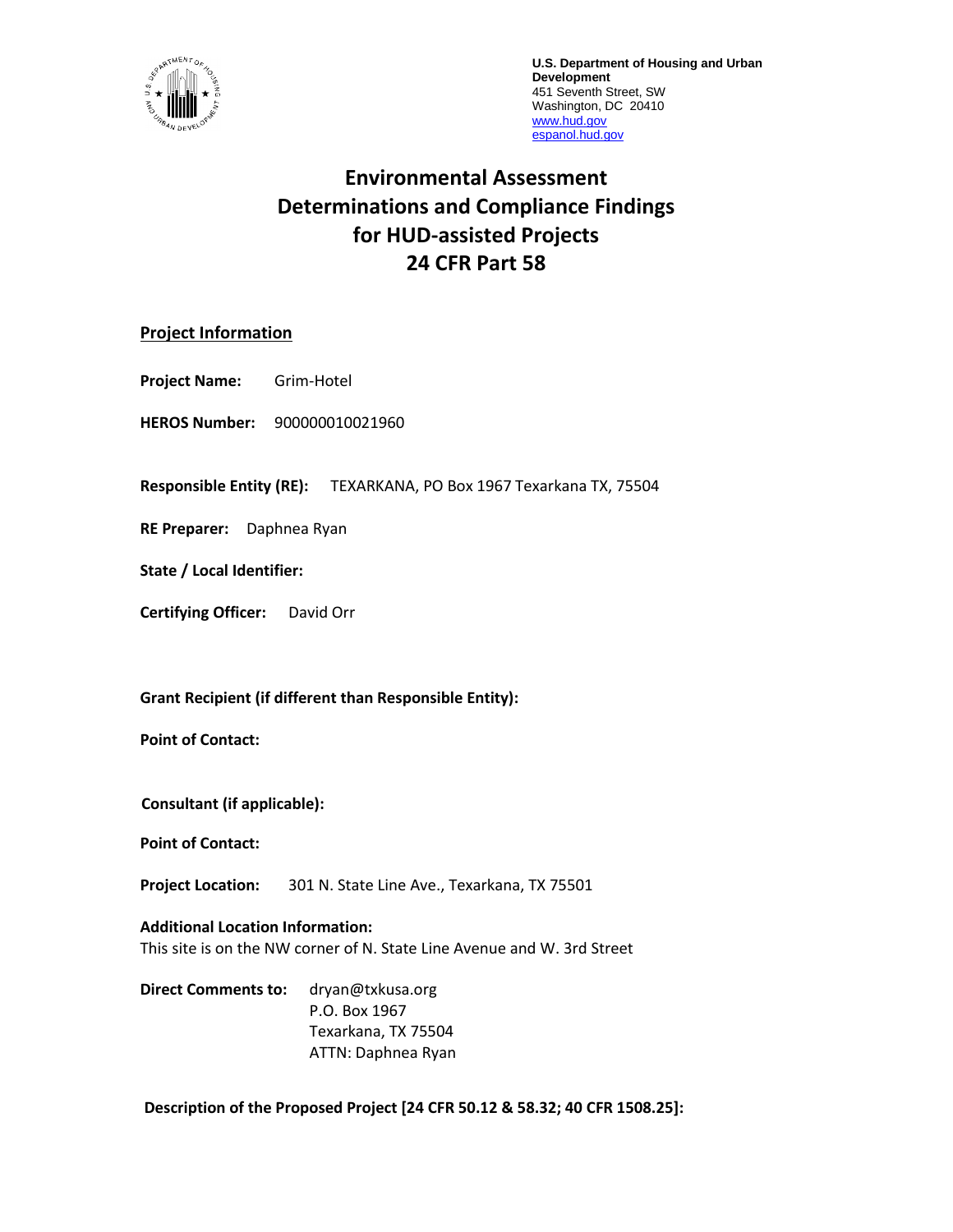Redevelopment of the currently vacant Hotel Grim into Grimm Lofts, a mixed-use development with approximately 98 loft apartments with at least 20% identified for low/moderate income persons, with retail space on the ground level. Total project cost is estimated at \$14,700,000.00. Funding sources for this project include Federal Historic Tax Credits - \$2,337,096.00; State Historic Tax Credits \$2,419,582.00; Federal Low-Income Housing Tax Credits \$4,253,828.00, developer bank debt \$3,082,000.00, Section 108 Loan - \$1,492,000.00, EPA Brownfields Revolving Loan - \$650,000.00, and a City loan in the amount of \$260,000.00. Project redevelopment is slated to begin late Summer/early Fall 2017 and is estimated to take approximately 18 months to complete. EPA Brownfields Revolving Loan in the amount of \$650,000.00 will cover the cost to abate asbestos, lead-based paint, and to re-encapsulate minor soil contamination found during the Phase II Environmental Assessment.(current parcel is encapsulated with concrete; however, this concrete is aging, cracked, and will be re-encapsulated to meet current laws/regulations.

#### **Statement of Purpose and Need for the Proposal [40 CFR 1508.9(b)]:**

Grimm Lofts, LLC is seeking to redevelop the long-time vacant Grim Hotel into a mixed use development with loft apartments on floors 2-9 and retail space on the ground level. At least 20% of the residential units will be identified for low/moderate income persons. Grimm Lofts, LLC desires to redevelop this site, thereby, bringing much needed residential density to our downtown area. The City strives to redevelop our downtown into a thriving community and this project will work as a catalyst for this endeavor.

#### **Existing Conditions and Trends [24 CFR 58.40(a)]:**

The existing structure is conveniently located within walking distance to Amtrack, city public transportation, parking for private vehicles, medical services, and emergency services. The site sits across the street from the Texarkana Museum System, and within close proximity of the Texarkana Children's Museum, Perot Theatre, Texarkana Regional Arts and Humanities Council; Texarkana Texas Farmers Market, Kidtopia Park, and the Public Library. This site is currently blighted and will most likely continue to be that without the efforts of this project. Housing and other development is greatly needed in the downtown area in order for overall redevelopment efforts to be successful.

### **Maps, photographs, and other documentation of project location and description:**

[Location Map.jpg](https://heros.hud.gov/heros/faces/downloadFile.xhtml?erUploadId=900000010058167) [Grim Pic 2.jpg](https://heros.hud.gov/heros/faces/downloadFile.xhtml?erUploadId=900000010058169) [Grim Pic I.jpg](https://heros.hud.gov/heros/faces/downloadFile.xhtml?erUploadId=900000010058168)

#### **Determination:**

| Finding of No Significant Impact $[24$ CFR 58.40(g)(1); 40 CFR 1508.13] The project will |
|------------------------------------------------------------------------------------------|
| not result in a significant impact on the quality of human environment                   |
| Finding of Significant Impact                                                            |

### **Approval Documents:**

[20170608150029.pdf](https://heros.hud.gov/heros/faces/downloadFile.xhtml?erUploadId=900000010092976)

#### **7015.15 certified by Certifying Officer on:**

#### **7015.16 certified by Authorizing Officer on:**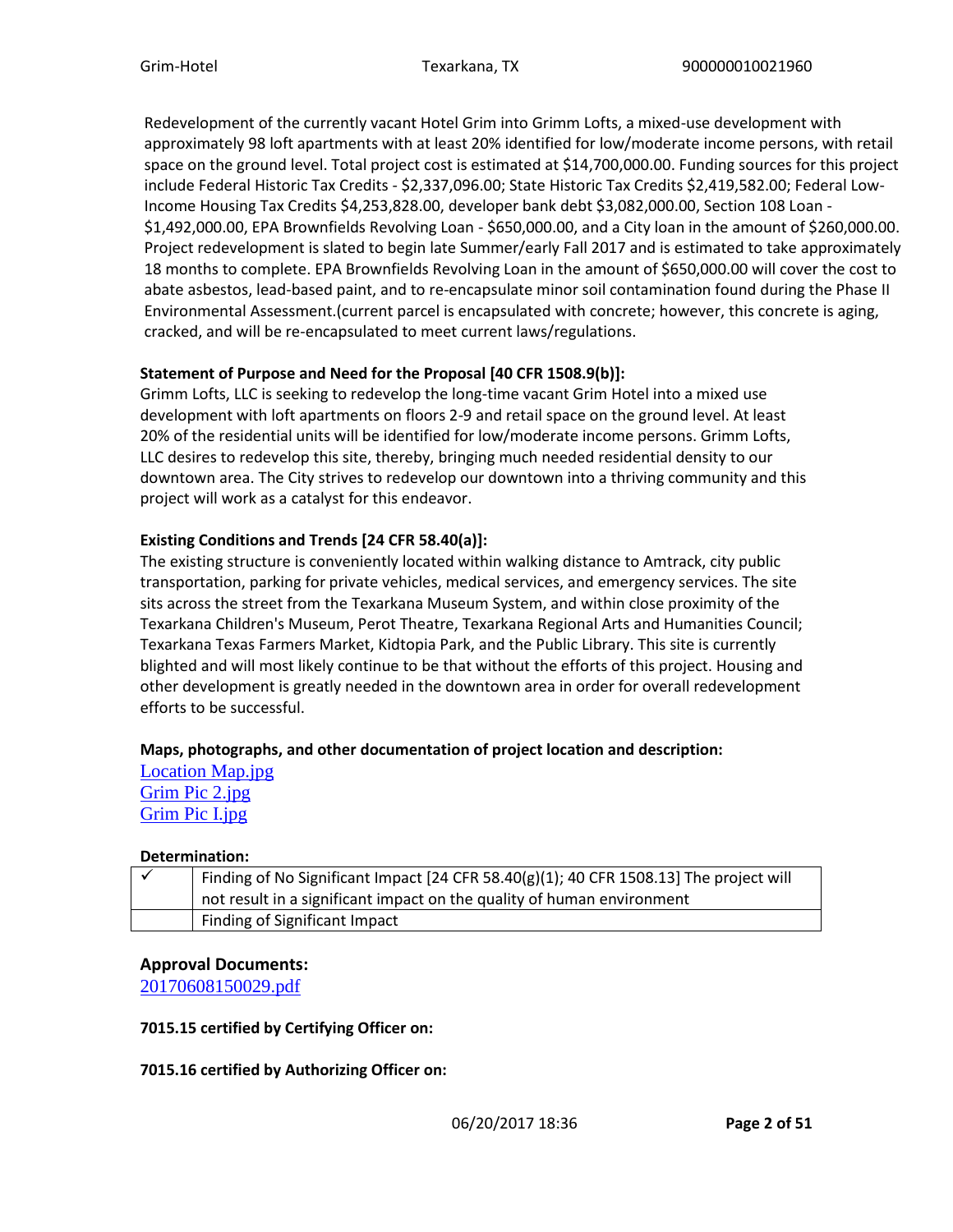### **Funding Information**

| <b>Grant Number</b> | <b>HUD Program</b> | <b>Program Name</b>                       | <b>Funding Amount</b> |
|---------------------|--------------------|-------------------------------------------|-----------------------|
| B16-MC-48-          |                    | <b>Community Development Block Grants</b> | \$1,492,000.00        |
| 1000                | CPD                | (Section 108 Loan Guarantee)              |                       |

**Estimated Total HUD Funded Amount:** \$1,492,000.00

**This project anticipates the use of funds or assistance from another federal agency in addition to HUD in the form of:**

**Estimated Total Project Cost [24 CFR 58.2 (a) (5)]:** \$14,700,000.00

### **Compliance with 24 CFR §50.4, §58.5 and §58.6 Laws and Authorities**

| <b>Compliance Factors:</b><br>Statutes, Executive Orders, and<br>Regulations listed at 24 CFR §50.4,<br>§58.5, and §58.6                                      | Are formal<br>compliance steps<br>or mitigation<br>required? | Compliance determination<br>(See Appendix A for source<br>determinations)                                                                                                                                                                                                                                                    |
|---------------------------------------------------------------------------------------------------------------------------------------------------------------|--------------------------------------------------------------|------------------------------------------------------------------------------------------------------------------------------------------------------------------------------------------------------------------------------------------------------------------------------------------------------------------------------|
|                                                                                                                                                               |                                                              | STATUTES, EXECUTIVE ORDERS, AND REGULATIONS LISTED AT 24 CFR §50.4 & § 58.6                                                                                                                                                                                                                                                  |
| <b>Airport Hazards</b><br><b>Clear Zones and Accident Potential</b><br>Zones; 24 CFR Part 51 Subpart D                                                        | □ Yes ☑ No                                                   | The project site is not within 15,000 feet<br>of a military airport or 2,500 feet of a<br>civilian airport. The nearest airport is<br>2.78 miles from this site. The project is<br>in compliance with Airport Hazards<br>requirements.                                                                                       |
| <b>Coastal Barrier Resources Act</b><br>Coastal Barrier Resources Act, as<br>amended by the Coastal Barrier<br>Improvement Act of 1990 [16 USC<br>3501]       | □ Yes ☑ No                                                   | This project is not located in a CBRS<br>Unit. Therefore, this project has no<br>potential to impact a CBRS Unit and is in<br>compliance with the Coastal Barrier<br>Resources Act.                                                                                                                                          |
| <b>Flood Insurance</b><br>Flood Disaster Protection Act of<br>1973 and National Flood Insurance<br>Reform Act of 1994 [42 USC 4001-<br>4128 and 42 USC 5154a] | □ Yes ☑ No                                                   | The structure or insurable property is<br>not located in a FEMA-designated<br>Special Flood Hazard Area. While flood<br>insurance may not be mandatory in this<br>instance, HUD recommends that all<br>insurable structures maintain flood<br>insurance under the National Flood<br>Insurance Program (NFIP). The project is |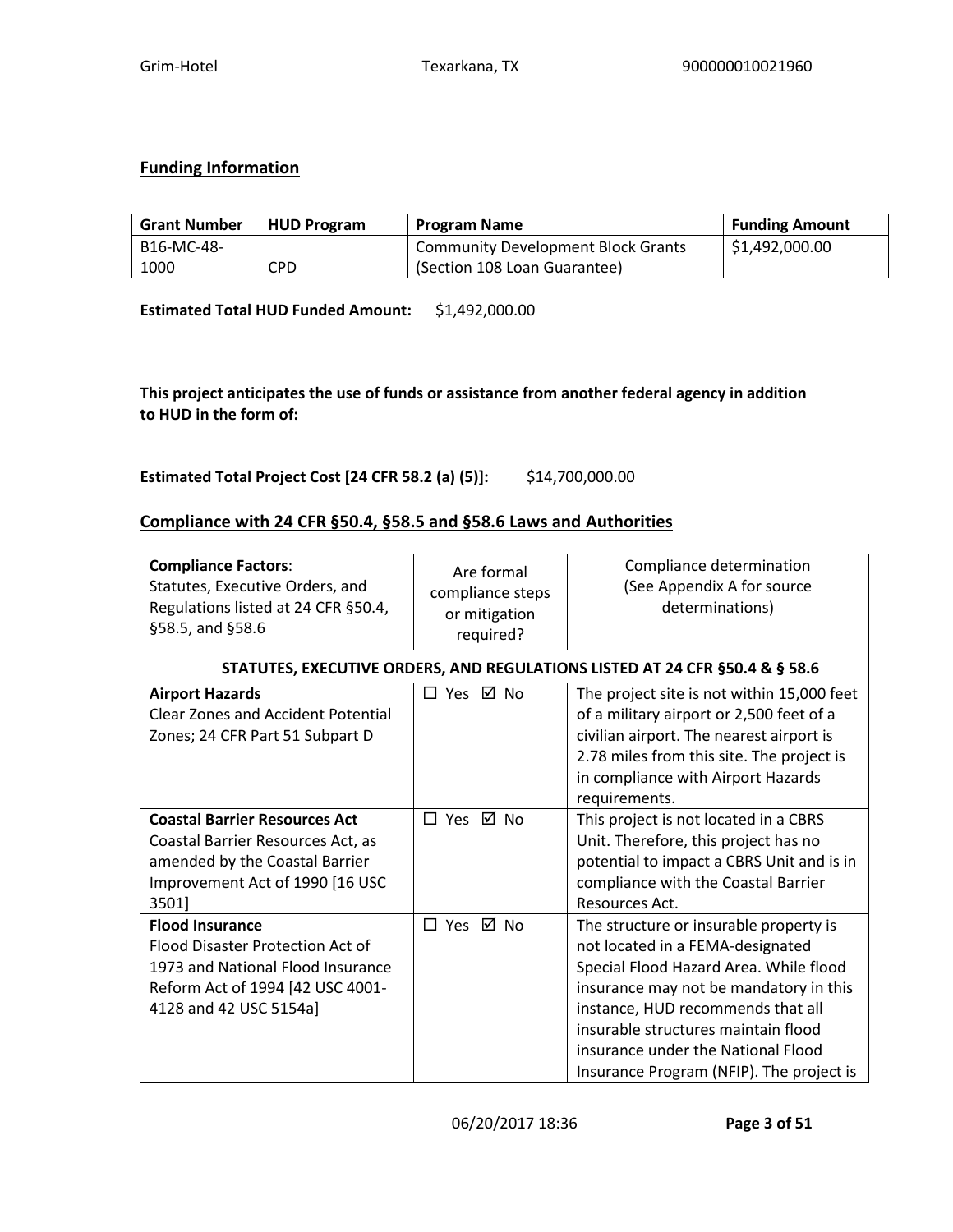|                                                                                                                  |                                                                             | in compliance with flood insurance                                                                                                                                                                                                                                                                                                                                                                                                                                                                                                                                                                                                                                                                                                                                                                                                                                                                                                                                                                                                                                                                                                                                                                                                                  |  |  |  |  |  |
|------------------------------------------------------------------------------------------------------------------|-----------------------------------------------------------------------------|-----------------------------------------------------------------------------------------------------------------------------------------------------------------------------------------------------------------------------------------------------------------------------------------------------------------------------------------------------------------------------------------------------------------------------------------------------------------------------------------------------------------------------------------------------------------------------------------------------------------------------------------------------------------------------------------------------------------------------------------------------------------------------------------------------------------------------------------------------------------------------------------------------------------------------------------------------------------------------------------------------------------------------------------------------------------------------------------------------------------------------------------------------------------------------------------------------------------------------------------------------|--|--|--|--|--|
|                                                                                                                  |                                                                             | requirements.                                                                                                                                                                                                                                                                                                                                                                                                                                                                                                                                                                                                                                                                                                                                                                                                                                                                                                                                                                                                                                                                                                                                                                                                                                       |  |  |  |  |  |
|                                                                                                                  | STATUTES, EXECUTIVE ORDERS, AND REGULATIONS LISTED AT 24 CFR §50.4 & § 58.5 |                                                                                                                                                                                                                                                                                                                                                                                                                                                                                                                                                                                                                                                                                                                                                                                                                                                                                                                                                                                                                                                                                                                                                                                                                                                     |  |  |  |  |  |
| <b>Air Quality</b><br>Clean Air Act, as amended,<br>particularly section 176(c) & (d); 40<br>CFR Parts 6, 51, 93 | □ Yes ☑ No                                                                  | The project's county or air quality<br>management district is in attainment<br>status for all criteria pollutants. The<br>project is in compliance with the Clean<br>Air Act.                                                                                                                                                                                                                                                                                                                                                                                                                                                                                                                                                                                                                                                                                                                                                                                                                                                                                                                                                                                                                                                                       |  |  |  |  |  |
| <b>Coastal Zone Management Act</b><br>Coastal Zone Management Act,<br>sections 307(c) & (d)                      | □ Yes ☑ No                                                                  | This project is not located in or does not<br>affect a Coastal Zone as defined in the<br>state Coastal Management Plan. This<br>site is located 220+ miles from the<br>nearest Coastal Zone Management area,<br>which is in Orange County, Texas. The<br>project is in compliance with the Coastal<br>Zone Management Act.                                                                                                                                                                                                                                                                                                                                                                                                                                                                                                                                                                                                                                                                                                                                                                                                                                                                                                                          |  |  |  |  |  |
| <b>Contamination and Toxic</b><br><b>Substances</b><br>24 CFR 50.3(i) & 58.5(i)(2)]                              | ⊠ Yes<br>$\square$ No                                                       | Site contamination was evaluated as<br>follows: ASTM Phase I ESA, ASTM Phase<br>II ESA. Findings of the Phase II are as<br>follows: Mercury, arsenic, and lead<br>concentrations exceeded the TCEQ<br>Action Levels of 0.04, 5.9, and 15 mg/kg,<br>respectively, in the near surface soil<br>samples of B-2 (1-2 feet below ground<br>surface, or bgs) and B-4 (1-2 feet bgs).<br>Mercury was detected at concentrations<br>of 0.115 mg/kg and 0.412 mg/kg,<br>respectively; Arsenic exceeded action<br>levels in B-4 (1-2 feet bgs) only at a<br>concentration of 8.88 mg/kg; and lead<br>exceeded action levels at<br>concentrations of 373 and 1,400 mg/kg,<br>respectively. Other metal constituents<br>were not detected at concentrations<br>exceeding the respective TCEQ Action<br>Levels. TPH, VOCs, SVOCs, herbicides<br>and pesticides were not detected above<br>their respective action levels and/or the<br>laboratory detection limit in the soil<br>samples. Groundwater Lead was<br>detected in concentrations above the<br>TCEQ Action Level of 0.015 mg/l in the<br>four groundwater samples collected for<br>laboratory analysis. Concentrations<br>were detected in MW-1 through MW-4<br>at 0.0928, 0.0638, 0.0583, and 0.0656 |  |  |  |  |  |

06/20/2017 18:36 **Page 4 of 51**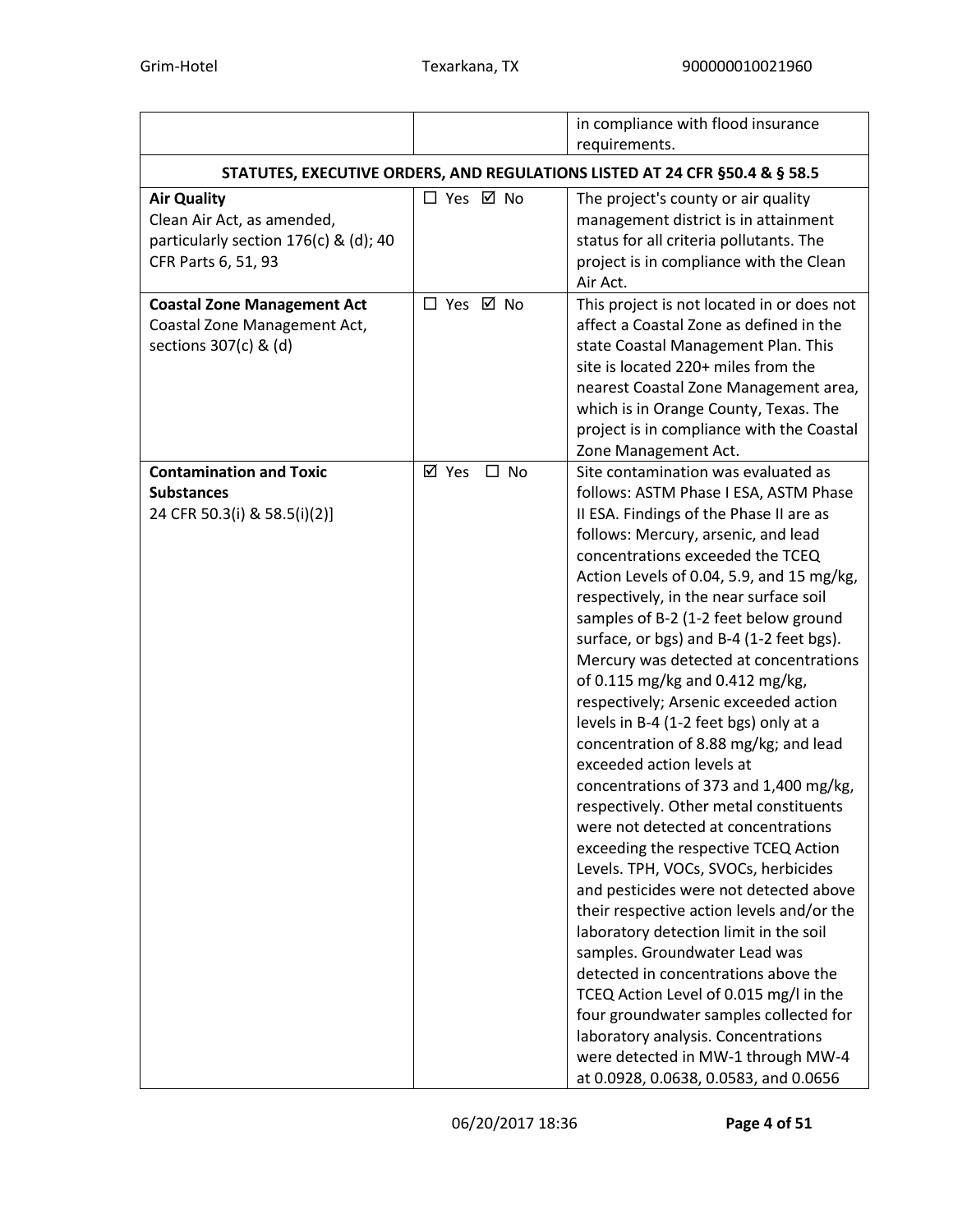|                                                                                                                |            | mg/l, respectively. TPH, VOCs, SVOCs,<br>herbicides and pesticides were not<br>detected above their respective action<br>levels and/or the laboratory detection<br>level in the groundwater samples.<br>Groundwater was encountered at<br>approximately 17 to 23 bgs. The<br>groundwater flow direction across the<br>site appears to flow inward with a slight<br>northeast flow component Asbestos<br>Containing Material was found in Aircell<br>thermal system insulation (TSI)<br>insulated piping on each floor; 12" x 12"<br>vinyl asbestos floor tile (VAT) on the first<br>floor; 9" x 9" vinyl asbestos floor tile<br>(VAT) on the second floor through the<br>eighth floor; Roof mastic on the roof;<br>Black pipe insulation above basement<br>hallway between HVAC shop and pump<br>maintenance shop. Lead-based paint<br>was found in Pink paint in lobby<br>entrance; brown paint in lobby entrance<br>and trim throughout hotel; green paint<br>in south store rooms on first floor; blue<br>in north portion of lobby; and white<br>paint on plaster walls throughout hotel.<br>The adverse environmental impacts can<br>be mitigated. With mitigation, identified<br>in the mitigation section of this review,<br>the project will be in compliance with<br>contamination and toxic substances |
|----------------------------------------------------------------------------------------------------------------|------------|------------------------------------------------------------------------------------------------------------------------------------------------------------------------------------------------------------------------------------------------------------------------------------------------------------------------------------------------------------------------------------------------------------------------------------------------------------------------------------------------------------------------------------------------------------------------------------------------------------------------------------------------------------------------------------------------------------------------------------------------------------------------------------------------------------------------------------------------------------------------------------------------------------------------------------------------------------------------------------------------------------------------------------------------------------------------------------------------------------------------------------------------------------------------------------------------------------------------------------------------------------------------------------------------------------------|
| <b>Endangered Species Act</b><br>Endangered Species Act of 1973,<br>particularly section 7; 50 CFR Part<br>402 | □ Yes ☑ No | requirements.<br>This project has been determined to<br>have No Effect on listed species. There<br>are three birds listed, the Least Tern,<br>Red Knot, and Piping Plover. The Red<br>Knot and Piping Plover are only affected<br>by Wind Energy Projects and this project<br>does not include Wind Energy. The Least<br>Tern habitat is sandy, sparsely<br>vegetated beaches, salt flats, etc. along<br>waterways and this project is not<br>located in or near the Least Tern habitat<br>area. This project is in compliance with<br>the Endangered Species Act without<br>mitigation.                                                                                                                                                                                                                                                                                                                                                                                                                                                                                                                                                                                                                                                                                                                         |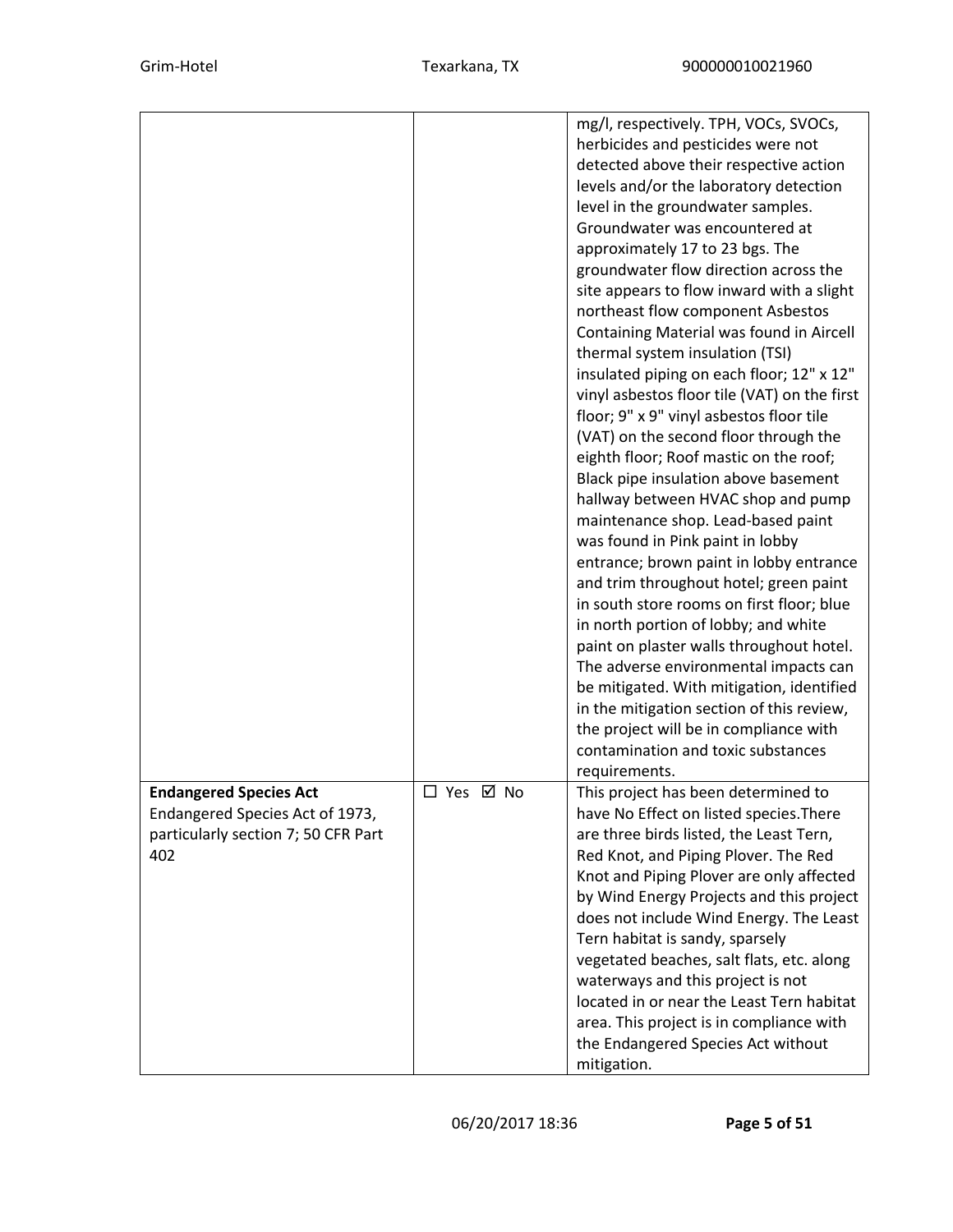| <b>Explosive and Flammable Hazards</b> | □ Yes ☑ No |           | There is a current or planned stationary   |
|----------------------------------------|------------|-----------|--------------------------------------------|
| Above-Ground Tanks)[24 CFR Part        |            |           | aboveground storage container of           |
| 51 Subpart C                           |            |           | concern within 1 mile of the project site. |
|                                        |            |           | A study was performed by ERI               |
|                                        |            |           | Consulting, which concluded that the       |
|                                        |            |           | Separation Distance from the project is    |
|                                        |            |           | acceptable. The project is in compliance   |
|                                        |            |           | with explosive and flammable hazard        |
|                                        |            |           | requirements.                              |
| <b>Farmlands Protection</b>            | □ Yes ☑ No |           | This project does not include any          |
| Farmland Protection Policy Act of      |            |           | activities that could potentially convert  |
| 1981, particularly sections 1504(b)    |            |           | agricultural land to a non-agricultural    |
| and 1541; 7 CFR Part 658               |            |           | use. Land use for this area is Central     |
|                                        |            |           | Business and does not contain any open     |
|                                        |            |           | land. The project is in compliance with    |
|                                        |            |           | the Farmland Protection Policy Act.        |
| <b>Floodplain Management</b>           | □ Yes ☑ No |           | This project does not occur in a           |
| Executive Order 11988, particularly    |            |           | floodplain. The project is in compliance   |
| section 2(a); 24 CFR Part 55           |            |           | with Executive Order 11988.                |
| <b>Historic Preservation</b>           | ⊠ Yes      | $\Box$ No | Based on Section 106 consultation the      |
| National Historic Preservation Act of  |            |           | project will have No Adverse Effect on     |
| 1966, particularly sections 106 and    |            |           | historic properties. Conditions: Project   |
| 110; 36 CFR Part 800                   |            |           | plans and specifications are reviewed      |
|                                        |            |           | and approved through the Texas             |
|                                        |            |           | <b>Historical Commission Historic Tax</b>  |
|                                        |            |           | Credit Program. Unless the Historic Tax    |
|                                        |            |           | Credit Program staff does not get the      |
|                                        |            |           | opportunity to review the proposed         |
|                                        |            |           | rehabilitation, or the proposal changes,   |
|                                        |            |           | the project may proceed without            |
|                                        |            |           | further Section 106 consultation The       |
|                                        |            |           | project is in compliance with Section      |
|                                        |            |           | 106.                                       |
| <b>Noise Abatement and Control</b>     | □ Yes ☑ No |           | The project is                             |
| Noise Control Act of 1972, as          |            |           | modernization/rehabilitation of an         |
| amended by the Quiet Communities       |            |           | existing vacant former Hotel and           |
| Act of 1978; 24 CFR Part 51 Subpart    |            |           | extended stay efficiency rooms. A Noise    |
| B                                      |            |           | Assessment was conducted for this site.    |
|                                        |            |           | The inputs described in this report for    |
|                                        |            |           | the assessment site at 301 N. Stateline    |
|                                        |            |           | Ave. were modeled using the HUD DNL        |
|                                        |            |           | Calculator. The combined DNL for all       |
|                                        |            |           | road and rail sources was 62, 7 dB. This   |
|                                        |            |           | falls below the HUD threshold of 65 dB.    |
|                                        |            |           | The assessment site has an acceptable      |
|                                        |            |           | day/night noise environment. See           |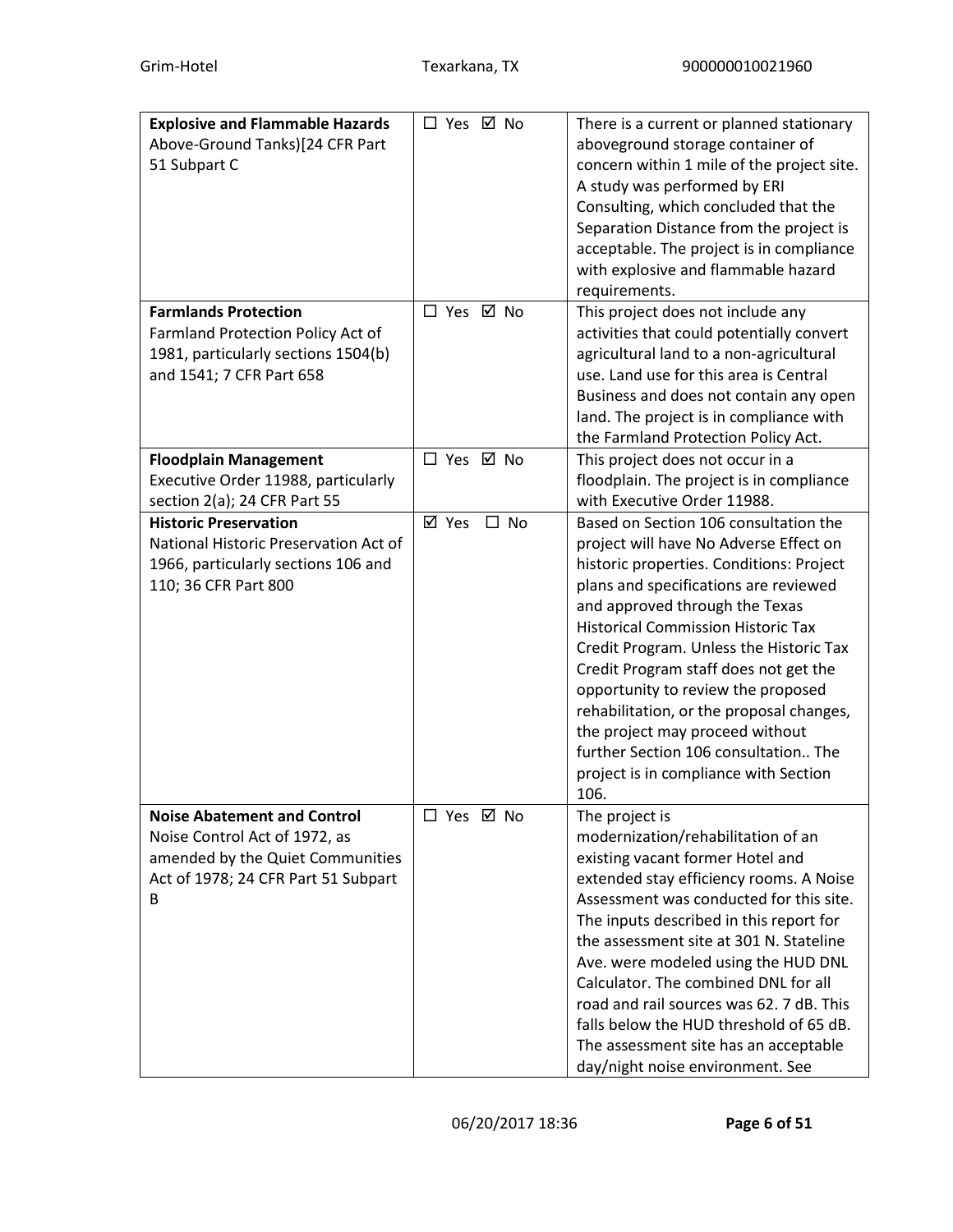|                                                                                                                                 |                                            | attached The project is in compliance<br>with HUD's Noise regulation without<br>mitigation.                                                                                                                                                                                                                                                                     |
|---------------------------------------------------------------------------------------------------------------------------------|--------------------------------------------|-----------------------------------------------------------------------------------------------------------------------------------------------------------------------------------------------------------------------------------------------------------------------------------------------------------------------------------------------------------------|
| <b>Sole Source Aquifers</b><br>Safe Drinking Water Act of 1974, as<br>amended, particularly section<br>1424(e); 40 CFR Part 149 | □ Yes ☑ No                                 | The project is not located on a sole<br>source aquifer area. The nearest Sole<br>Source Aquifer Area is 143.6 miles. The<br>project is in compliance with Sole<br>Source Aquifer requirements.                                                                                                                                                                  |
| <b>Wetlands Protection</b><br>Executive Order 11990, particularly<br>sections 2 and 5                                           | □ Yes ☑ No                                 | The project will not impact on- or off-<br>site wetlands. This site is located in our<br>downtown district that is fully<br>developed and is not near a wetland.<br>The project is in compliance with<br>Executive Order 11990.                                                                                                                                 |
| <b>Wild and Scenic Rivers Act</b><br>Wild and Scenic Rivers Act of 1968,<br>particularly section 7(b) and (c)                   | □ Yes ☑ No                                 | This project is not within proximity of a<br>NWSRS river. The nearest NWSRS is 60.3<br>miles away. The project is in compliance<br>with the Wild and Scenic Rivers Act.                                                                                                                                                                                         |
|                                                                                                                                 | <b>HUD HOUSING ENVIRONMENTAL STANDARDS</b> |                                                                                                                                                                                                                                                                                                                                                                 |
|                                                                                                                                 | <b>ENVIRONMENTAL JUSTICE</b>               |                                                                                                                                                                                                                                                                                                                                                                 |
| <b>Environmental Justice</b><br><b>Executive Order 12898</b>                                                                    | □ Yes ☑ No                                 | Adverse environmental impacts are not<br>disproportionately high for low-income<br>and/or minority communities. In<br>addition, the environmental impacts<br>found will be abated by the developer<br>utilizing EPA Brownfields Funds; thereby<br>eliminating the adverse environmental<br>impacts. The project is in compliance<br>with Executive Order 12898. |

# **Environmental Assessment Factors [24 CFR 58.40; Ref. 40 CFR 1508.8 &1508.27]**

**Impact Codes**: An impact code from the following list has been used to make the determination of impact for each factor.

- **(1)** Minor beneficial impact
- **(2)** No impact anticipated
- **(3)** Minor Adverse Impact May require mitigation

**(4)** Significant or potentially significant impact requiring avoidance or modification which may require an Environmental Impact Statement.

| Environmental<br><b>Assessment Factor</b> | Impact<br>Code | <b>Impact Evaluation</b>                        | <b>Mitigation</b> |  |  |
|-------------------------------------------|----------------|-------------------------------------------------|-------------------|--|--|
| <b>LAND DEVELOPMENT</b>                   |                |                                                 |                   |  |  |
| Conformance with Plans                    |                | The City is in the final stages of updating our | No                |  |  |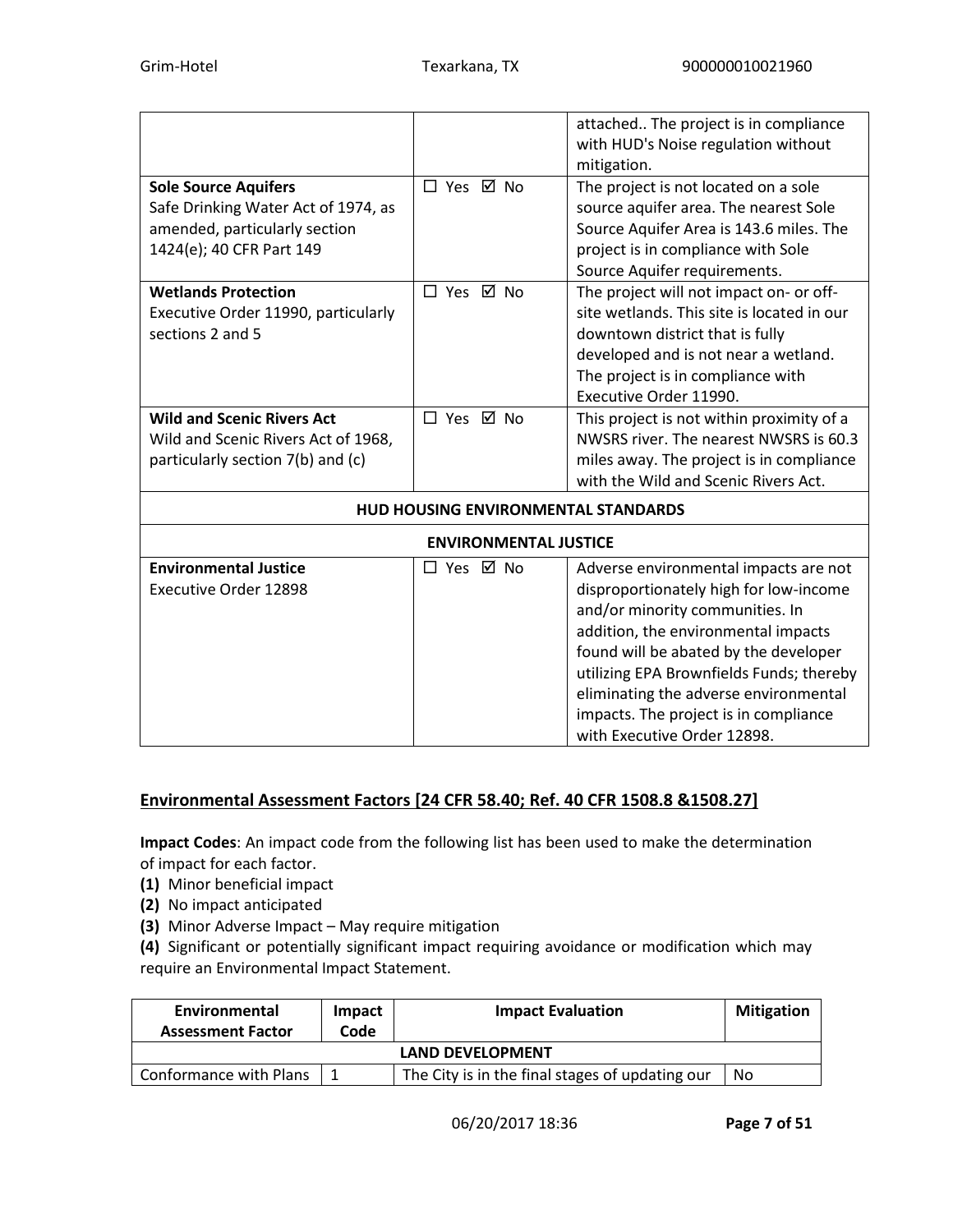| Environmental<br><b>Assessment Factor</b>                                        | Impact<br>Code | <b>Impact Evaluation</b>                                                                                                                                                                                                                                                                                                                                                                                                                                                                                                                                                                                                                                                                                                                                                                                                                                                                                                                                                                                                                                                                                                                                                                                                                                                                                                                                                                                                                                                                                                                                                                                                                                                          | <b>Mitigation</b>           |
|----------------------------------------------------------------------------------|----------------|-----------------------------------------------------------------------------------------------------------------------------------------------------------------------------------------------------------------------------------------------------------------------------------------------------------------------------------------------------------------------------------------------------------------------------------------------------------------------------------------------------------------------------------------------------------------------------------------------------------------------------------------------------------------------------------------------------------------------------------------------------------------------------------------------------------------------------------------------------------------------------------------------------------------------------------------------------------------------------------------------------------------------------------------------------------------------------------------------------------------------------------------------------------------------------------------------------------------------------------------------------------------------------------------------------------------------------------------------------------------------------------------------------------------------------------------------------------------------------------------------------------------------------------------------------------------------------------------------------------------------------------------------------------------------------------|-----------------------------|
|                                                                                  |                |                                                                                                                                                                                                                                                                                                                                                                                                                                                                                                                                                                                                                                                                                                                                                                                                                                                                                                                                                                                                                                                                                                                                                                                                                                                                                                                                                                                                                                                                                                                                                                                                                                                                                   |                             |
| / Compatible Land Use<br>and Zoning / Scale and<br><b>Urban Design</b>           |                | <b>LAND DEVELOPMENT</b><br>Comprehensive Plan and this project is in<br>line with our short and long term goals for<br>revitalizing downtown. This project is<br>compatible with our current land use and<br>zoning. It is zoned Central Business District,<br>which includes mixed-use projects. The<br>project compliments the existing land uses<br>of the adjacent and surrounding properties.<br>Scale and Urban Design will be favorably<br>impacted by the redevelopment of a long-<br>term vacant, distressed building. There will<br>be no natural land features removed, as the<br>entire parcel is currently built or covered in<br>concrete/asphalt. The project is<br>rehabilitation of an existing 8-floor structure;<br>therefore, the will not alter the overall<br>surrounding built environment with regard<br>to overall scale, size and mass. Historic<br>integrity will be maintained as this project is<br>also utilizing Historic Tax Credits. The<br>building footprint will remain the same and<br>will not affect the natural elements. The<br>project will have a positive impact on the<br>built environment with historic elements of<br>the building being maintained/rehabilitated.<br>Visual aspects from street view will include<br>large retail windows that will be dressed to<br>appeal. The community has supported this<br>project as it has moved forward over the<br>past several years and express the benefit of<br>downtown revitalization. This project will<br>increase street level activity and will be a<br>catalyst for more redevelopment of<br>downtown vacant properties. This project<br>conforms to locally adopted design | mitigation<br>needed        |
| Soil Suitability / Slope/<br>Erosion / Drainage and<br><b>Storm Water Runoff</b> | $\overline{2}$ | guidelines.<br>Storm Water Runoff This project is the<br>redevelopment of an 8-story existing<br>structure in a completely developed<br>downtown area. The entire parcel is<br>encapsulated with concrete or pavement.<br>Redevelopment of this project will not have<br>an impact on storm water runoff.                                                                                                                                                                                                                                                                                                                                                                                                                                                                                                                                                                                                                                                                                                                                                                                                                                                                                                                                                                                                                                                                                                                                                                                                                                                                                                                                                                         | No.<br>mitigation<br>needed |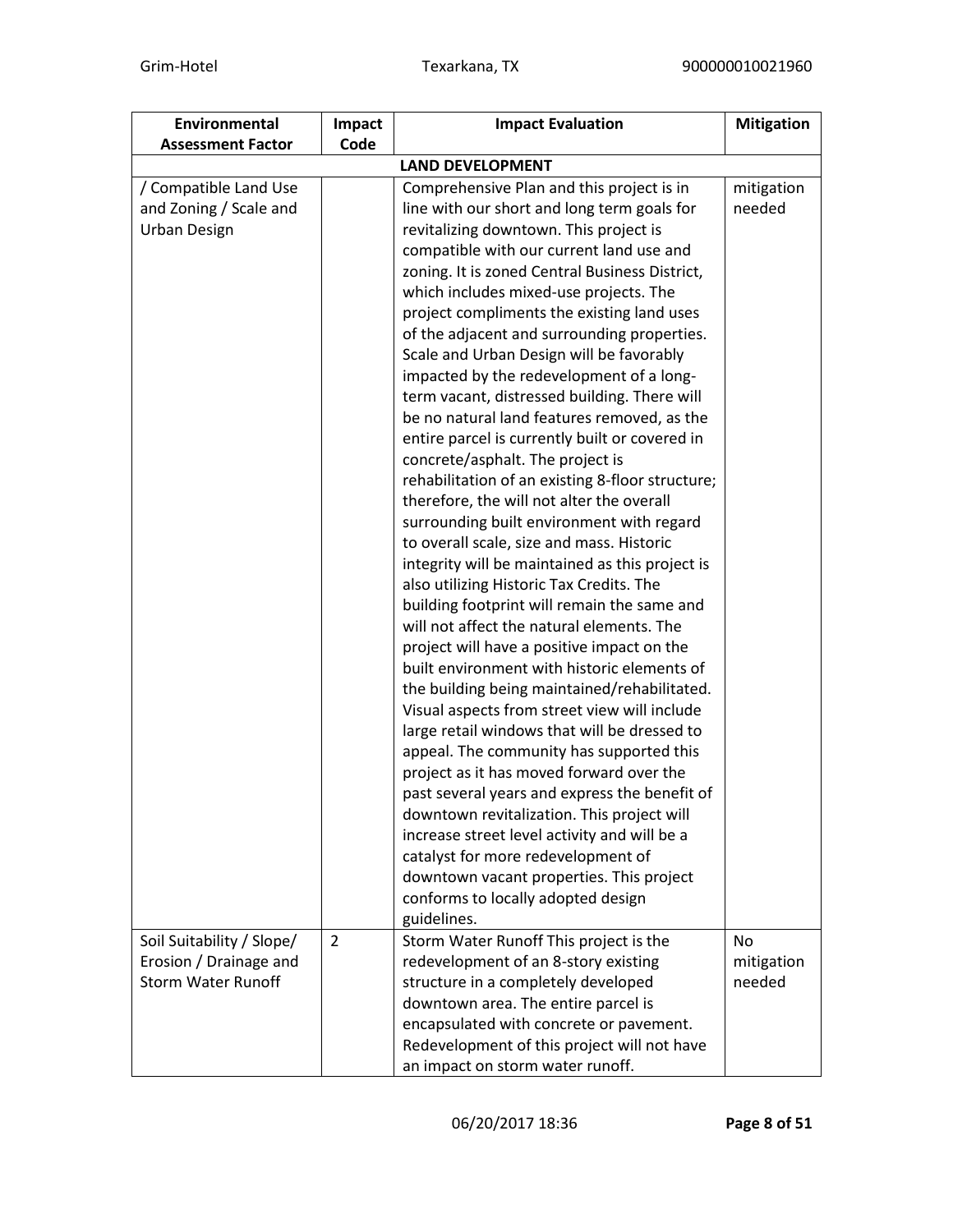| Environmental            | Impact | <b>Impact Evaluation</b>                                                                    | <b>Mitigation</b> |  |  |  |
|--------------------------|--------|---------------------------------------------------------------------------------------------|-------------------|--|--|--|
| <b>Assessment Factor</b> | Code   |                                                                                             |                   |  |  |  |
| <b>LAND DEVELOPMENT</b>  |        |                                                                                             |                   |  |  |  |
|                          |        | Environmental professionals conducted a                                                     |                   |  |  |  |
|                          |        | Phase II ESA with the findings of minimal soil                                              |                   |  |  |  |
|                          |        | and ground water contaminants as follows:                                                   |                   |  |  |  |
|                          |        | Mercury, arsenic, and lead concentrations in                                                |                   |  |  |  |
|                          |        | the soil in the near surface soil samples 1-2                                               |                   |  |  |  |
|                          |        | feet below ground surface. Mercury was                                                      |                   |  |  |  |
|                          |        | detected at concentrations of 0.115 mg/kg                                                   |                   |  |  |  |
|                          |        | and 0.412 mg/kg; Arsenic was only at a                                                      |                   |  |  |  |
|                          |        | concentration of 8.88mg/kg and Lead                                                         |                   |  |  |  |
|                          |        | concentrations were at 373 and 1400 mg/kg.                                                  |                   |  |  |  |
|                          |        | TPH, VOCs, SVOCs, herbicides and pesticides                                                 |                   |  |  |  |
|                          |        | were not detected in the soil. About                                                        |                   |  |  |  |
|                          |        | groundwater, Lead was detected in                                                           |                   |  |  |  |
|                          |        | concentrations of 0.015 mg/l and no TPH,                                                    |                   |  |  |  |
|                          |        | VOCs, SVOCs, herbicides and pesticides were                                                 |                   |  |  |  |
|                          |        | not detected in groundwater samples. This                                                   |                   |  |  |  |
|                          |        | project will not affect any soil that is better                                             |                   |  |  |  |
|                          |        | suited for natural resource management                                                      |                   |  |  |  |
|                          |        | activities (farming, forestry, unique natural                                               |                   |  |  |  |
|                          |        | area preservation), as it is part of our                                                    |                   |  |  |  |
|                          |        | downtown built environment. This site is not                                                |                   |  |  |  |
|                          |        | on a slope. There are no issues with erosion                                                |                   |  |  |  |
|                          |        | since the project is in a downtown built<br>environment. There are no visual indications    |                   |  |  |  |
|                          |        |                                                                                             |                   |  |  |  |
|                          |        | of filled ground, active rills, or gullies on site.                                         |                   |  |  |  |
|                          |        | This site has been developed since the early<br>1900s. City Engineer, Dusty Henslee advises |                   |  |  |  |
|                          |        | that the existing storm water disposal                                                      |                   |  |  |  |
|                          |        | system is adequate to continue processing                                                   |                   |  |  |  |
|                          |        | the storm water runoff at this site. The                                                    |                   |  |  |  |
|                          |        | proposed project will not be affected by                                                    |                   |  |  |  |
|                          |        | these facilities, as they are already in place                                              |                   |  |  |  |
|                          |        | and the project is redevelopment an existing                                                |                   |  |  |  |
|                          |        | structure. The daily treatment capacity of                                                  |                   |  |  |  |
|                          |        | the wastewater treatment plant this location                                                |                   |  |  |  |
|                          |        | flows to is 18 MGD. There is a six inch (6")                                                |                   |  |  |  |
|                          |        | sanitary sewer main that serves this                                                        |                   |  |  |  |
|                          |        | location. The projected daily wastewater                                                    |                   |  |  |  |
|                          |        | flow from the Grimm Lofts Project would be                                                  |                   |  |  |  |
|                          |        | approximately 24,500 gallons per day. The                                                   |                   |  |  |  |
|                          |        | peak flow rate is projected to be                                                           |                   |  |  |  |
|                          |        | approximately 68 gallons per minute (GPM).                                                  |                   |  |  |  |
|                          |        | The capacity of a six-inch gravity sewer main                                               |                   |  |  |  |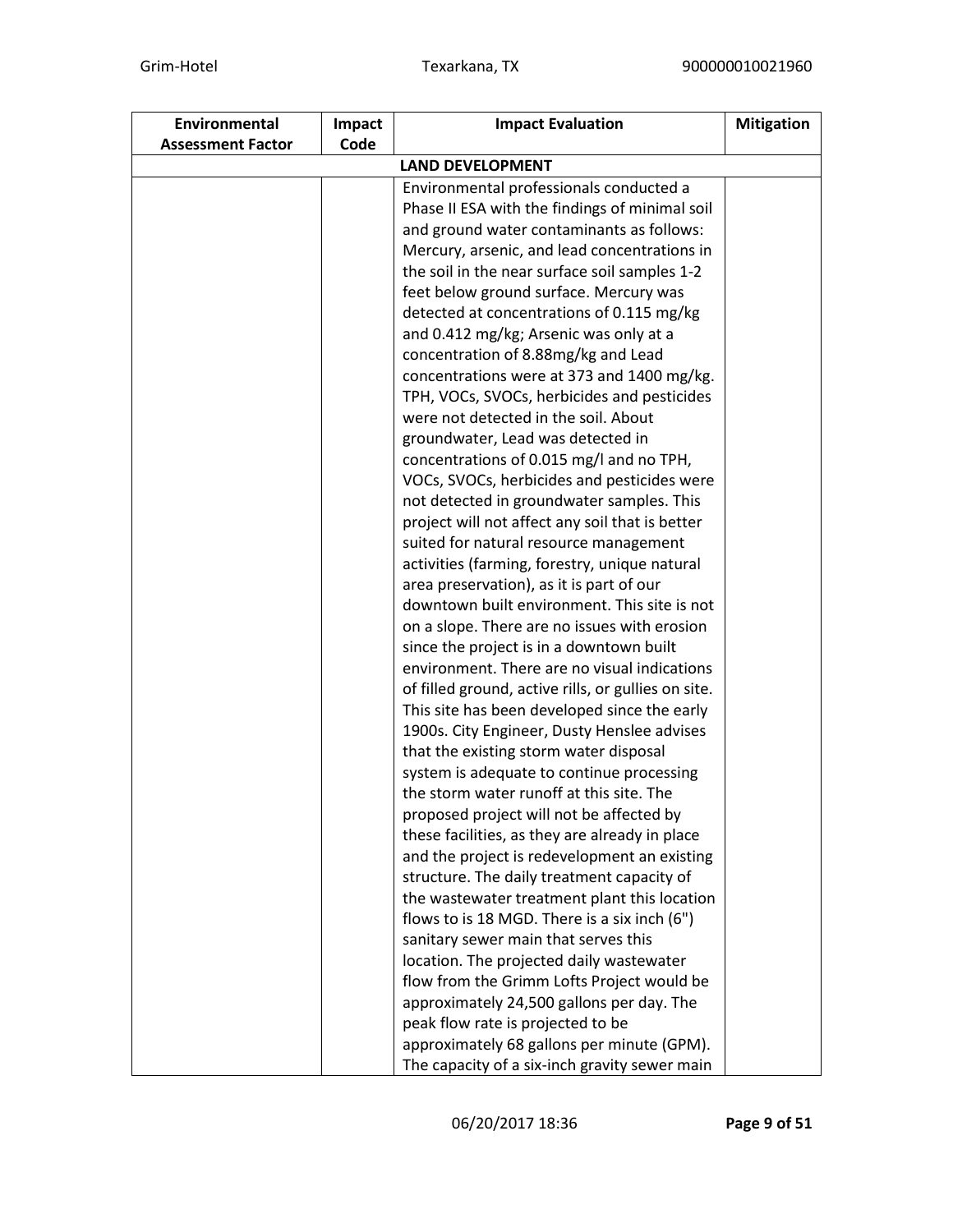| Environmental                | Impact         | <b>Impact Evaluation</b>                         | <b>Mitigation</b> |  |  |
|------------------------------|----------------|--------------------------------------------------|-------------------|--|--|
| <b>Assessment Factor</b>     | Code           |                                                  |                   |  |  |
| <b>LAND DEVELOPMENT</b>      |                |                                                  |                   |  |  |
|                              |                | is 196 GPM.) A construction storm water          |                   |  |  |
|                              |                | permit will be required during construction.     |                   |  |  |
|                              |                | The type is determined by the amount of soil     |                   |  |  |
|                              |                | disturbance (Large, Small, Special). Given the   |                   |  |  |
|                              |                | scope of this project, this would be classified  |                   |  |  |
|                              |                | was a Small Site. It is not anticipated that the |                   |  |  |
|                              |                | project site will experience a negative affect   |                   |  |  |
|                              |                | by drainage and storm water conditions. City     |                   |  |  |
|                              |                | Engineers will ensure through the permitting     |                   |  |  |
|                              |                | process that the design will include             |                   |  |  |
|                              |                | measures to overcome potential runoff            |                   |  |  |
|                              |                | problems prior to a permit being issued and      |                   |  |  |
|                              |                | will ensure this development does not            |                   |  |  |
|                              |                | negatively affect any other properties.          |                   |  |  |
| <b>Hazards and Nuisances</b> | $\overline{2}$ | Site safety is a top priority for the on-site    | No                |  |  |
| including Site Safety and    |                | crews as well as the public and all applicable   | mitigation        |  |  |
| <b>Site-Generated Noise</b>  |                | law will be followed. A study of above           | needed            |  |  |
|                              |                | ground storage tanks was conducted and the       |                   |  |  |
|                              |                | project meet the acceptable separation           |                   |  |  |
|                              |                | distance requirements. There are no              |                   |  |  |
|                              |                | explosive of flammable substances on or          |                   |  |  |
|                              |                | near this site. A noise assessment study was     |                   |  |  |
|                              |                | conducted by ERI Consulting as well, and the     |                   |  |  |
|                              |                | site is not adversely affected by noise.         |                   |  |  |
|                              |                | Construction on the site is not expected to      |                   |  |  |
|                              |                | have a negative impact on the community          |                   |  |  |
|                              |                | and hours of construction will be limited to     |                   |  |  |
|                              |                | the hours of 7:00 a.m. and 6:00 p.m.             |                   |  |  |
|                              |                | Monday through Saturday, with no work on         |                   |  |  |
|                              |                | Sundays. The project is not expected to be       |                   |  |  |
|                              |                | affected by any natural or man-made              |                   |  |  |
|                              |                | hazards/nuisances.                               |                   |  |  |
| Energy                       | $\overline{2}$ | Redevelopment of an existing structure           | No                |  |  |
| Consumption/Energy           |                | saves cost as well as reducing energy            | mitigation        |  |  |
| Efficiency                   |                | consumption during construction. The site is     | needed            |  |  |
|                              |                | in close proximity to transit, shopping          |                   |  |  |
|                              |                | services and employment locations. As in         |                   |  |  |
|                              |                | most downtown areas, parking is limited,         |                   |  |  |
|                              |                | which will encourage carpooling as well as       |                   |  |  |
|                              |                | utilization of public transportation.            |                   |  |  |
|                              |                | <b>SOCIOECONOMIC</b>                             |                   |  |  |
| <b>Employment and</b>        | 1              | Temporary employment will be increased           | No.               |  |  |
| <b>Income Patterns</b>       |                | during the redevelopment project with            | mitigation        |  |  |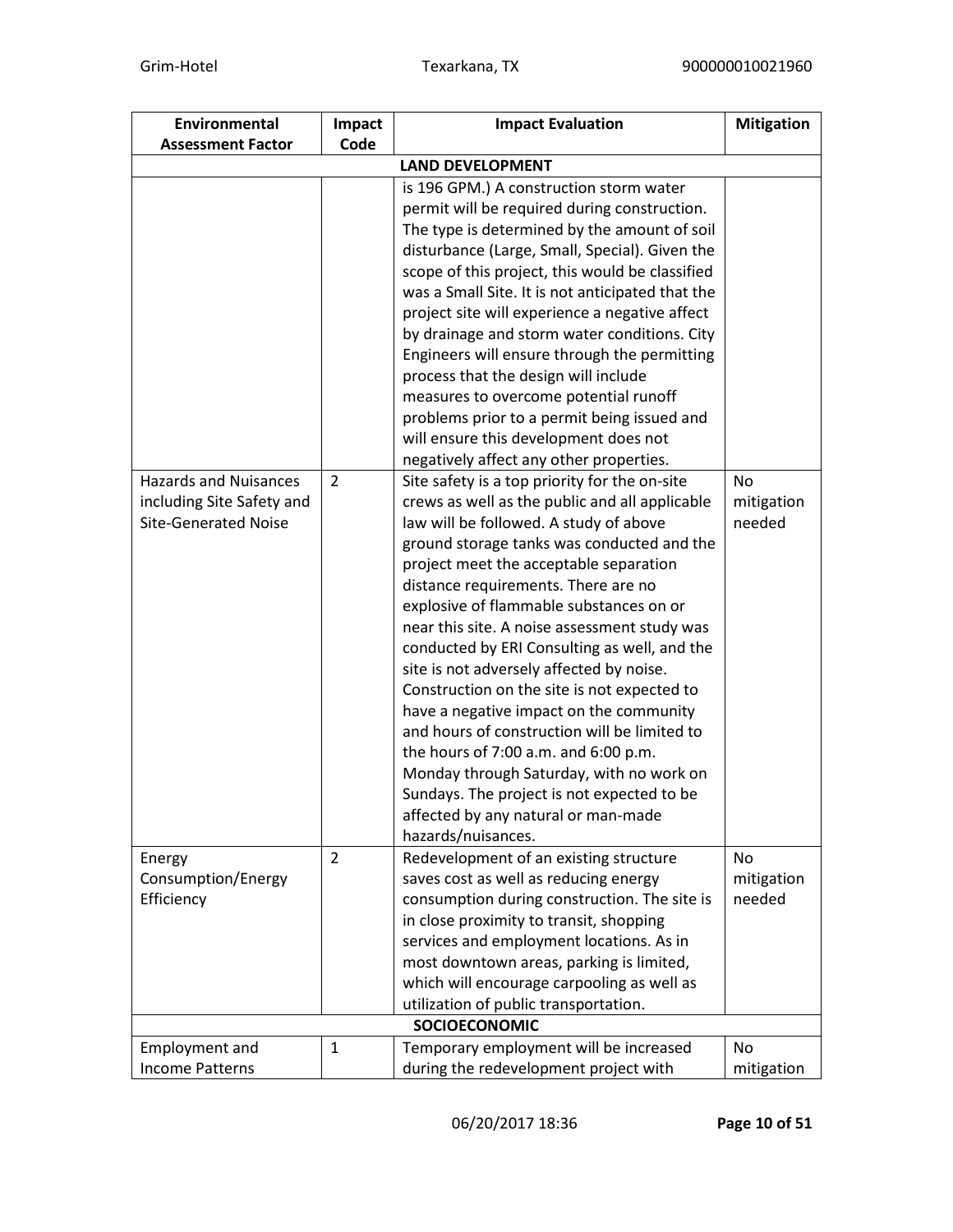| Environmental                   | Impact         | <b>Impact Evaluation</b>                          | <b>Mitigation</b> |  |
|---------------------------------|----------------|---------------------------------------------------|-------------------|--|
| <b>Assessment Factor</b>        | Code           |                                                   |                   |  |
| <b>LAND DEVELOPMENT</b>         |                |                                                   |                   |  |
|                                 |                | opportunities for local labor positions. There    | needed            |  |
|                                 |                | may be opportunities for local sub-               |                   |  |
|                                 |                | contractors during redevelopment.                 |                   |  |
|                                 |                | Consideration will be made for a local job        |                   |  |
|                                 |                | placement for property management upon            |                   |  |
|                                 |                | completion.                                       |                   |  |
| Demographic Character           | 2              | This site is for a mixed-use project with 98      | No                |  |
| Changes / Displacement          |                | loft apartments and is located in our             | mitigation        |  |
|                                 |                | Downtown area, which currently does not           | needed            |  |
|                                 |                | offer enough housing. This redevelopment          |                   |  |
|                                 |                | project will be a catalyst for other downtown     |                   |  |
|                                 |                | redevelopment including more housing              |                   |  |
|                                 |                | opportunities, retail, professional services,     |                   |  |
|                                 |                | and entertainment venues. Future residents        |                   |  |
|                                 |                | will have fluid access to local services by       |                   |  |
|                                 |                | convenient public transportation, private         |                   |  |
|                                 |                | vehicle, and a future walkable community.         |                   |  |
|                                 |                | Access to both college campuses as well as        |                   |  |
|                                 |                | hospitals and retail shopping will be             |                   |  |
|                                 |                | convenient. This project does not create a        |                   |  |
|                                 |                | concentration of low income or                    |                   |  |
|                                 |                | disadvantaged people. Another project is          |                   |  |
|                                 |                | planned simultaneously across the street          |                   |  |
|                                 |                | utilizing private funds that consist of all       |                   |  |
|                                 |                | market rate apartments. There will be no          |                   |  |
|                                 |                | business or persons displaced as a result of      |                   |  |
|                                 |                | this project. It is anticipated that this project |                   |  |
|                                 |                | will draw more development and people to          |                   |  |
|                                 |                | this area of our city.                            |                   |  |
|                                 |                | <b>COMMUNITY FACILITIES AND SERVICES</b>          |                   |  |
| <b>Educational and Cultural</b> | $\overline{2}$ | It is projected that this completed project       | No                |  |
| Facilities (Access and          |                | will house a majority of single persons. The      | mitigation        |  |
| Capacity)                       |                | developer plans include 98 residential units      | needed            |  |
|                                 |                | with an early estimated 40% efficiency            |                   |  |
|                                 |                | apartments, 50% one-bedroom; and 10%              |                   |  |
|                                 |                | two-bedroom units. It is also expected that       |                   |  |
|                                 |                | residents who choose to rent these units          |                   |  |
|                                 |                | currently live in Texarkana and wish to           |                   |  |
|                                 |                | downsize, move into their first apartment, or     |                   |  |
|                                 |                | laterally relocate into a newer more energy       |                   |  |
|                                 |                | efficient unit. The most likely demographic       |                   |  |
|                                 |                | will be new college graduates, teachers,          |                   |  |
|                                 |                | nurses, police and fire, empty nesters, and       |                   |  |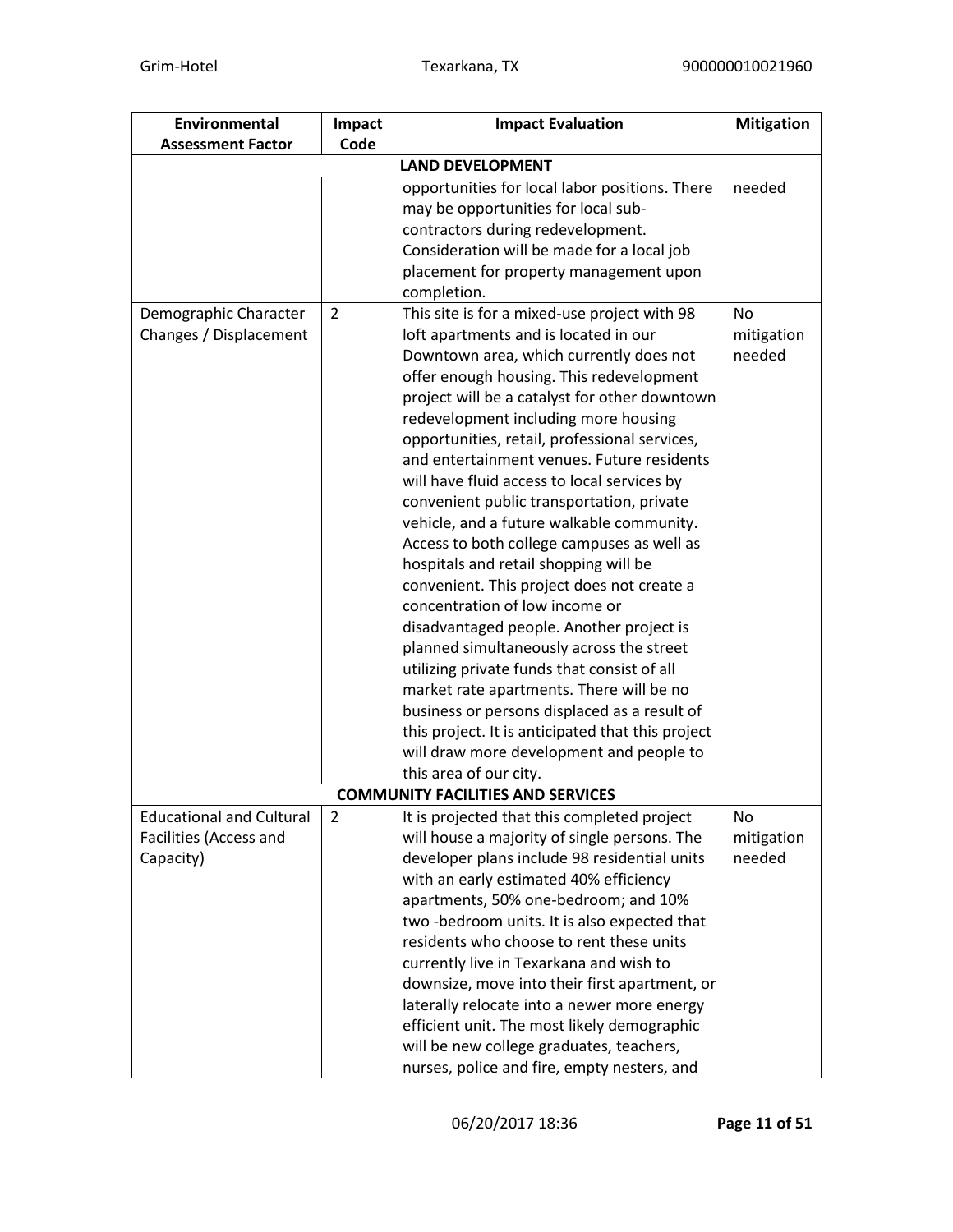| Environmental                | Impact       | <b>Impact Evaluation</b>                        | <b>Mitigation</b> |  |
|------------------------------|--------------|-------------------------------------------------|-------------------|--|
| <b>Assessment Factor</b>     | Code         |                                                 |                   |  |
| <b>LAND DEVELOPMENT</b>      |              |                                                 |                   |  |
|                              |              | college students. It is estimated that no       |                   |  |
|                              |              | more than 10% of the units will be occupied     |                   |  |
|                              |              | by individuals with children. This              |                   |  |
|                              |              | development is in the Texarkana                 |                   |  |
|                              |              | Independent School District (TISD), who has     |                   |  |
|                              |              | progressive plans for growth at all campuses.   |                   |  |
|                              |              | This project will not have a negative impact    |                   |  |
|                              |              | on the TISD school system.                      |                   |  |
| <b>Commercial Facilities</b> | $\mathbf{1}$ | This project if mixed use of residential and    | <b>No</b>         |  |
| (Access and Proximity)       |              | retail/office space. Area businesses includes   | mitigation        |  |
|                              |              | banks, hair salon, restaurants, law offices,    | needed            |  |
|                              |              | municipal offices, retail stores, and           |                   |  |
|                              |              | entertainment venues. Development of this       |                   |  |
|                              |              | site will bring patrons closer to these         |                   |  |
|                              |              | amenities; thereby, enhancing business'         |                   |  |
|                              |              | revenues. Nearby services support all           |                   |  |
|                              |              | socioeconomic levels. The Texarkana, Texas      |                   |  |
|                              |              | Farmers Market is within walking distance of    |                   |  |
|                              |              | this project site, grocery and various retail   |                   |  |
|                              |              | stores are convenient by automobile or          |                   |  |
|                              |              | public transportation.                          |                   |  |
| Health Care / Social         | 2            | Health Care is easily assessible to this site.  | <b>No</b>         |  |
| Services (Access and         |              | Wadley Regional Medical Center is               | mitigation        |  |
| Capacity)                    |              | conveniently located 7-blocks away. Doctor's    | needed            |  |
|                              |              | office's including specialist are located       |                   |  |
|                              |              | within walking distance to this site as well as |                   |  |
|                              |              | via public transportation. The Texarkana,       |                   |  |
|                              |              | <b>Bowie County Health Center is</b>            |                   |  |
|                              |              | approximately 11 blocks away and is easily      |                   |  |
|                              |              | assessible via public transportation or         |                   |  |
|                              |              | private vehicle.                                |                   |  |
| Solid Waste Disposal         | 2            | General construction waste as well as           | No                |  |
| and Recycling                |              | asbestos containing materials, and lead-        | mitigation        |  |
| (Feasibility and Capacity)   |              | based paint materials will be removed from      | needed            |  |
|                              |              | this project site. Waste Management,            |                   |  |
|                              |              | located at 1030 W. US HWY 82, New Boston,       |                   |  |
|                              |              | Texas, consist of 133 acres with a nearly 200-  |                   |  |
|                              |              | acre buffer area. This landfill accepts         |                   |  |
|                              |              | municipal solid waste,                          |                   |  |
|                              |              | construction/demolition debris, industrial      |                   |  |
|                              |              | waste Class 2 and Class 3, Special waste,       |                   |  |
|                              |              | treated medical waste, asbestos, and all        |                   |  |
|                              |              | other waste that is non-hazardous and not a     |                   |  |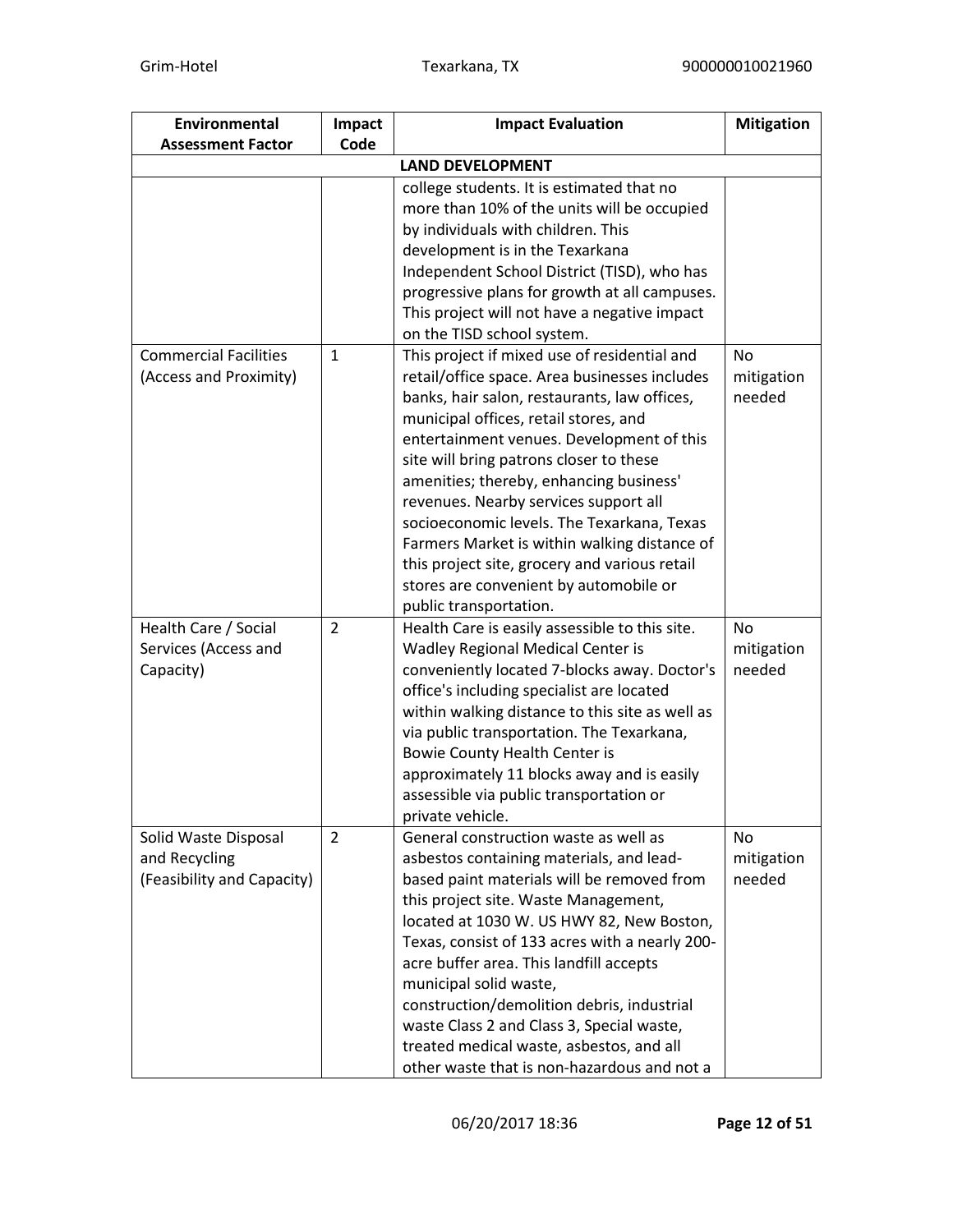| Environmental                    | Impact         | <b>Impact Evaluation</b><br><b>Mitigation</b>                                                |            |  |
|----------------------------------|----------------|----------------------------------------------------------------------------------------------|------------|--|
| <b>Assessment Factor</b>         | Code           |                                                                                              |            |  |
| <b>LAND DEVELOPMENT</b>          |                |                                                                                              |            |  |
|                                  |                | Class 1 Industrial Waste. An EPA approved                                                    |            |  |
|                                  |                | cleanup plan will be followed for the                                                        |            |  |
|                                  |                | abatement of materials containing asbestos                                                   |            |  |
|                                  |                | and lead-based paint. All materials will be                                                  |            |  |
|                                  |                | disposed of according to all applicable laws.                                                |            |  |
|                                  |                | An Environmental Professional will be on site                                                |            |  |
|                                  |                | during the abatement of process to ensure                                                    |            |  |
|                                  |                | all laws and safe handling practices are                                                     |            |  |
|                                  |                | followed. Waste Management has been                                                          |            |  |
|                                  |                | contacted and confirmed they have the                                                        |            |  |
|                                  |                | capacity to handle all materials removed                                                     |            |  |
|                                  |                | from this site. After completion of the                                                      |            |  |
|                                  |                | project, Waste Management will be the                                                        |            |  |
|                                  |                | disposal company for garbage collection and                                                  |            |  |
|                                  |                | recycling. Waste Management has                                                              |            |  |
|                                  |                | confirmed they have the capacity to service                                                  |            |  |
|                                  |                | this site and the landfill is more than                                                      |            |  |
|                                  |                | adequate to handle the waste and recycling.                                                  |            |  |
| Waste Water and                  | $\overline{2}$ | Texarkana Water Utilities (TWU) is a                                                         | <b>No</b>  |  |
| <b>Sanitary Sewers</b>           |                | municipal utility that handles all waste water                                               | mitigation |  |
| (Feasibility and Capacity)       |                | and sanitary sewer in the City of Texarkana,                                                 | needed     |  |
|                                  |                | Texas. The Executive Director of TWU                                                         |            |  |
|                                  |                | advised that the daily treatment capacity of                                                 |            |  |
|                                  |                | the wastewater treatment plant this location<br>flows to is 18 MGD. There is a six inch (6") |            |  |
|                                  |                | sanitary sewer main that serves this                                                         |            |  |
|                                  |                | location. The projected daily wastewater                                                     |            |  |
|                                  |                | flow from the Grimm Lofts Project would be                                                   |            |  |
|                                  |                | approximately 24,500 gallons per day. The                                                    |            |  |
|                                  |                | peak flow rate is projected to be                                                            |            |  |
|                                  |                | approximately 68 gallons per minute (GPM).                                                   |            |  |
|                                  |                | The capacity of a six-inch gravity sewer main                                                |            |  |
|                                  |                | is 196 GPM. The Utility should have no                                                       |            |  |
|                                  |                | problems supplying the wastewater needs of                                                   |            |  |
|                                  |                | the proposed project.                                                                        |            |  |
| <b>Water Supply (Feasibility</b> | $\overline{2}$ | Texarkana Water Utilities (TWU) is a                                                         | No         |  |
| and Capacity)                    |                | municipal utility and consist of a large water                                               | mitigation |  |
|                                  |                | treatment plant with clean, safe water a                                                     | needed     |  |
|                                  |                | priority. The Executive Director of the TWU                                                  |            |  |
|                                  |                | advised that the daily treated water capacity                                                |            |  |
|                                  |                | of the Texarkana Water Utilities is 33 million                                               |            |  |
|                                  |                | gallons per day (MGD). The daily average                                                     |            |  |
|                                  |                | usage in 2016 was 15.6 MGD. There are                                                        |            |  |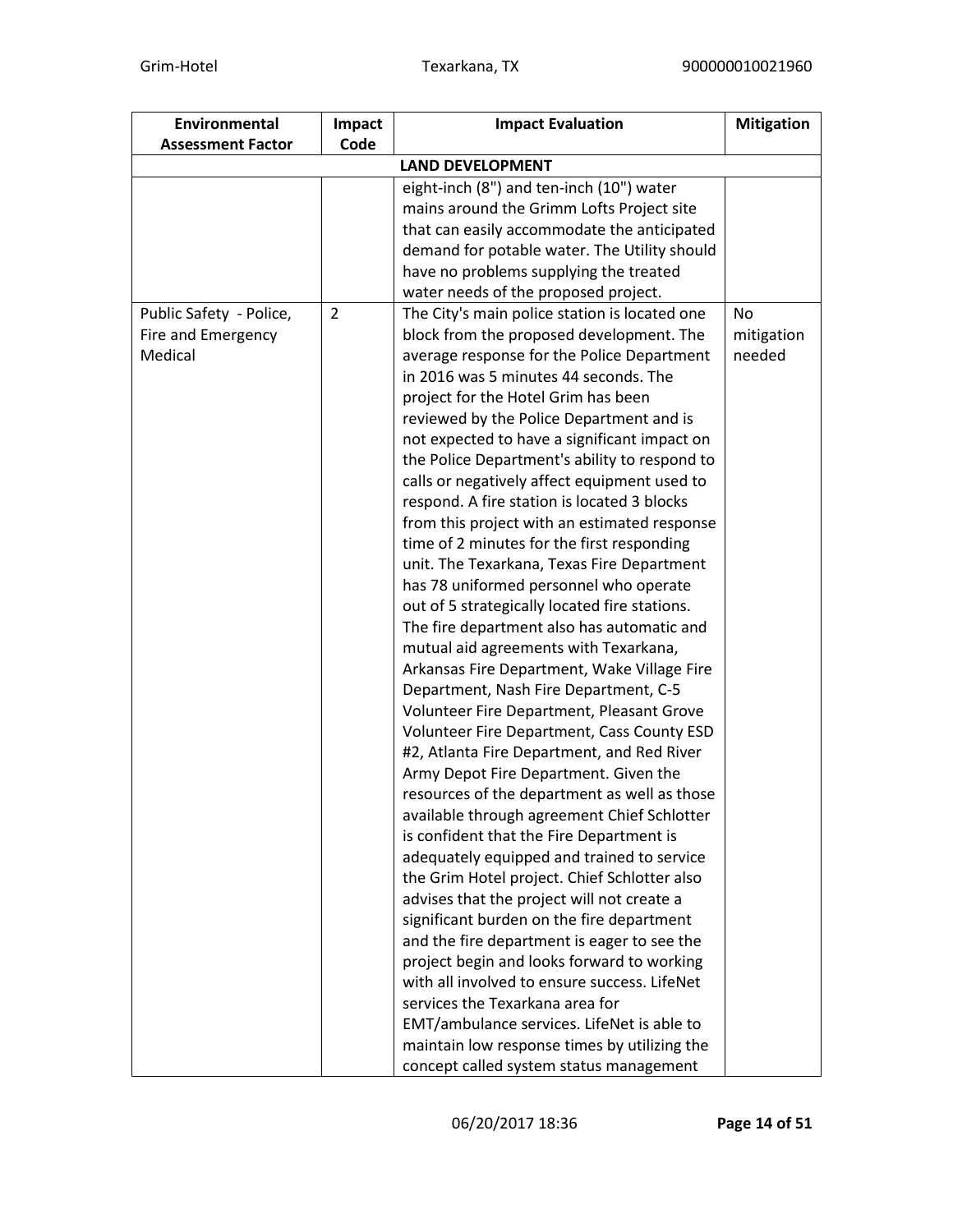| Environmental             | Impact         | <b>Impact Evaluation</b>                         | <b>Mitigation</b> |  |
|---------------------------|----------------|--------------------------------------------------|-------------------|--|
| <b>Assessment Factor</b>  | Code           |                                                  |                   |  |
| <b>LAND DEVELOPMENT</b>   |                |                                                  |                   |  |
|                           |                | (SSM). SSM is the science of matching            |                   |  |
|                           |                | demand for service with the supply of            |                   |  |
|                           |                | ambulances. Using SSM allows LifeNet to          |                   |  |
|                           |                | maintain and improve operational efficiency      |                   |  |
|                           |                | and customer satisfaction, while keeping         |                   |  |
|                           |                | costs under control. Wadley Regional             |                   |  |
|                           |                | Medical Center is located 7 blocks away.         |                   |  |
| Parks, Open Space and     | 2              | Open space, recreational and cultural            | No                |  |
| Recreation (Access and    |                | facilities are located within reasonable         | mitigation        |  |
| Capacity)                 |                | walking distance to the project area, and        | needed            |  |
|                           |                | adequate public transportation is available      |                   |  |
|                           |                | for the project site to additional facilities.   |                   |  |
|                           |                | Within walking distance of one block is          |                   |  |
|                           |                | Discovery Place Children's Museum and the        |                   |  |
|                           |                | Museum of Regional History is across the         |                   |  |
|                           |                | street from the project site. Also, a short      |                   |  |
|                           |                | walk away3 (0.3 miles) is Kidtopia Park, a       |                   |  |
|                           |                | 2.06-acre park with a playground, skate park     |                   |  |
|                           |                | area, and open green space. Once block to        |                   |  |
|                           |                | the west is the Perot Theatre, which host a      |                   |  |
|                           |                | variety of cultural events including             |                   |  |
|                           |                | symphonies, shows, concerts, and local           |                   |  |
|                           |                | recitals. Two blocks from this development is    |                   |  |
|                           |                | the Texarkana Regional Arts and Humanities       |                   |  |
|                           |                | Council which host events, art exhibits, and     |                   |  |
|                           |                | has an outdoor art park. Three blocks from       |                   |  |
|                           |                | this site is the Silver Moon, which host local   |                   |  |
|                           |                | events as well as a children's theatre utilizing |                   |  |
|                           |                | local talent. This project is convenient to ball |                   |  |
|                           |                | fields in Texarkana via public transportation    |                   |  |
|                           |                | or private vehicle. The City's draft update to   |                   |  |
|                           |                | our Comprehensive Plan outlines a short-         |                   |  |
|                           |                | term goal to extend the current art park with    |                   |  |
|                           |                | an art and entertainment area and will           |                   |  |
|                           |                | include an outdoor stage, a covered farmers      |                   |  |
|                           |                | market, and green space. This area is located    |                   |  |
|                           |                | two blocks from the project site. The update     |                   |  |
|                           |                | to the City's Comprehensive also outlines        |                   |  |
|                           |                | plans to extend bicycle and pedestrian trails    |                   |  |
|                           |                | in the nearby area connecting to other           |                   |  |
|                           |                | existing trails.                                 |                   |  |
| Transportation and        | $\overline{2}$ | The site is easily assessible via all modes of   | No.               |  |
| Accessibility (Access and |                | transportation. Texarkana's Public Transit       | mitigation        |  |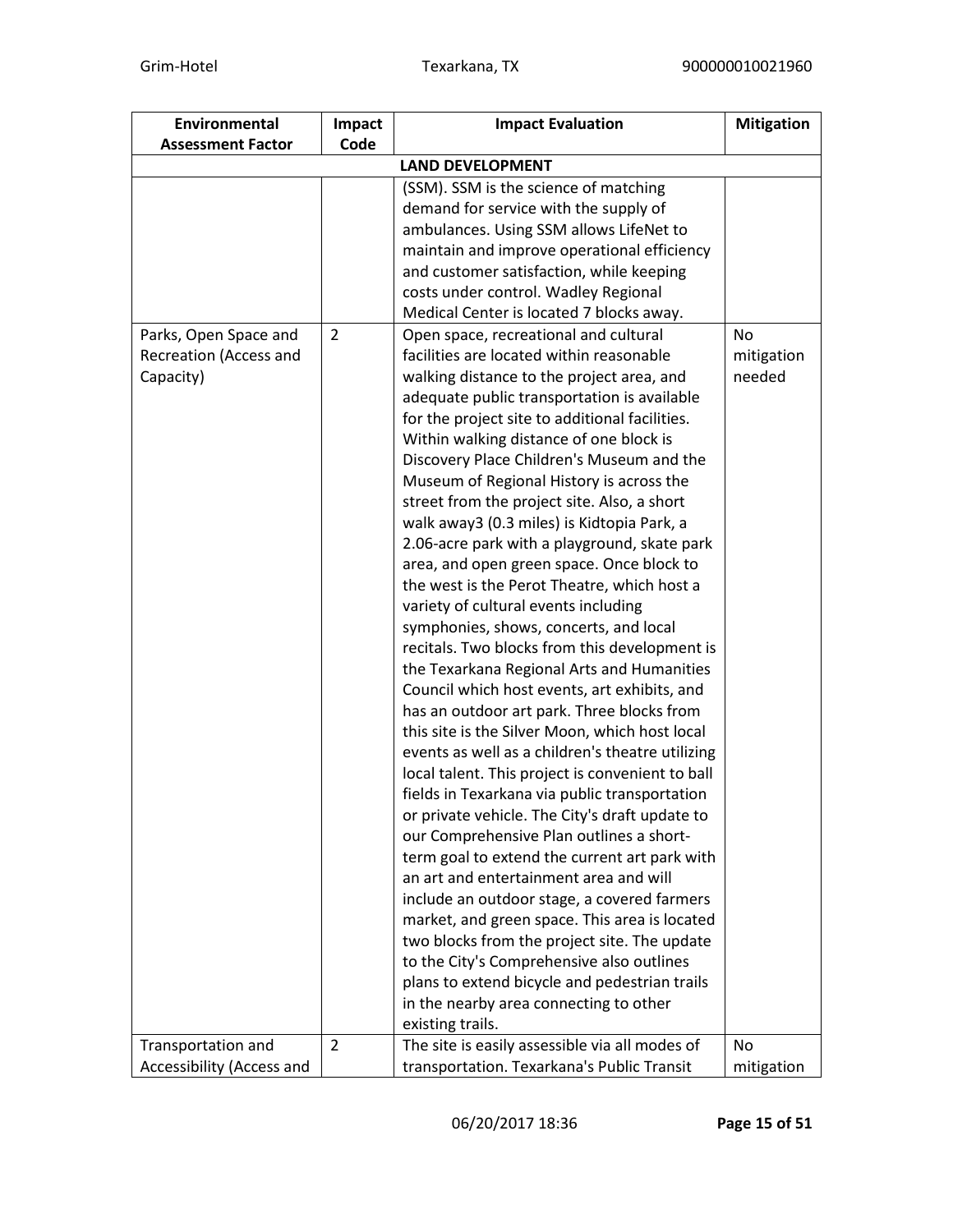| <b>Environmental</b>                                                                   | Impact         | <b>Impact Evaluation</b>                                                                                                                                                                                                                                                                                                                                                                                                                                                                                                                                                                                                                                                                                                | <b>Mitigation</b>          |
|----------------------------------------------------------------------------------------|----------------|-------------------------------------------------------------------------------------------------------------------------------------------------------------------------------------------------------------------------------------------------------------------------------------------------------------------------------------------------------------------------------------------------------------------------------------------------------------------------------------------------------------------------------------------------------------------------------------------------------------------------------------------------------------------------------------------------------------------------|----------------------------|
| <b>Assessment Factor</b>                                                               | Code           |                                                                                                                                                                                                                                                                                                                                                                                                                                                                                                                                                                                                                                                                                                                         |                            |
|                                                                                        |                | <b>LAND DEVELOPMENT</b>                                                                                                                                                                                                                                                                                                                                                                                                                                                                                                                                                                                                                                                                                                 |                            |
| Capacity)                                                                              |                | System has a convenient bus schedule that<br>will accommodate any needs. The public<br>transit system can accommodate the needs<br>of the new residential units. A new bus stop<br>will be added to this site once the project is<br>complete. There are bicycle racks<br>conveniently located nearby and another<br>will be added on this site upon completion of<br>the project. A parking lot is planned that will                                                                                                                                                                                                                                                                                                   | needed                     |
|                                                                                        |                | accommodate residents.                                                                                                                                                                                                                                                                                                                                                                                                                                                                                                                                                                                                                                                                                                  |                            |
|                                                                                        |                | <b>NATURAL FEATURES</b>                                                                                                                                                                                                                                                                                                                                                                                                                                                                                                                                                                                                                                                                                                 |                            |
| <b>Unique Natural Features</b><br>/Water Resources                                     | 2              | This project is located in our downtown area<br>and is not near any natural features or water<br>resources. This project is rehabilitation of an<br>existing structure and does not impact the<br>groundwater. There are no surface water<br>features near the project site.                                                                                                                                                                                                                                                                                                                                                                                                                                            | No<br>mitigation<br>needed |
| Vegetation / Wildlife<br>(Introduction,<br>Modification, Removal,<br>Disruption, etc.) | $\overline{2}$ | This project is located in our downtown area<br>and consists of rehabilitation of an existing<br>structure. The entire parcel is covered by<br>concrete or asphalt and does not consist of<br>vegetation that will be ecologically<br>disrupted. There are no existing plant<br>communities than will be effected. There are<br>no trees on this project site; however, some<br>type of landscaping will be added that may<br>consist mainly of container landscaping.<br>Since the project is in a downtown, central<br>business district and the site does not<br>consist of natural vegetation or trees, and is<br>covered with concrete or asphalt, there is<br>not a wildlife population that will be<br>effected. | No<br>mitigation<br>needed |
| <b>Other Factors</b>                                                                   |                |                                                                                                                                                                                                                                                                                                                                                                                                                                                                                                                                                                                                                                                                                                                         | No<br>mitigation<br>needed |

### **Supporting documentation**

[Zoning District Definitions.docx](https://heros.hud.gov/heros/faces/downloadFile.xhtml?erUploadId=900000010091329) [Grim Hotel Phase II \(1\).pdf](https://heros.hud.gov/heros/faces/downloadFile.xhtml?erUploadId=900000010091318) [New Boston Landfill Expansion.pdf](https://heros.hud.gov/heros/faces/downloadFile.xhtml?erUploadId=900000010091311) [Map Zoning Overlay Grimm Lofts Project.pdf](https://heros.hud.gov/heros/faces/downloadFile.xhtml?erUploadId=900000010091309)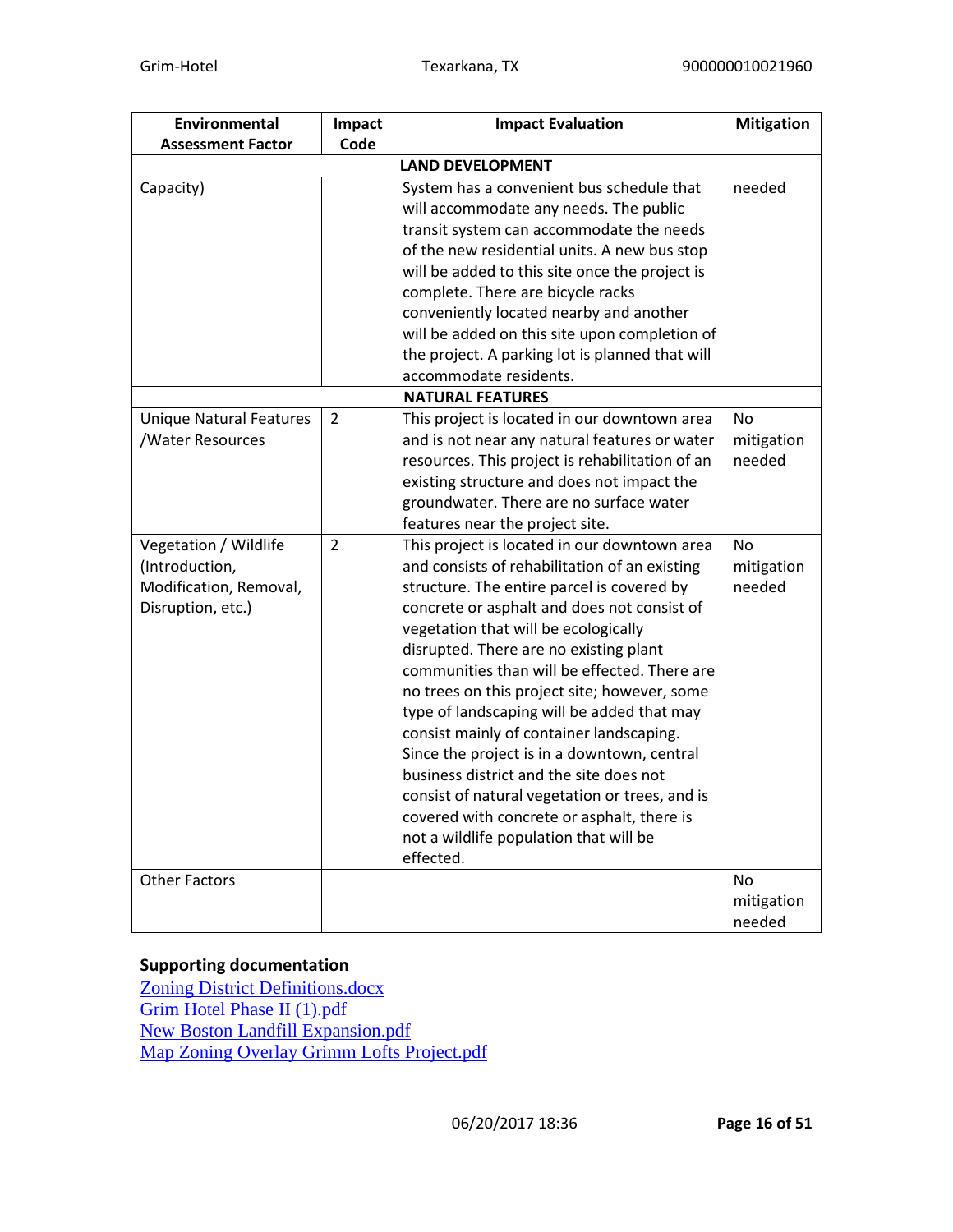#### **Additional Studies Performed:**

Phase I and II ESA utilizing EPA Brownfields Assessment Funds

[Grim Hotel Phase II \(2\).pdf](https://heros.hud.gov/heros/faces/downloadFile.xhtml?erUploadId=900000010091375) [Grim Hotel Phase I ESA\(1\).pdf](https://heros.hud.gov/heros/faces/downloadFile.xhtml?erUploadId=900000010091374)

**Field Inspection [Optional]:** Date and completed by: Daphnea Ryan 12/5/2016 12:00:00 AM

[Grim Pic 2.jpg](https://heros.hud.gov/heros/faces/downloadFile.xhtml?erUploadId=900000010058169) [Grim Pic I.jpg](https://heros.hud.gov/heros/faces/downloadFile.xhtml?erUploadId=900000010058168)

#### **List of Sources, Agencies and Persons Consulted [40 CFR 1508.9(b)]:**

City of Texarkana, Texas Planning and Community Development City of Texarkana Police Department City of Texarkana Fire Department Texarkana Water Utiilities City of Texarkana, Texas GIS Department City of Texarkana, Texas Parks and Recreation City of Texarkana, Texas Public Works Texarkana Independent School District LifeNet Waste Management USDA Soil Survey at http://websoilsurvey.nrcs.usda.gov/app/HomePage.htm

#### [Soil Map.pdf](https://heros.hud.gov/heros/faces/downloadFile.xhtml?erUploadId=900000010092587)

#### **List of Permits Obtained:**

Storm Water Construction Permit Building Permits

#### **Public Outreach [24 CFR 58.43]:**

Combined Notice Finding of No Significant Impact and Request for Release of Funds was posted in the Texarkana Gazette 06/09/2017, at Texarkana Texas City Hall exterior and interior announcement boards, on the City of Texarkana, Texas website at http://www.ci.texarkana.tx.us/, and was mailed to Tribes, EPA, SHPO, and TDHCA Housing Tax Credit Division.

[COMBINED NOTICE FONSI RROF Posting Final.pdf](https://heros.hud.gov/heros/faces/downloadFile.xhtml?erUploadId=900000010093551) [Mailing of Combined Notice Labels.pdf](https://heros.hud.gov/heros/faces/downloadFile.xhtml?erUploadId=900000010092595) [Combined Notice FONSI RROF Interested Parties Mailing.xlsx](https://heros.hud.gov/heros/faces/downloadFile.xhtml?erUploadId=900000010092535)

#### **Cumulative Impact Analysis [24 CFR 58.32]:**

Positive impact is expected on the environment. Rehabilitation of a long-term vacant distressed structure provides a healthier, cleaner environment. This project is a giant step forward to revitalizing Texarkana's downtown.Since this is located in a completely built environment, there are no significant impacts expected with regard to wildlife, natural features, soil erosion, landscaping, etc.

### **Alternatives [24 CFR 58.40(e); 40 CFR 1508.9]**

Issues are not anticipated that would require an alternative course of action.

06/20/2017 18:36 **Page 17 of 51**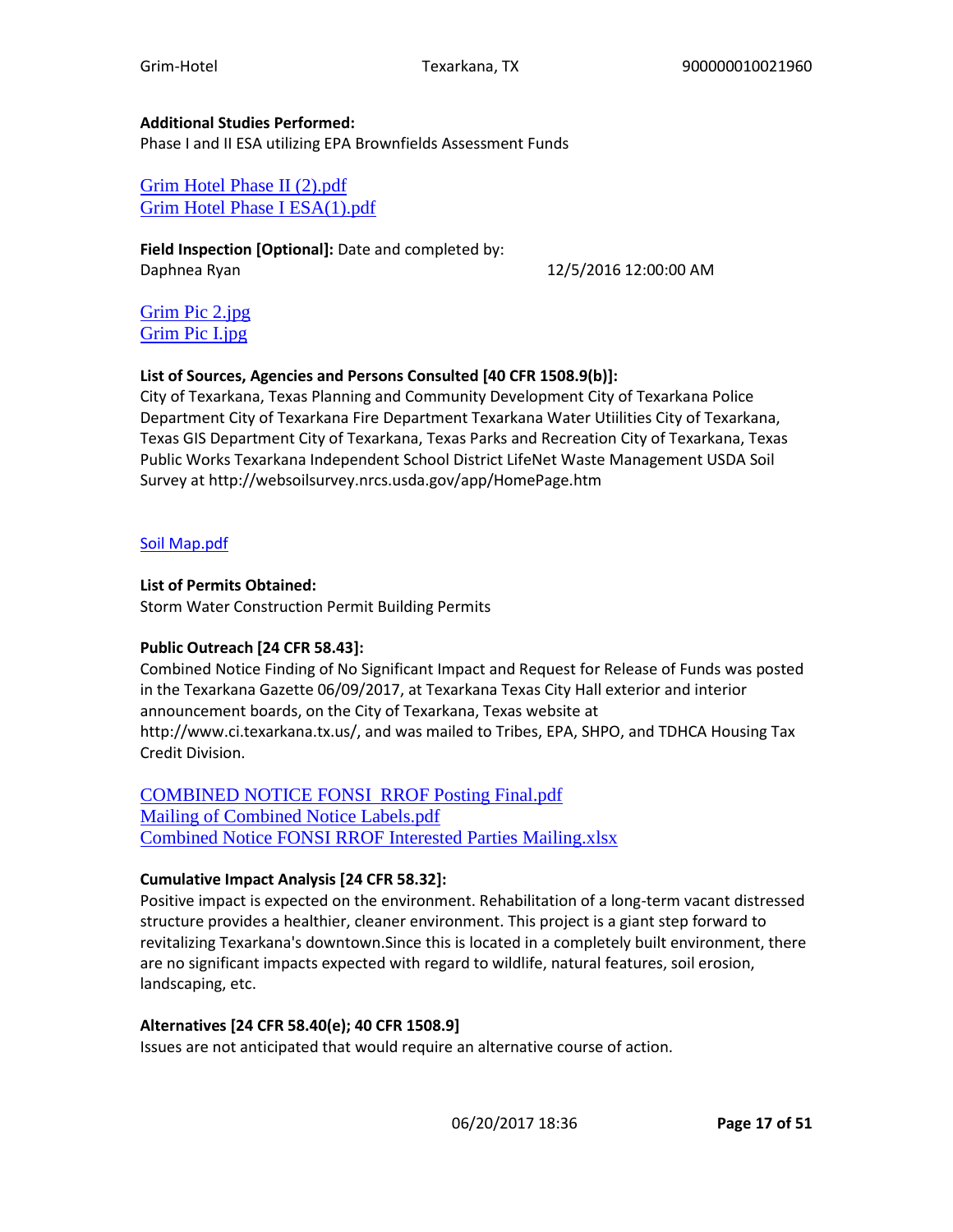#### **No Action Alternative [24 CFR 58.40(e)]**

Future conditions expected is a completely rehabilitated vacant structure into loft apartments with retail space on the ground floor with dressed windows, curb appeal, and a safe, welcoming atmosphere. This rehabilitation project will create a healthier environment by removing asbestos and lead-based paint from this distressed structure and creating a healthy, vibrant space. Completed project will increase the tax revenue for the City for this site as well as fuel other redevelopments.

### **Summary of Findings and Conclusions:**

Overall, the proposed redevelopment of the Grim Hotel will result in a much needed improvement to what currently exists. The other alternative will be to continue the existence of a blighted property and hinder other redevelopment. Beneficial impacts of the proposed project include removing bilighted conditions and replacing with a new mixed-use development; providing affordable housing options, providing housing options in downtown; increase retail sales, and spark further redevelopment of our downtown area.

# **Mitigation Measures and Conditions [CFR 1505.2(c)]:**

Summarized below are all mitigation measures adopted by the Responsible Entity to reduce, avoid or eliminate adverse environmental impacts and to avoid non-compliance or nonconformance with the above-listed authorities and factors. These measures/conditions must be incorporated into project contracts, development agreements and other relevant documents. The staff responsible for implementing and monitoring mitigation measures should be clearly identified in the mitigation plan.

| Law, Authority, or                                                                           | <b>Mitigation Measure or Condition</b>                                                                                                                                                                                                                                                                                                                                                                                                                                                   | <b>Comments on</b> | <b>Complete</b> |
|----------------------------------------------------------------------------------------------|------------------------------------------------------------------------------------------------------------------------------------------------------------------------------------------------------------------------------------------------------------------------------------------------------------------------------------------------------------------------------------------------------------------------------------------------------------------------------------------|--------------------|-----------------|
| <b>Factor</b>                                                                                |                                                                                                                                                                                                                                                                                                                                                                                                                                                                                          | <b>Completed</b>   |                 |
|                                                                                              |                                                                                                                                                                                                                                                                                                                                                                                                                                                                                          | <b>Measures</b>    |                 |
| Contamination and<br><b>Toxic Substances</b>                                                 | This site is utilizing EPA Revolving Loan<br>Funds for the abatement of asbestos<br>and lead-based paint found present in<br>the structure, as well as encapsulation<br>of the open potion of the parcel for<br>minor soil contamination. A cleanup<br>plan and Analysis of Brownfields<br>Cleanup Alternative will be submitted<br>to EPA for approval and undergo a 30-<br>day comment period. All abatement<br>will be conducted in compliance with<br>federal and state regulations. | N/A                |                 |
| Conformance with<br>Plans / Compatible<br>Land Use and Zoning<br>/ Scale and Urban<br>Design | No mitigation needed                                                                                                                                                                                                                                                                                                                                                                                                                                                                     | N/A                |                 |
| Soil Suitability /<br>Slope/Erosion/                                                         | No mitigation needed                                                                                                                                                                                                                                                                                                                                                                                                                                                                     | N/A                |                 |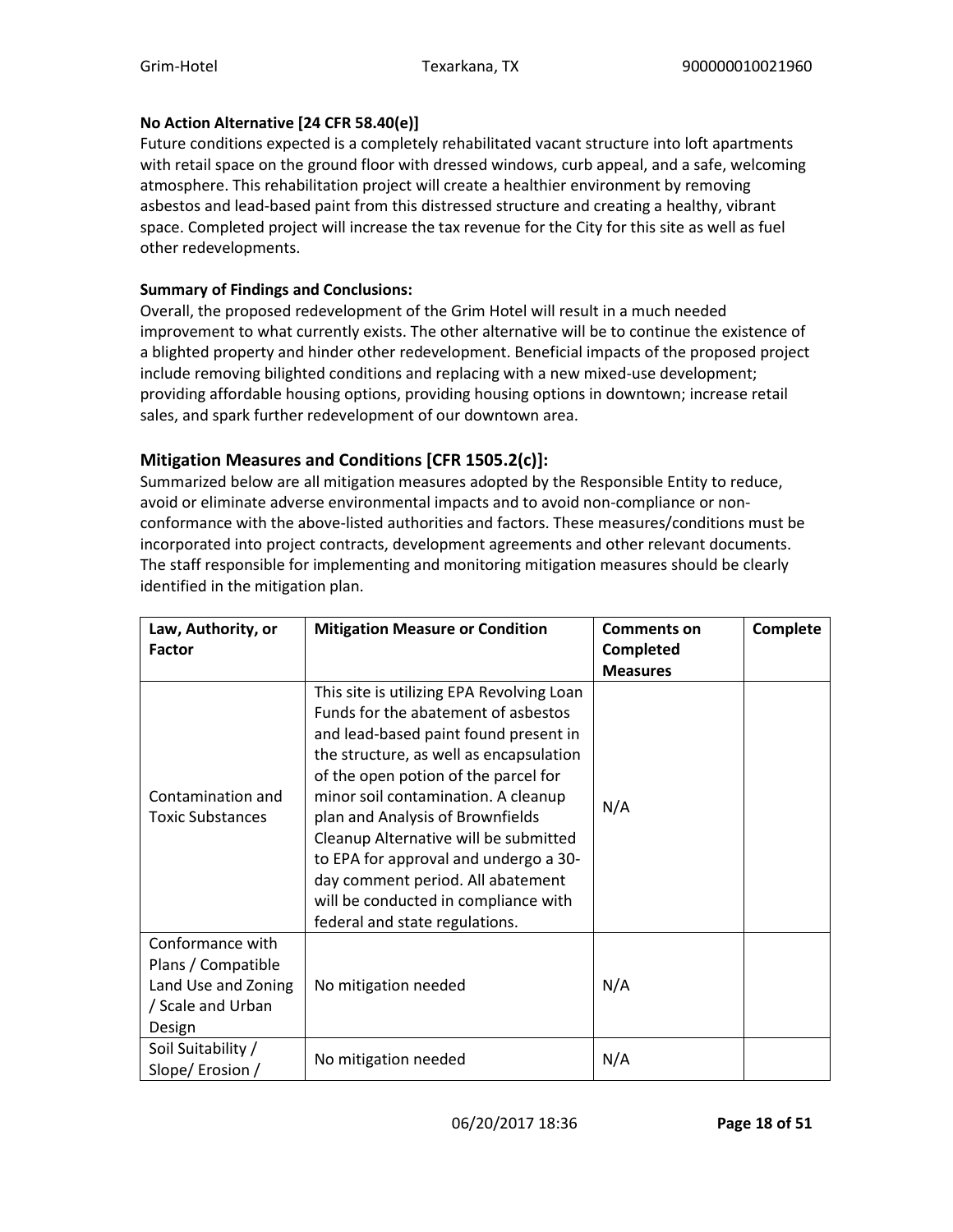| Drainage and Storm           |                      |     |  |
|------------------------------|----------------------|-----|--|
| <b>Water Runoff</b>          |                      |     |  |
| Hazards and                  |                      |     |  |
| Nuisances including          |                      |     |  |
| Site Safety and Site-        | No mitigation needed | N/A |  |
| <b>Generated Noise</b>       |                      |     |  |
| Energy                       |                      |     |  |
| Consumption/Energy           | No mitigation needed | N/A |  |
| Efficiency                   |                      |     |  |
| <b>Employment and</b>        |                      |     |  |
| <b>Income Patterns</b>       | No mitigation needed | N/A |  |
| Demographic                  |                      |     |  |
| Character Changes /          | No mitigation needed | N/A |  |
| Displacement                 |                      |     |  |
| <b>Educational and</b>       |                      |     |  |
| <b>Cultural Facilities</b>   |                      |     |  |
| (Access and                  | No mitigation needed | N/A |  |
| Capacity)                    |                      |     |  |
| <b>Commercial Facilities</b> |                      |     |  |
| (Access and                  | No mitigation needed | N/A |  |
| Proximity)                   |                      |     |  |
| Health Care / Social         |                      |     |  |
| Services (Access and         | No mitigation needed | N/A |  |
| Capacity)                    |                      |     |  |
| Solid Waste Disposal         |                      |     |  |
| and Recycling                |                      |     |  |
| (Feasibility and             | No mitigation needed | N/A |  |
| Capacity)                    |                      |     |  |
| Waste Water and              |                      |     |  |
| <b>Sanitary Sewers</b>       |                      |     |  |
| (Feasibility and             | No mitigation needed | N/A |  |
| Capacity)                    |                      |     |  |
| <b>Water Supply</b>          |                      |     |  |
| (Feasibility and             | No mitigation needed | N/A |  |
| Capacity)                    |                      |     |  |
| Public Safety -              |                      |     |  |
| Police, Fire and             | No mitigation needed | N/A |  |
| <b>Emergency Medical</b>     |                      |     |  |
| Parks, Open Space            |                      |     |  |
| and Recreation               |                      |     |  |
| (Access and                  | No mitigation needed | N/A |  |
| Capacity)                    |                      |     |  |
| Transportation and           |                      |     |  |
| <b>Accessibility (Access</b> | No mitigation needed | N/A |  |
| and Capacity)                |                      |     |  |
|                              |                      | N/A |  |
| Unique Natural               | No mitigation needed |     |  |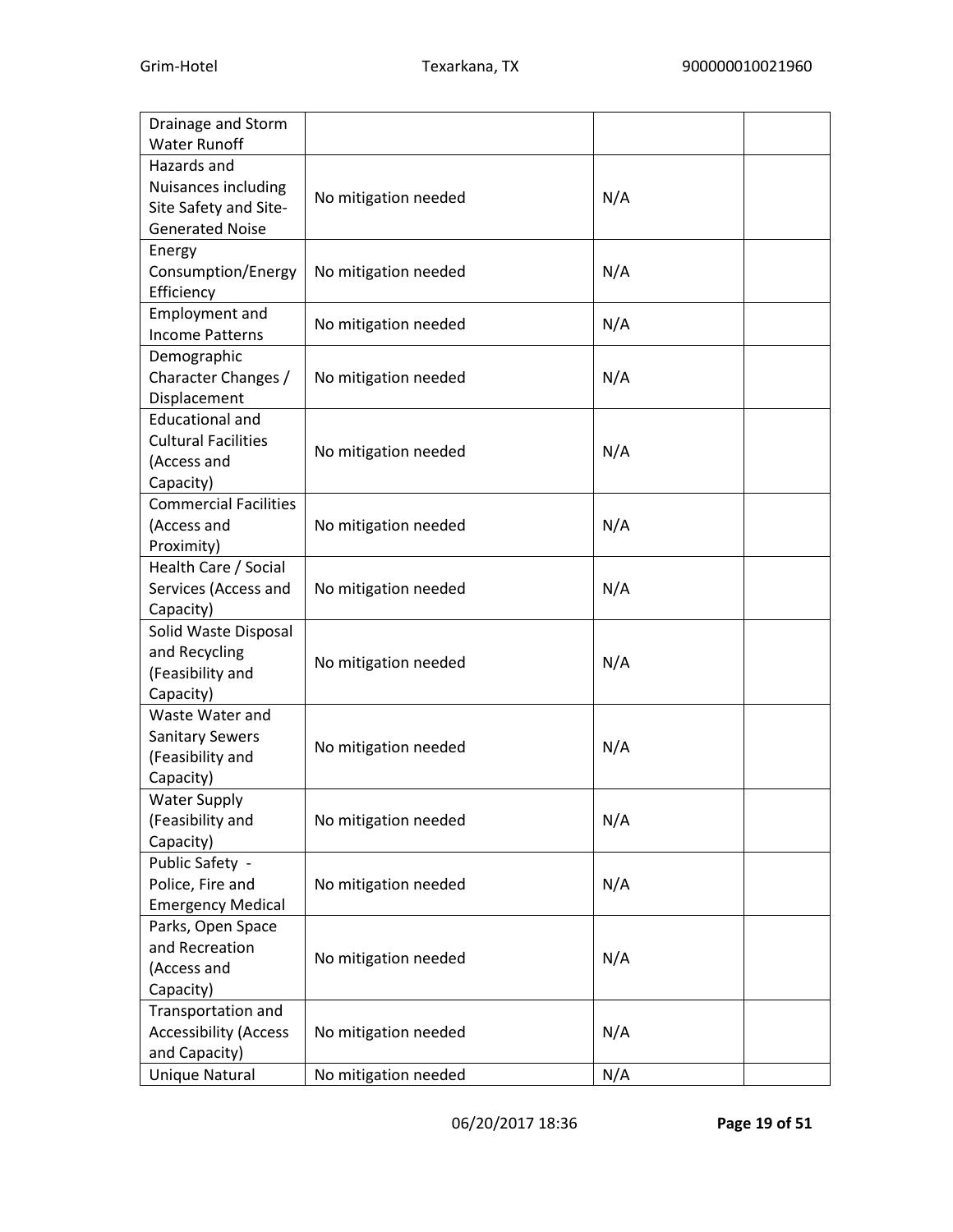| Features / Water      |                                        |     |  |
|-----------------------|----------------------------------------|-----|--|
| Resources             |                                        |     |  |
| Vegetation / Wildlife |                                        |     |  |
| (Introduction,        |                                        |     |  |
| Modification,         | No mitigation needed                   | N/A |  |
| Removal, Disruption,  |                                        |     |  |
| etc.)                 |                                        |     |  |
| <b>Other Factors</b>  | No mitigation needed                   | N/A |  |
| Permits, reviews and  | <b>Storm Water Construction Permit</b> |     |  |
| approvals             | <b>Building Permits</b>                | N/A |  |

#### **Mitigation Plan**

Abatement of asbestos and lead-based paint will be carried out in accordance with NESHAP and EPA guidelines. An EPA Brownfields approved cleanup plan will be followed. There will be a 30-day public comment period for the Cleanup Plan prior to EPA approval. Through our EPA Brownfields RLF Grant, the City has hired an Environmental Consultant, Stanley Associates to provide Qualified Environmental Professional (QEP) services during this project. The QEP will be on-site to ensure all abatement is completed and all law and regulations are followed. Permits are issued through our Building and Inspections Department and is over seen by Michele Daniels. This department and the Chief Building Official, Keith Lee, will ensure all construction activities follow Code. ACM - [Hotel Grim Specifications -](https://heros.hud.gov/heros/faces/downloadFile.xhtml?erUploadId=900000010092989) Swiftcreek (002).pdf

#### **Supporting documentation on completed measures**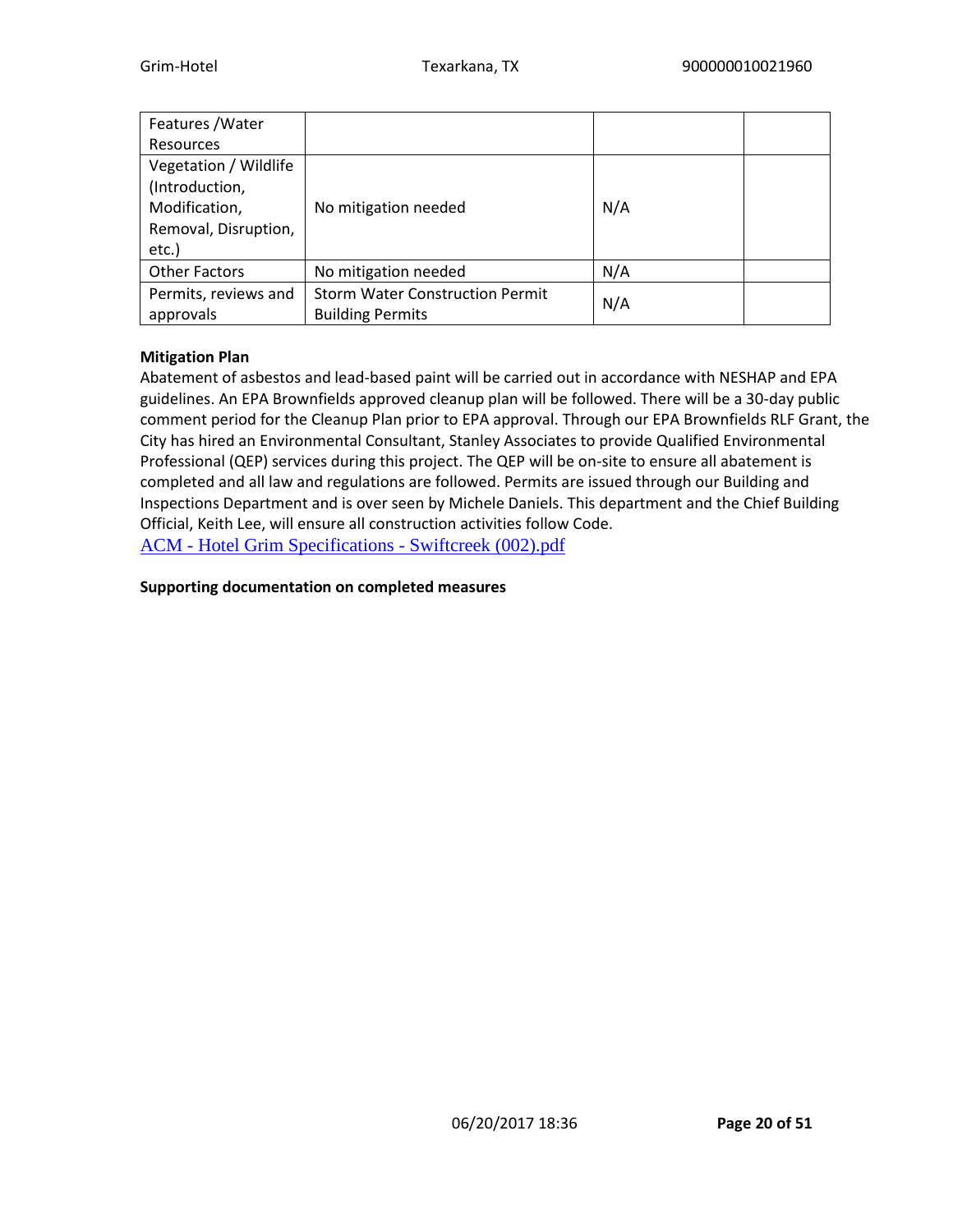# **APPENDIX A: Related Federal Laws and Authorities**

# **Airport Hazards**

| General policy                                | Legislation | Regulation               |
|-----------------------------------------------|-------------|--------------------------|
| It is HUD's policy to apply standards to      |             | 24 CFR Part 51 Subpart D |
| prevent incompatible development              |             |                          |
| around civil airports and military airfields. |             |                          |

### **1. To ensure compatible land use development, you must determine your site's proximity to civil and military airports. Is your project within 15,000 feet of a military airport or 2,500 feet of a civilian airport?**

✓ **No**

Based on the response, the review is in compliance with this section. Document and upload the map showing that the site is not within the applicable distances to a military or civilian airport below

**Yes**

#### **Screen Summary Compliance Determination**

The project site is not within 15,000 feet of a military airport or 2,500 feet of a civilian airport. The nearest airport is 2.78 miles from this site. The project is in compliance with Airport Hazards requirements.

### **Supporting documentation**

# [Airport Clearance.JPG](https://heros.hud.gov/heros/faces/downloadFile.xhtml?erUploadId=900000010063318)

### **Are formal compliance steps or mitigation required?**

Yes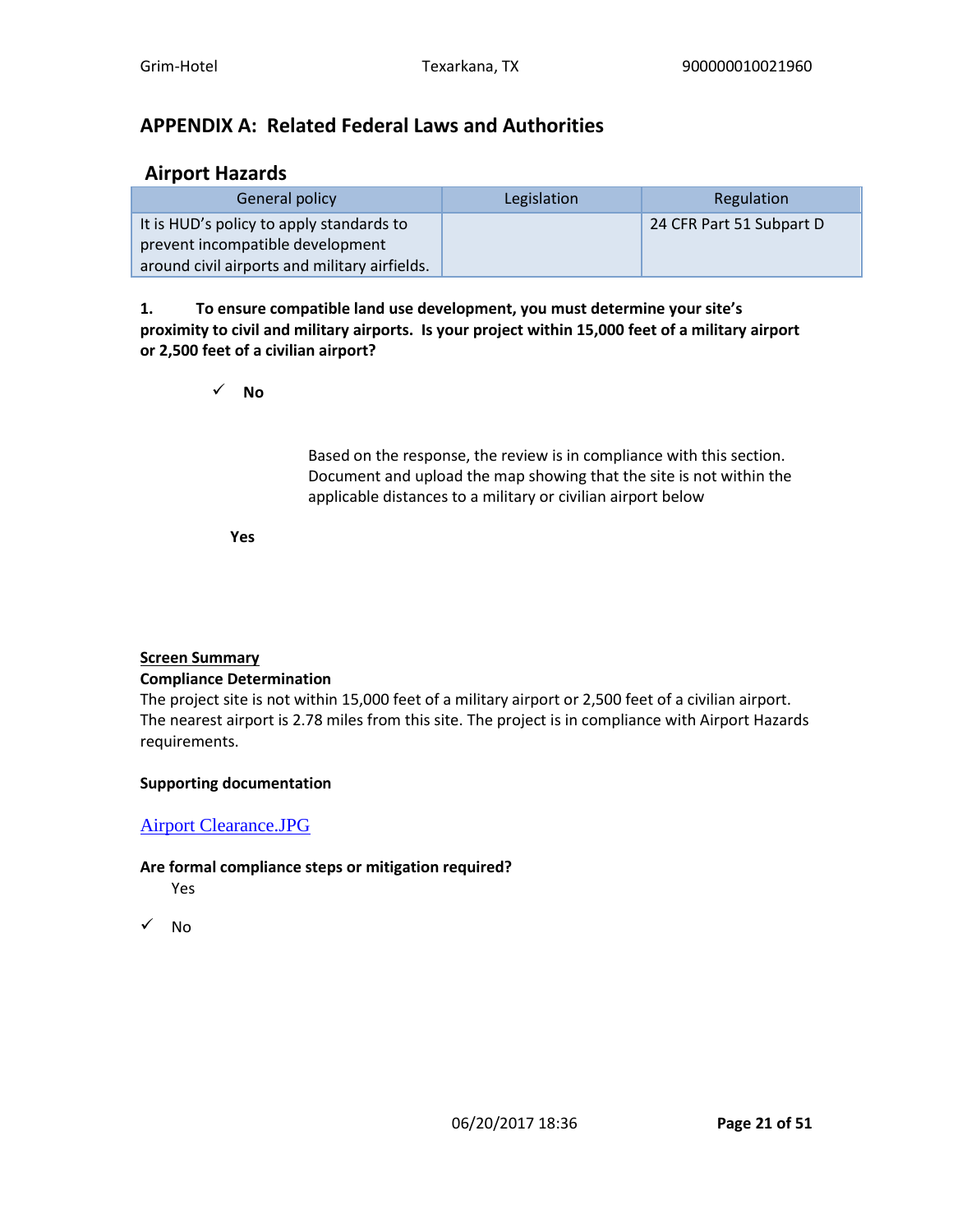# **Coastal Barrier Resources**

| General requirements                     | Legislation                          | Regulation |
|------------------------------------------|--------------------------------------|------------|
| HUD financial assistance may not be      | <b>Coastal Barrier Resources Act</b> |            |
| used for most activities in units of the | (CBRA) of 1982, as amended by        |            |
| <b>Coastal Barrier Resources System</b>  | the Coastal Barrier Improvement      |            |
| (CBRS). See 16 USC 3504 for limitations  | Act of 1990 (16 USC 3501)            |            |
| on federal expenditures affecting the    |                                      |            |
| CBRS.                                    |                                      |            |

# **1. Is the project located in a CBRS Unit?**

✓ No

Document and upload map and documentation below.

Yes

### **Compliance Determination**

This project is not located in a CBRS Unit. Therefore, this project has no potential to impact a CBRS Unit and is in compliance with the Coastal Barrier Resources Act.

### **Supporting documentation**

[CoastalBoundaryMap.pdf](https://heros.hud.gov/heros/faces/downloadFile.xhtml?erUploadId=900000010063320) [Coastal Barrier Resources System.pdf](https://heros.hud.gov/heros/faces/downloadFile.xhtml?erUploadId=900000010063319)

### **Are formal compliance steps or mitigation required?**

Yes

 $\sqrt{NQ}$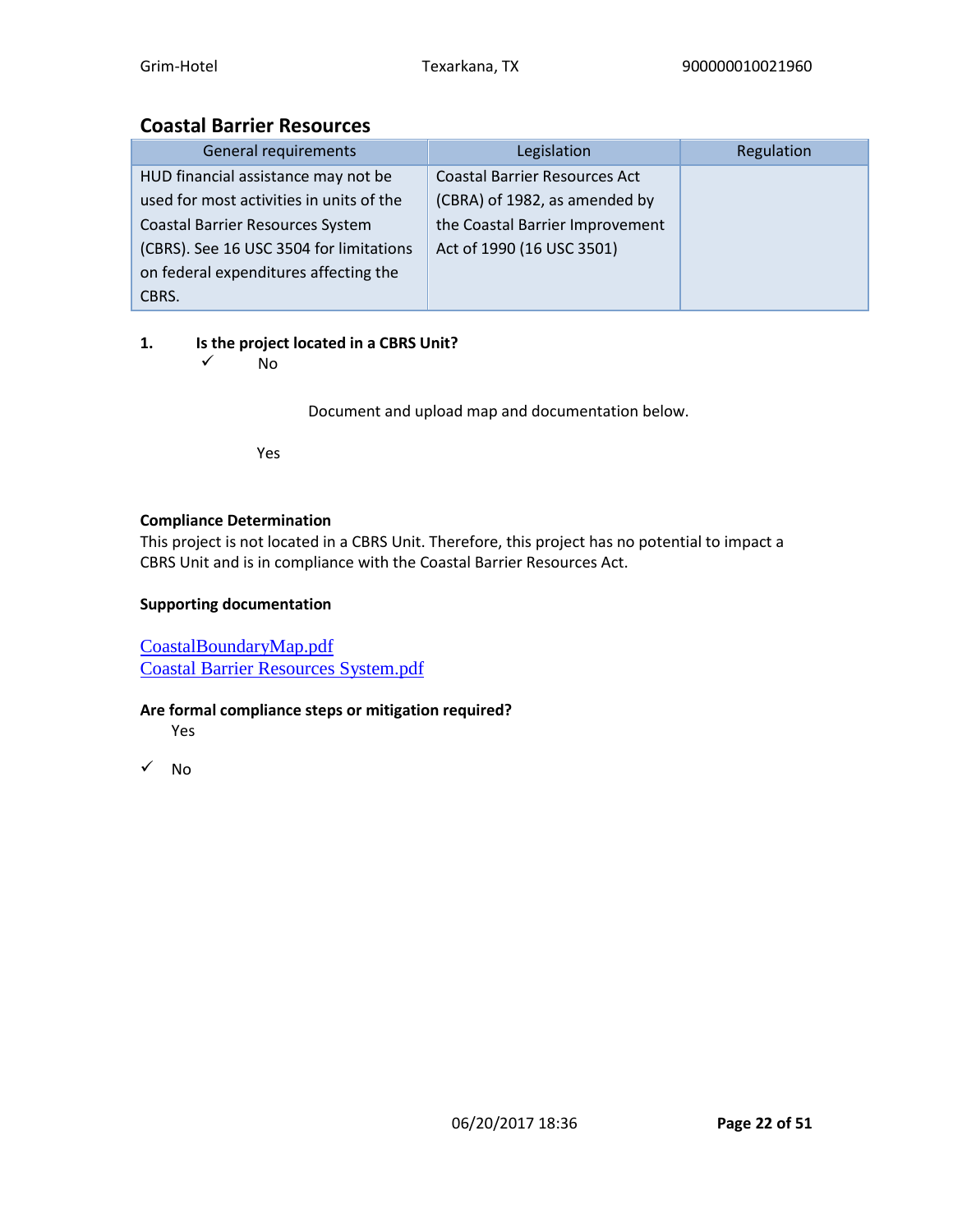# **Flood Insurance**

| General requirements                                     | Legislation            | Regulation         |
|----------------------------------------------------------|------------------------|--------------------|
| Certain types of federal financial assistance may not be | <b>Flood Disaster</b>  | 24 CFR 50.4(b)(1)  |
| used in floodplains unless the community participates    | Protection Act of 1973 | and 24 CFR 58.6(a) |
| in National Flood Insurance Program and flood            | as amended (42 USC     | and (b); 24 CFR    |
| insurance is both obtained and maintained.               | 4001-4128)             | $55.1(b)$ .        |

### **1. Does this project involve financial assistance for construction, rehabilitation, or acquisition of a mobile home, building, or insurable personal property?**

No. This project does not require flood insurance or is excepted from flood insurance.

✓ Yes

### **2. Upload a FEMA/FIRM map showing the site here:**

The Federal Emergency Management Agency (FEMA) designates floodplains. The **FEMA** [Map Service Center](http://www.msc.fema.gov/) provides this information in the form of FEMA Flood Insurance Rate Maps (FIRMs). For projects in areas not mapped by FEMA, use the best available information to determine floodplain information. Include documentation, including a discussion of why this is the best available information for the site. Provide FEMA/FIRM floodplain zone designation, panel number, and date within your documentation.

# **Is the structure, part of the structure, or insurable property located in a FEMAdesignated Special Flood Hazard Area?**

 $\sqrt{N}$ 

Based on the response, the review is in compliance with this section.

Yes

# **Screen Summary**

### **Compliance Determination**

The structure or insurable property is not located in a FEMA-designated Special Flood Hazard Area. While flood insurance may not be mandatory in this instance, HUD recommends that all

06/20/2017 18:36 **Page 23 of 51**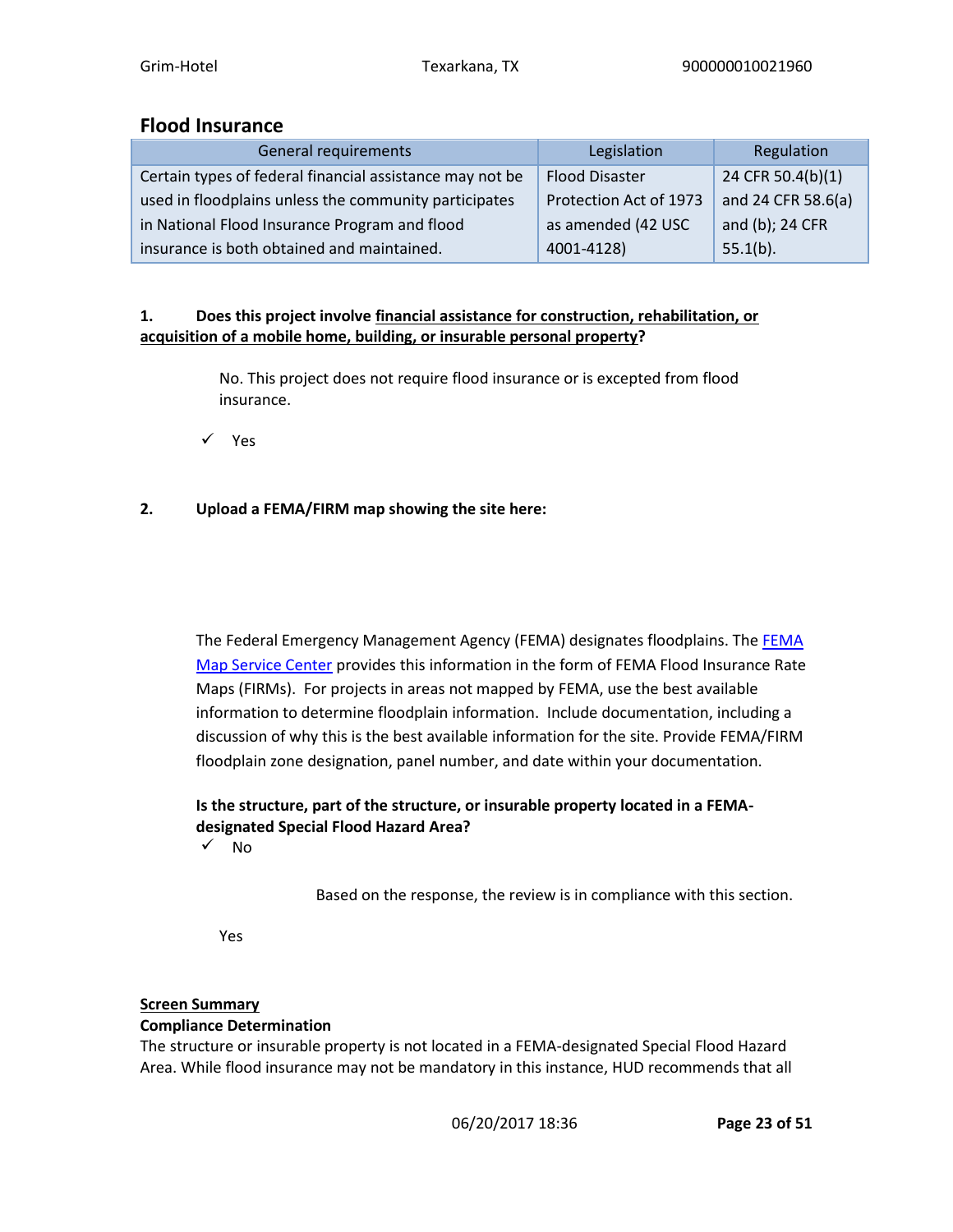insurable structures maintain flood insurance under the National Flood Insurance Program (NFIP). The project is in compliance with flood insurance requirements.

### **Supporting documentation**

[FEMA Firm Map.pdf](https://heros.hud.gov/heros/faces/downloadFile.xhtml?erUploadId=900000010063384)

### **Are formal compliance steps or mitigation required?**

Yes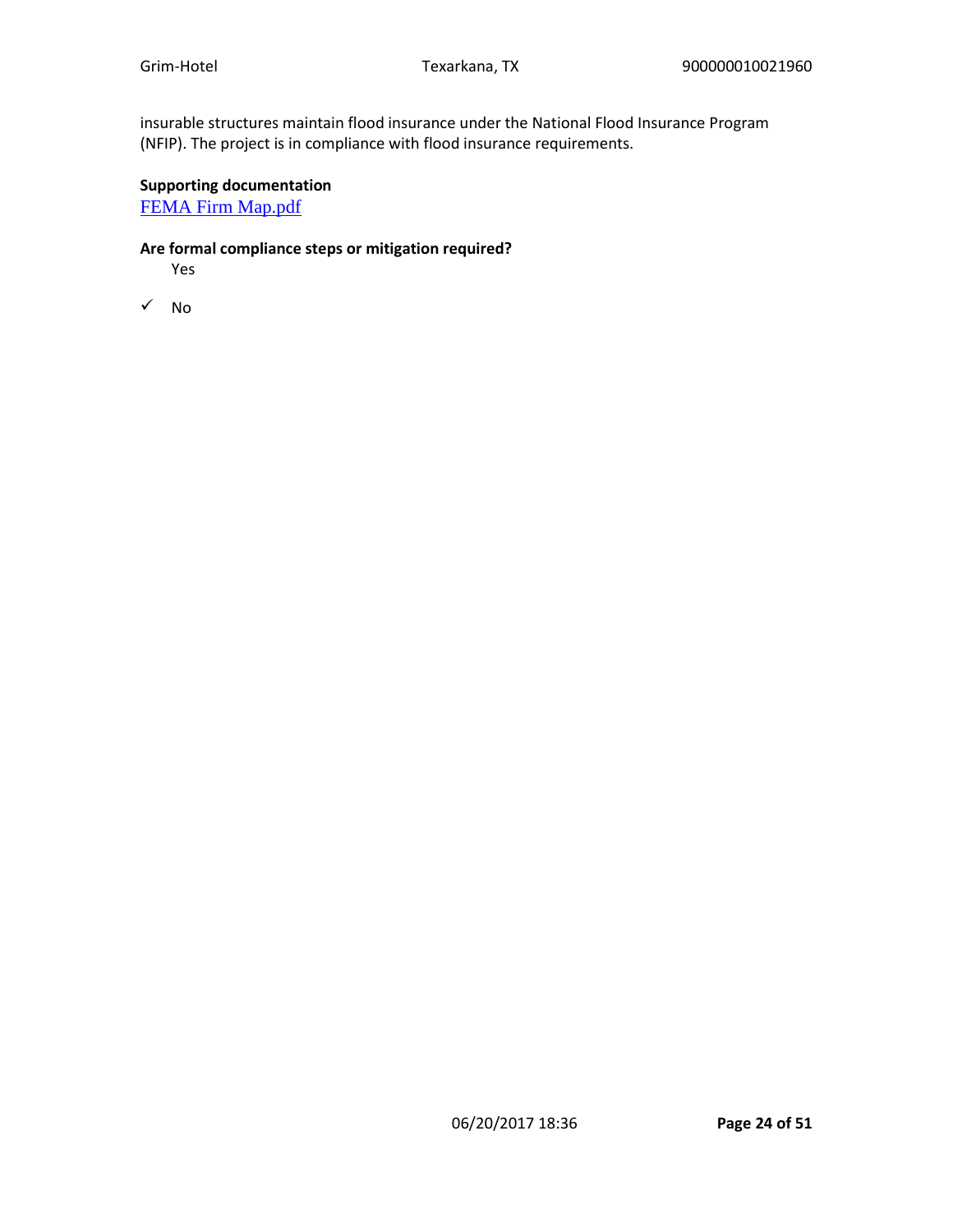# **Air Quality**

| <b>General requirements</b>        | Legislation                         | Regulation         |
|------------------------------------|-------------------------------------|--------------------|
| The Clean Air Act is administered  | Clean Air Act (42 USC 7401 et seq.) | 40 CFR Parts 6, 51 |
| by the U.S. Environmental          | as amended particularly Section     | and 93             |
| Protection Agency (EPA), which     | 176(c) and (d) (42 USC 7506(c) and  |                    |
| sets national standards on ambient | (d)                                 |                    |
| pollutants. In addition, the Clean |                                     |                    |
| Air Act is administered by States, |                                     |                    |
| which must develop State           |                                     |                    |
| Implementation Plans (SIPs) to     |                                     |                    |
| regulate their state air quality.  |                                     |                    |
| Projects funded by HUD must        |                                     |                    |
| demonstrate that they conform to   |                                     |                    |
| the appropriate SIP.               |                                     |                    |

# **1. Does your project include new construction or conversion of land use facilitating the development of public, commercial, or industrial facilities OR five or more dwelling units?**

- ✓ Yes
	- No

# **Air Quality Attainment Status of Project's County or Air Quality Management District**

# **2. Is your project's air quality management district or county in non-attainment or maintenance status for any criteria pollutants?**

 $\checkmark$  No, project's county or air quality management district is in attainment status for all criteria pollutants.

Yes, project's management district or county is in non-attainment or maintenance status for the following criteria pollutants (check all that apply):

### **Screen Summary**

#### **Compliance Determination**

The project's county or air quality management district is in attainment status for all criteria pollutants. The project is in compliance with the Clean Air Act.

### **Supporting documentation**

[Non Attainment Areas Map.JPG](https://heros.hud.gov/heros/faces/downloadFile.xhtml?erUploadId=900000010063386)

### **Are formal compliance steps or mitigation required?**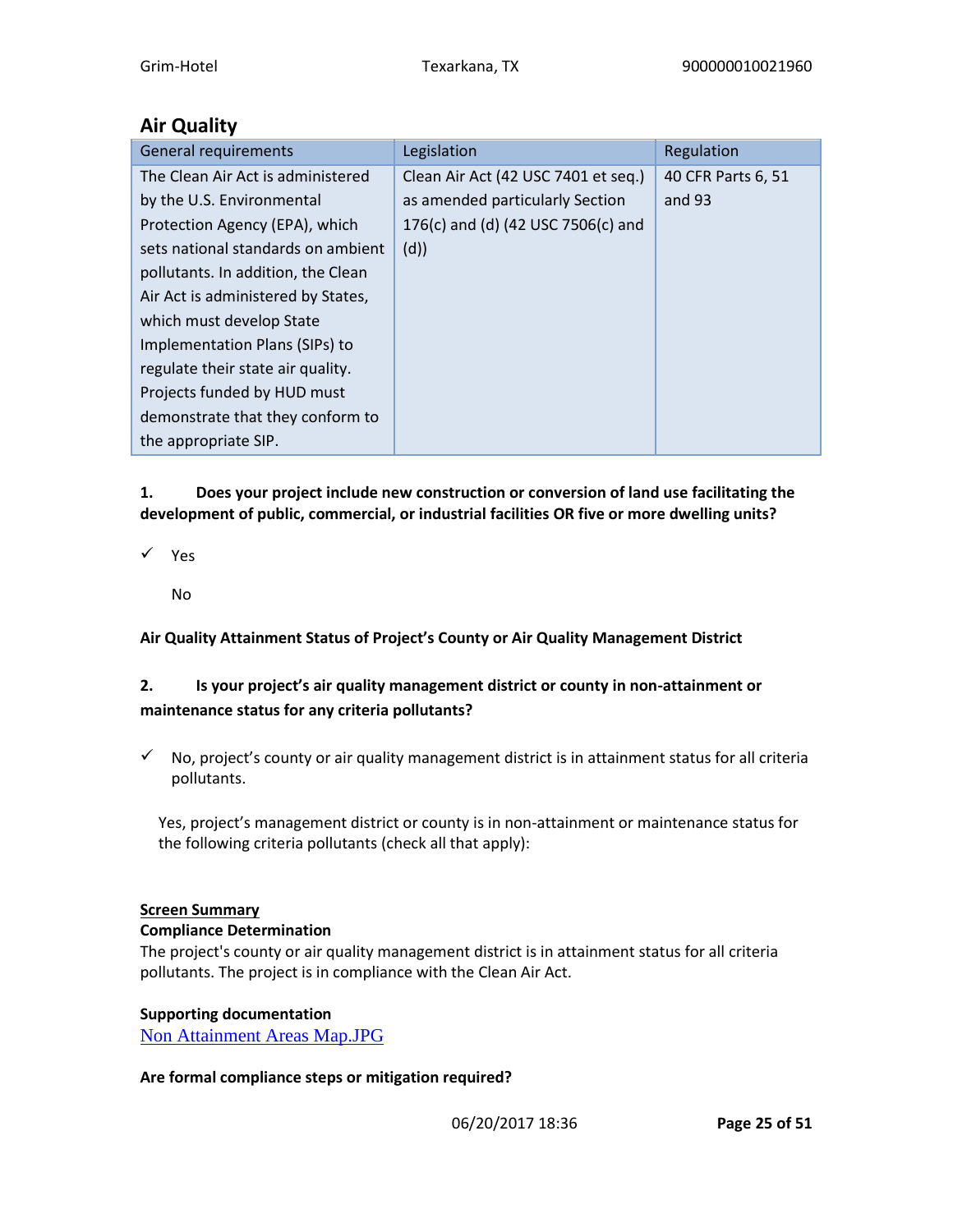Yes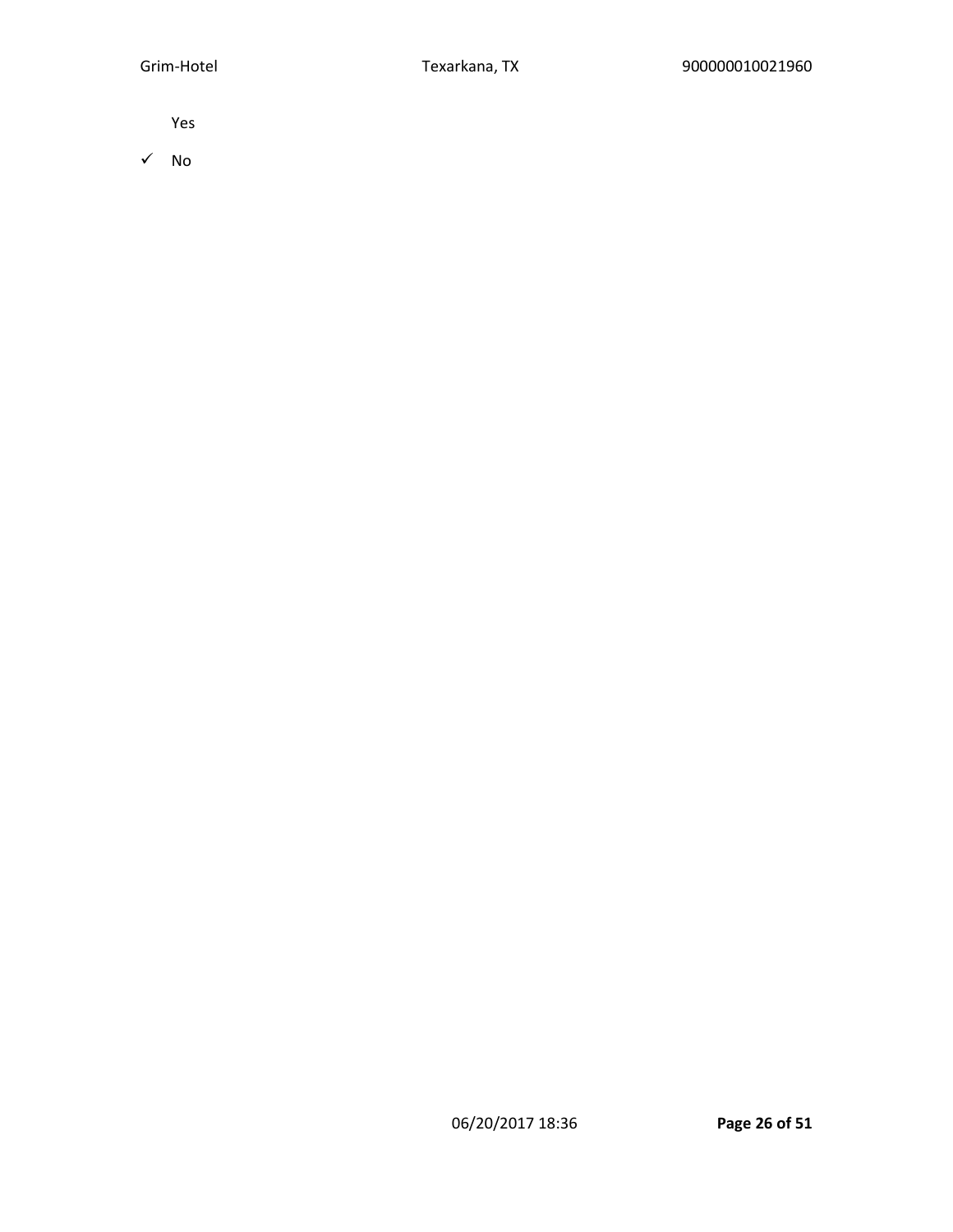# **Coastal Zone Management Act**

| <b>General requirements</b>       | Legislation                       | Regulation      |
|-----------------------------------|-----------------------------------|-----------------|
| Federal assistance to applicant   | <b>Coastal Zone Management</b>    | 15 CFR Part 930 |
| agencies for activities affecting | Act (16 USC 1451-1464),           |                 |
| any coastal use or resource is    | particularly section 307(c) and   |                 |
| granted only when such            | (d) $(16$ USC 1456(c) and $(d)$ ) |                 |
| activities are consistent with    |                                   |                 |
| federally approved State Coastal  |                                   |                 |
| Zone Management Act Plans.        |                                   |                 |

# **1. Is the project located in, or does it affect, a Coastal Zone as defined in your state Coastal Management Plan?**

Yes

✓ No

Based on the response, the review is in compliance with this section. Document and upload all documents used to make your determination below.

# **Screen Summary**

### **Compliance Determination**

This project is not located in or does not affect a Coastal Zone as defined in the state Coastal Management Plan. This site is located 220+ miles from the nearest Coastal Zone Management area, which is in Orange County, Texas. The project is in compliance with the Coastal Zone Management Act.

# **Supporting documentation**

[Coastal Zone Management Distance.jpg](https://heros.hud.gov/heros/faces/downloadFile.xhtml?erUploadId=900000010063392) [Coastal Barrier Resources System\(1\).pdf](https://heros.hud.gov/heros/faces/downloadFile.xhtml?erUploadId=900000010063391) [CoastalBoundaryMap\(1\).pdf](https://heros.hud.gov/heros/faces/downloadFile.xhtml?erUploadId=900000010063390)

### **Are formal compliance steps or mitigation required?**

Yes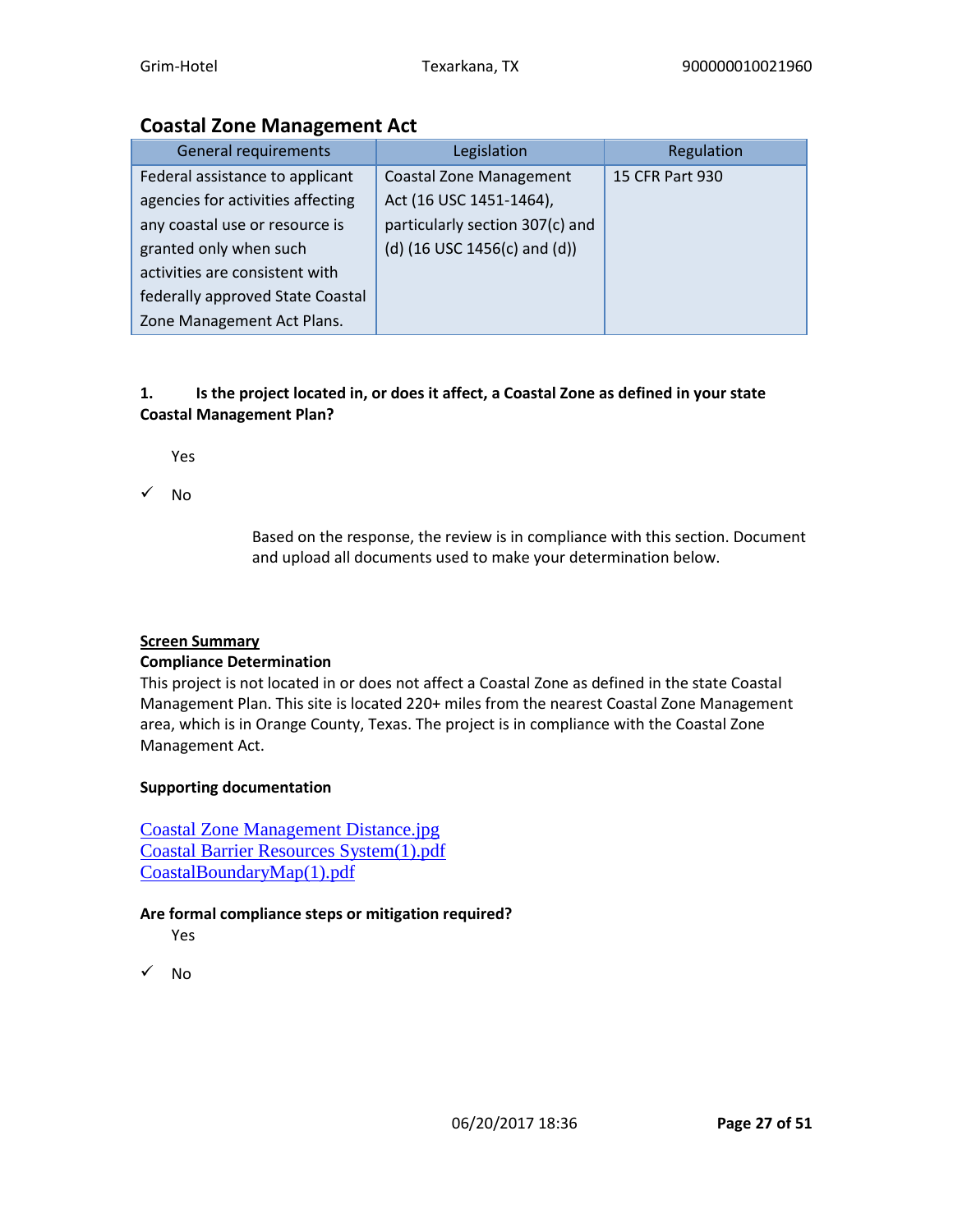# **Contamination and Toxic Substances**

| <b>General requirements</b>                         | Legislation | Regulations       |
|-----------------------------------------------------|-------------|-------------------|
| It is HUD policy that all properties that are being |             | 24 CFR 58.5(i)(2) |
| proposed for use in HUD programs be free of         |             | 24 CFR 50.3(i)    |
| hazardous materials, contamination, toxic           |             |                   |
| chemicals and gases, and radioactive substances,    |             |                   |
| where a hazard could affect the health and safety   |             |                   |
| of the occupants or conflict with the intended      |             |                   |
| utilization of the property.                        |             |                   |

### **1. How was site contamination evaluated? Select all that apply. Document and upload documentation and reports and evaluation explanation of site contamination below.**

- ✓ American Society for Testing and Materials (ASTM) Phase I Environmental Site Assessment (ESA)
- ✓ ASTM Phase II ESA Remediation or clean-up plan ASTM Vapor Encroachment Screening None of the Above

**2. Were any on-site or nearby toxic, hazardous, or radioactive substances found that could affect the health and safety of project occupants or conflict with the intended use of the property? (Were any recognized environmental conditions or RECs identified in a Phase I ESA and confirmed in a Phase II ESA?)**

No

✓ Yes

### **3. Mitigation**

Document and upload the mitigation needed according to the requirements of the appropriate federal, state, tribal, or local oversight agency. If the adverse environmental effects cannot be mitigated, then HUD assistance may not be used for the project at this site.

# **Can adverse environmental impacts be mitigated?**

Adverse environmental impacts cannot feasibly be mitigated.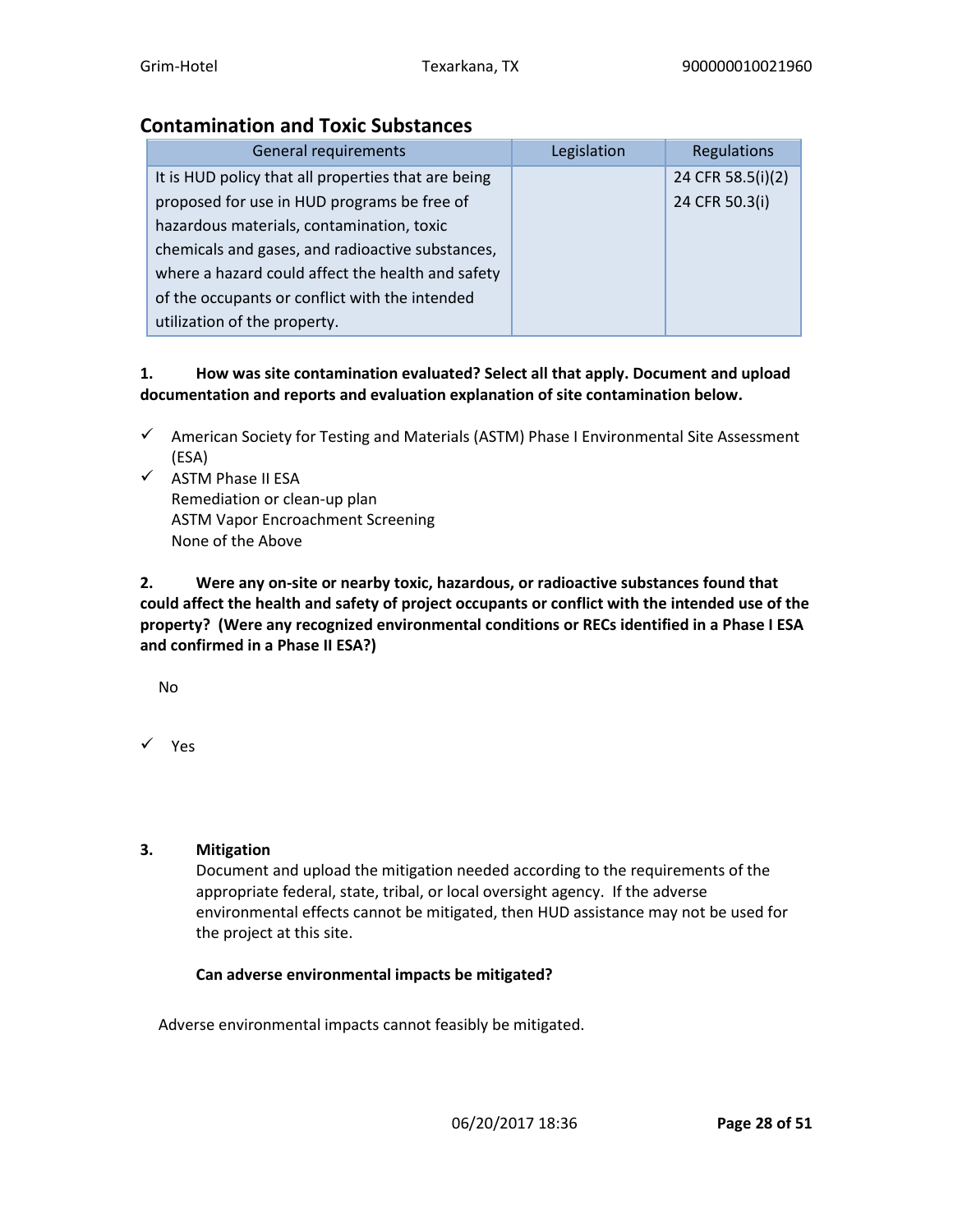$\checkmark$  Yes, adverse environmental impacts can be eliminated through mitigation. Document and upload all mitigation requirements below.

### **4. Describe how compliance was achieved in the text box below. Include any of the following that apply: State Voluntary Clean-up Program, a No Further Action letter, use of engineering controls, or use of institutional controls.**

This site is utilizing EPA Revolving Loan Funds for the abatement of asbestos and lead-based paint found present in the structure, as well as encapsulation of the open potion of the parcel for minor soil contamination. A cleanup plan and Analysis of Brownfields Cleanup Alternative will be submitted to EPA for approval and undergo a 30-day comment period. All abatement will be conducted in compliance with federal and state regulations.

#### **If a remediation plan or clean-up program was necessary, which standard does it follow?**

- ✓ Complete removal
- $\checkmark$  Risk-based corrective action (RBCA)

### **Screen Summary**

### **Compliance Determination**

Site contamination was evaluated as follows: ASTM Phase I ESA, ASTM Phase II ESA. Findings of the Phase II are as follows: Mercury, arsenic, and lead concentrations exceeded the TCEQ Action Levels of 0.04, 5.9, and 15 mg/kg, respectively, in the near surface soil samples of B-2 (1-2 feet below ground surface, or bgs) and B-4 (1-2 feet bgs). Mercury was detected at concentrations of 0.115 mg/kg and 0.412 mg/kg, respectively; Arsenic exceeded action levels in B-4 (1-2 feet bgs) only at a concentration of 8.88 mg/kg; and lead exceeded action levels at concentrations of 373 and 1,400 mg/kg, respectively. Other metal constituents were not detected at concentrations exceeding the respective TCEQ Action Levels. TPH, VOCs, SVOCs, herbicides and pesticides were not detected above their respective action levels and/or the laboratory detection limit in the soil samples. Groundwater Lead was detected in concentrations above the TCEQ Action Level of 0.015 mg/l in the four groundwater samples collected for laboratory analysis. Concentrations were detected in MW-1 through MW-4 at 0.0928, 0.0638, 0.0583, and 0.0656 mg/l, respectively. TPH, VOCs, SVOCs, herbicides and pesticides were not detected above their respective action levels and/or the laboratory detection level in the groundwater samples. Groundwater was encountered at approximately 17 to 23 bgs. The groundwater flow direction across the site appears to flow inward with a slight northeast flow component Asbestos Containing Material was found in Aircell thermal system insulation (TSI) insulated piping on each floor; 12" x 12" vinyl asbestos floor tile (VAT) on the first floor; 9" x 9" vinyl asbestos floor tile (VAT) on the

06/20/2017 18:36 **Page 29 of 51**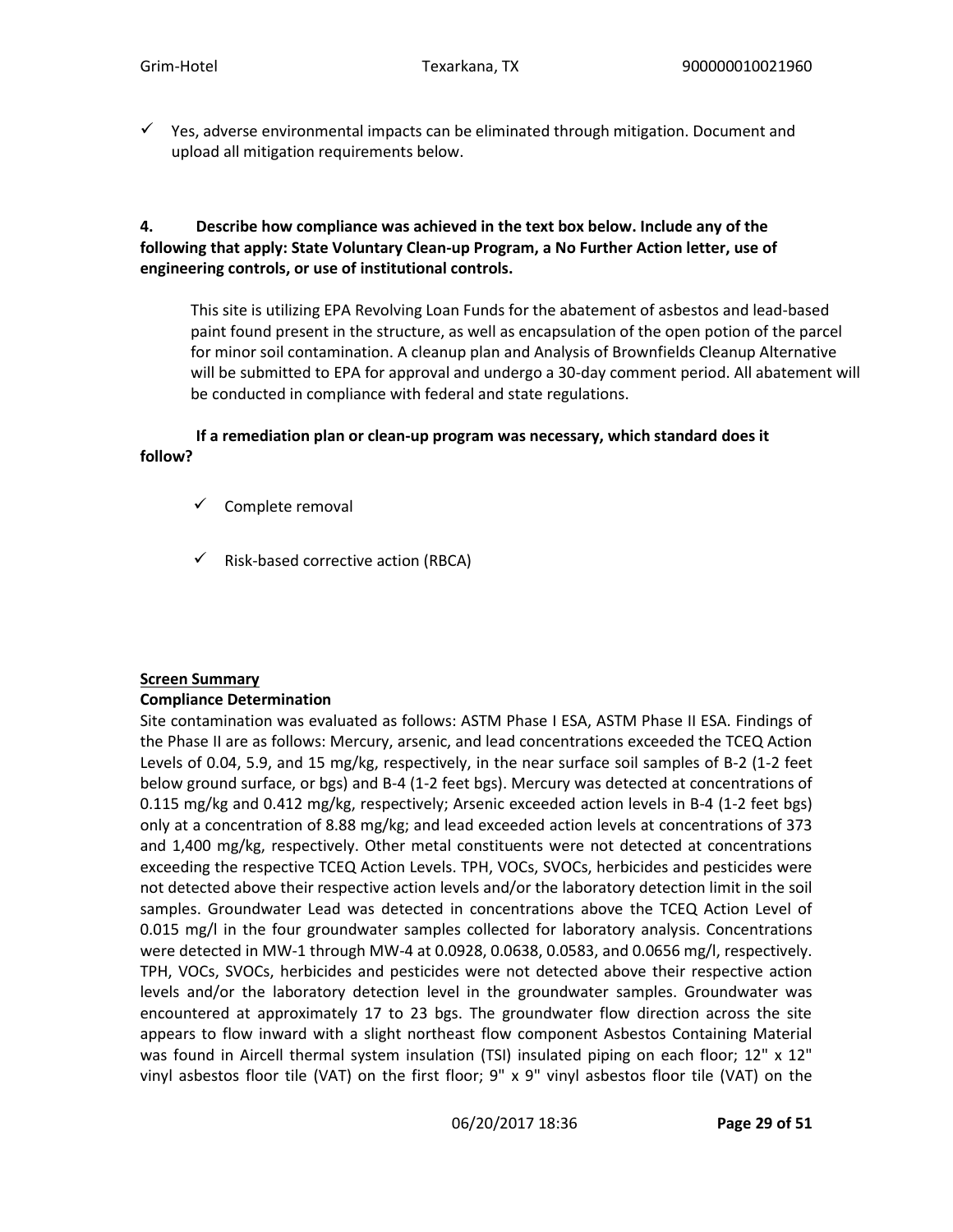second floor through the eighth floor; Roof mastic on the roof; Black pipe insulation above basement hallway between HVAC shop and pump maintenance shop. Lead-based paint was found in Pink paint in lobby entrance; brown paint in lobby entrance and trim throughout hotel; green paint in south store rooms on first floor; blue in north portion of lobby; and white paint on plaster walls throughout hotel. The adverse environmental impacts can be mitigated. With mitigation, identified in the mitigation section of this review, the project will be in compliance with contamination and toxic substances requirements.

#### **Supporting documentation**

[Updated FINAL\\_Phase I ESA\\_Grim Hotel\\_022117.pdf](https://heros.hud.gov/heros/faces/downloadFile.xhtml?erUploadId=900000010073803) [Grim Hotel Phase II .pdf](https://heros.hud.gov/heros/faces/downloadFile.xhtml?erUploadId=900000010073801) [Grim Hotel Phase I ESA.pdf](https://heros.hud.gov/heros/faces/downloadFile.xhtml?erUploadId=900000010073799)

#### **Are formal compliance steps or mitigation required?**

✓ Yes

No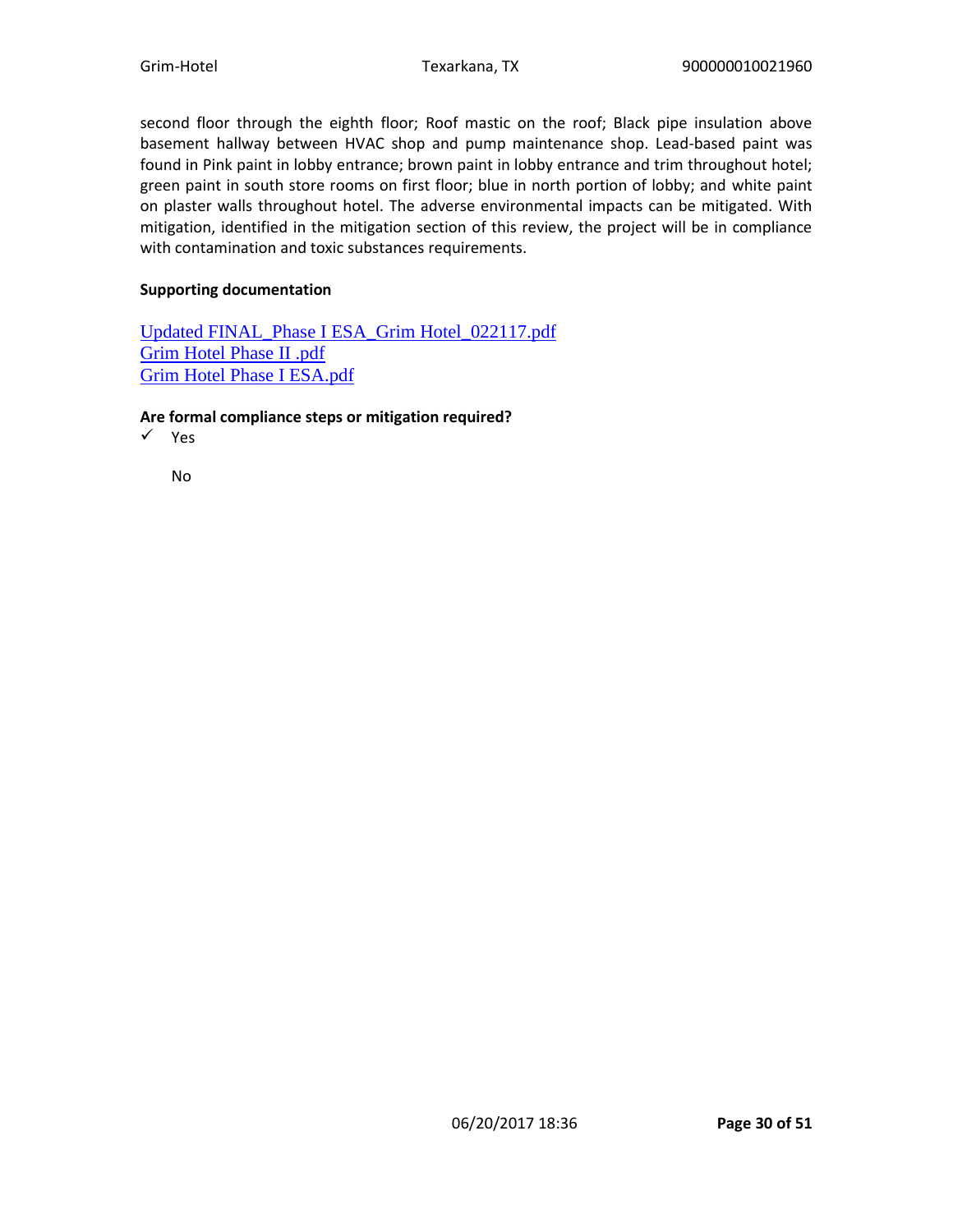# **Endangered Species**

| <b>General requirements</b>                          | <b>ESA Legislation</b>        | Regulations |
|------------------------------------------------------|-------------------------------|-------------|
| Section 7 of the Endangered Species Act (ESA)        | The Endangered                | 50 CFR Part |
| mandates that federal agencies ensure that           | Species Act of 1973 (16       | 402         |
| actions that they authorize, fund, or carry out      | U.S.C. 1531 <i>et seq.</i> ); |             |
| shall not jeopardize the continued existence of      | particularly section 7        |             |
| federally listed plants and animals or result in the | (16 USC 1536).                |             |
| adverse modification or destruction of designated    |                               |             |
| critical habitat. Where their actions may affect     |                               |             |
| resources protected by the ESA, agencies must        |                               |             |
| consult with the Fish and Wildlife Service and/or    |                               |             |
| the National Marine Fisheries Service ("FWS" and     |                               |             |
| "NMFS" or "the Services").                           |                               |             |

### **1. Does the project involve any activities that have the potential to affect specifies or habitats?**

No, the project will have No Effect due to the nature of the activities involved in the project.

No, the project will have No Effect based on a letter of understanding, memorandum of agreement, programmatic agreement, or checklist provided by local HUD office

 $\checkmark$  Yes, the activities involved in the project have the potential to affect species and/or habitats.

### **2. Are federally listed species or designated critical habitats present in the action area?**

No, the project will have No Effect due to the absence of federally listed species and designated critical habitat

 $\checkmark$  Yes, there are federally listed species or designated critical habitats present in the action area.

### **3. What effects, if any, will your project have on federally listed species or designated critical habitat?**

 $\checkmark$  No Effect: Based on the specifics of both the project and any federally listed species in the action area, you have determined that the project will have absolutely no effect on listed species or critical habitat. in the action area.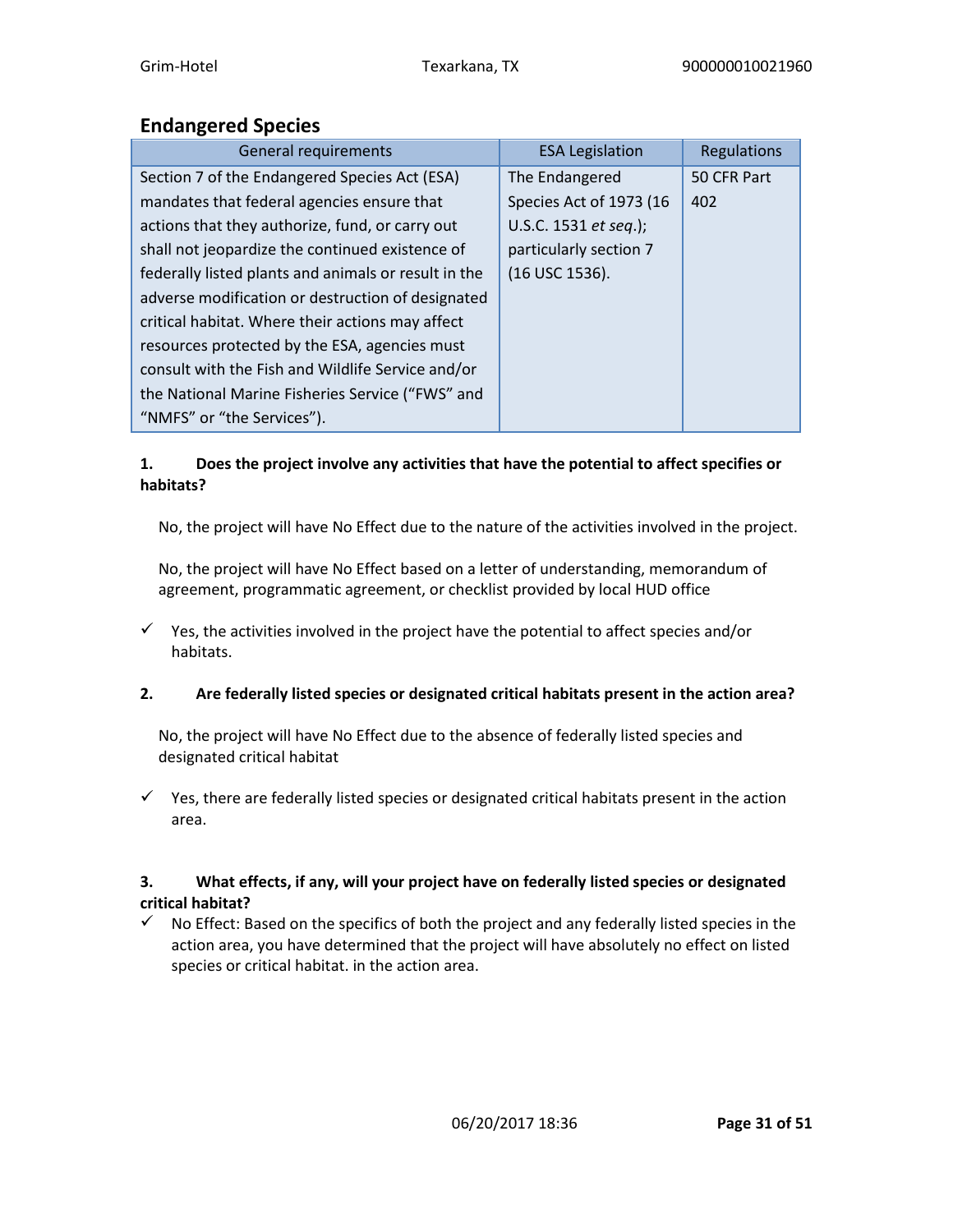Document and upload all documents used to make your determination below. Documentation should include a species list and explanation of your conclusion, and may require maps, photographs, and surveys as appropriate

May Affect, Not Likely to Adversely Affect: Any effects that the project may have on federally listed species or critical habitats would be beneficial, discountable, or insignificant.

Likely to Adversely Affect: The project may have negative effects on one or more listed species or critical habitat.

**6. For the project to be brought into compliance with this section, all adverse impacts must be mitigated. Explain in detail the exact measures that must be implemented to mitigate for the impact or effect, including the timeline for implementation. This information will be automatically included in the Mitigation summary for the environmental review. If negative effects cannot be mitigated, cancel the project using the button at the bottom of this screen.**

Mitigation as follows will be implemented:

 $\checkmark$  No mitigation is necessary.

Explain why mitigation will not be made here:

**Screen** Least Tern habitat area. There are three birds listed, the Least Tern, Red Knot, and Piping Plover. The Red Knot and Piping Plover are only affected by Wind Energy Projects and this project does not include Wind Energy. The Least Tern habitat is sandy, sparsely vegetated beaches, salt flats, etc. along waterways and this project is not located in or near the

### **Compliance Determination**

This project has been determined to have No Effect on listed species.There are three birds listed, the Least Tern, Red Knot, and Piping Plover. The Red Knot and Piping Plover are only affected by Wind Energy Projects and this project does not include Wind Energy. The Least Tern habitat is sandy, sparsely vegetated beaches, salt flats, etc. along waterways and this project is not located in or near the Least Tern habitat area. This project is in compliance with the Endangered Species Act without mitigation.

#### **Supporting documentation**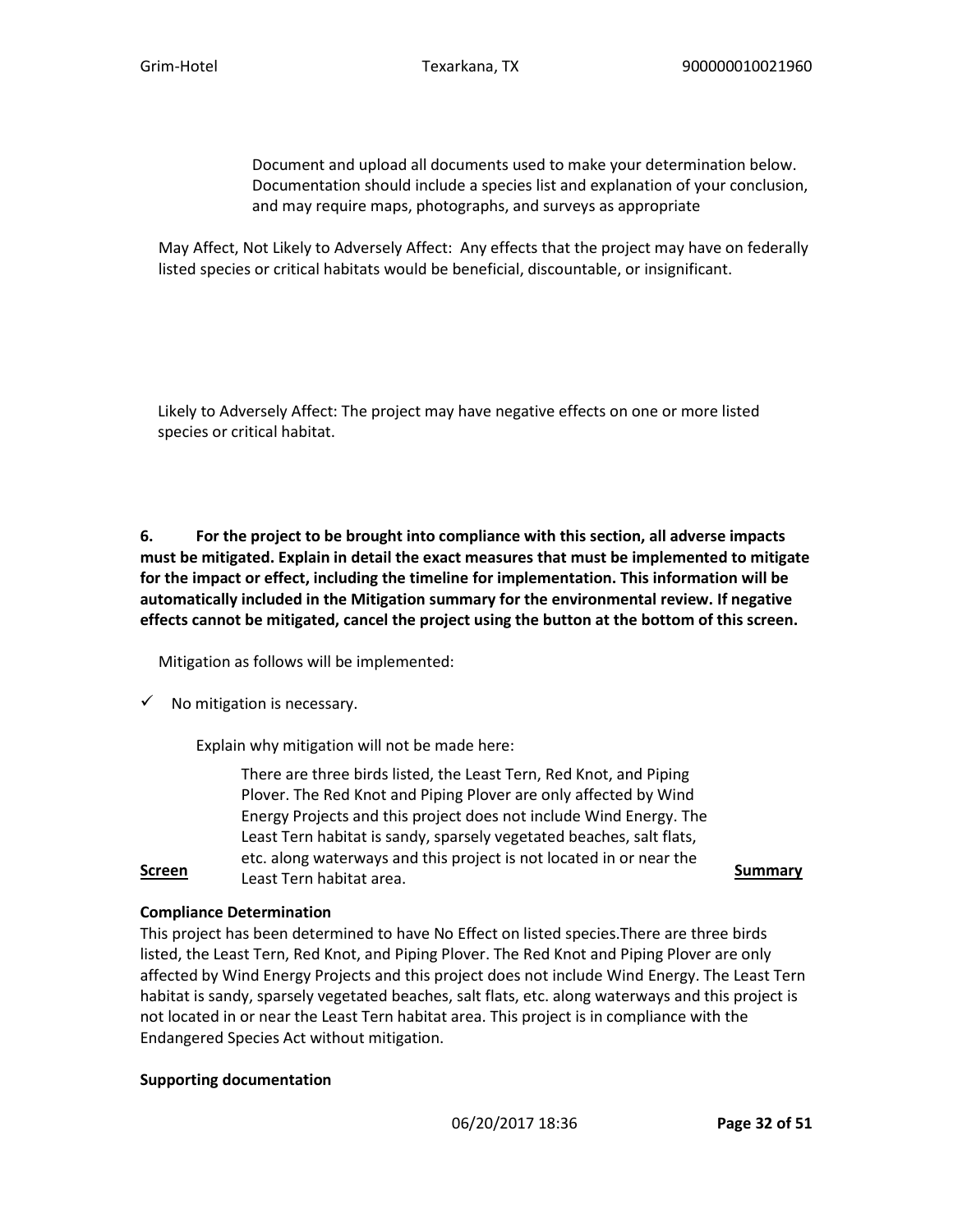# [Endangered Species Habitat of a Least Tern.pdf](https://heros.hud.gov/heros/faces/downloadFile.xhtml?erUploadId=900000010063394) [Endangered Species.pdf](https://heros.hud.gov/heros/faces/downloadFile.xhtml?erUploadId=900000010063393)

### **Are formal compliance steps or mitigation required?**

Yes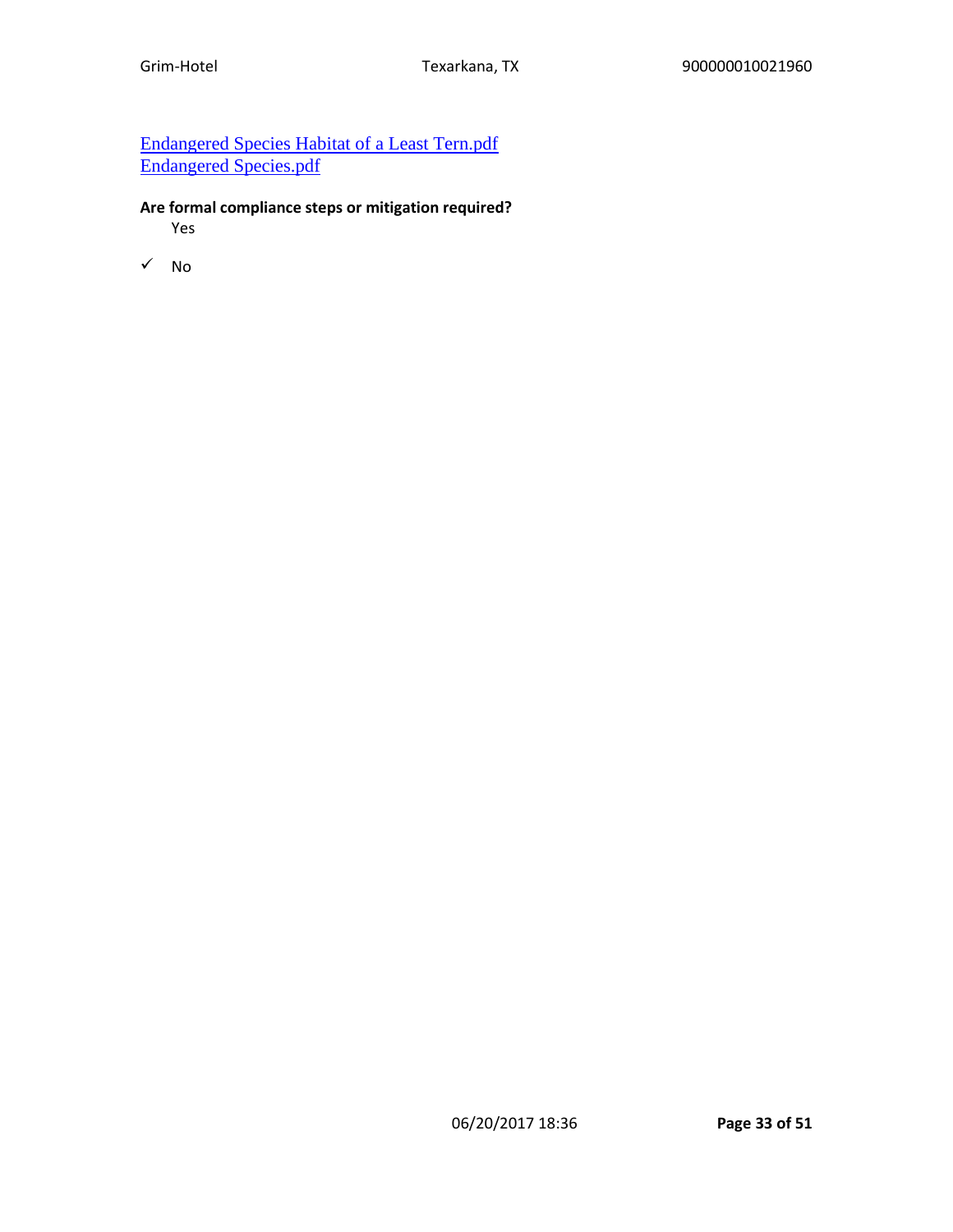# **Explosive and Flammable Hazards**

| General requirements                 | Legislation | Regulation     |
|--------------------------------------|-------------|----------------|
| HUD-assisted projects must meet      | N/A         | 24 CFR Part 51 |
| Acceptable Separation Distance (ASD) |             | Subpart C      |
| requirements to protect them from    |             |                |
| explosive and flammable hazards.     |             |                |

**1. Is the proposed HUD-assisted project a hazardous facility (a facility that mainly stores, handles or processes flammable or combustible chemicals), i.e. bulk fuel storage facilities, refineries, etc.?**

✓ No

Yes

**2. Does this project include any of the following activities: development, construction, rehabilitation that will increase residential densities, or conversion?**

No

✓ Yes

**3. Within 1 mile of the project site, are there any current** *or planned* **stationary aboveground storage containers:**

- **Of more than 100 gallon capacity, containing common liquid industrial fuels OR**
- **Of any capacity, containing hazardous liquids or gases that are not common liquid industrial fuels?**

No

✓ Yes

**4. Is the Separation Distance from the project acceptable based on standards in the Regulation?**

✓ Yes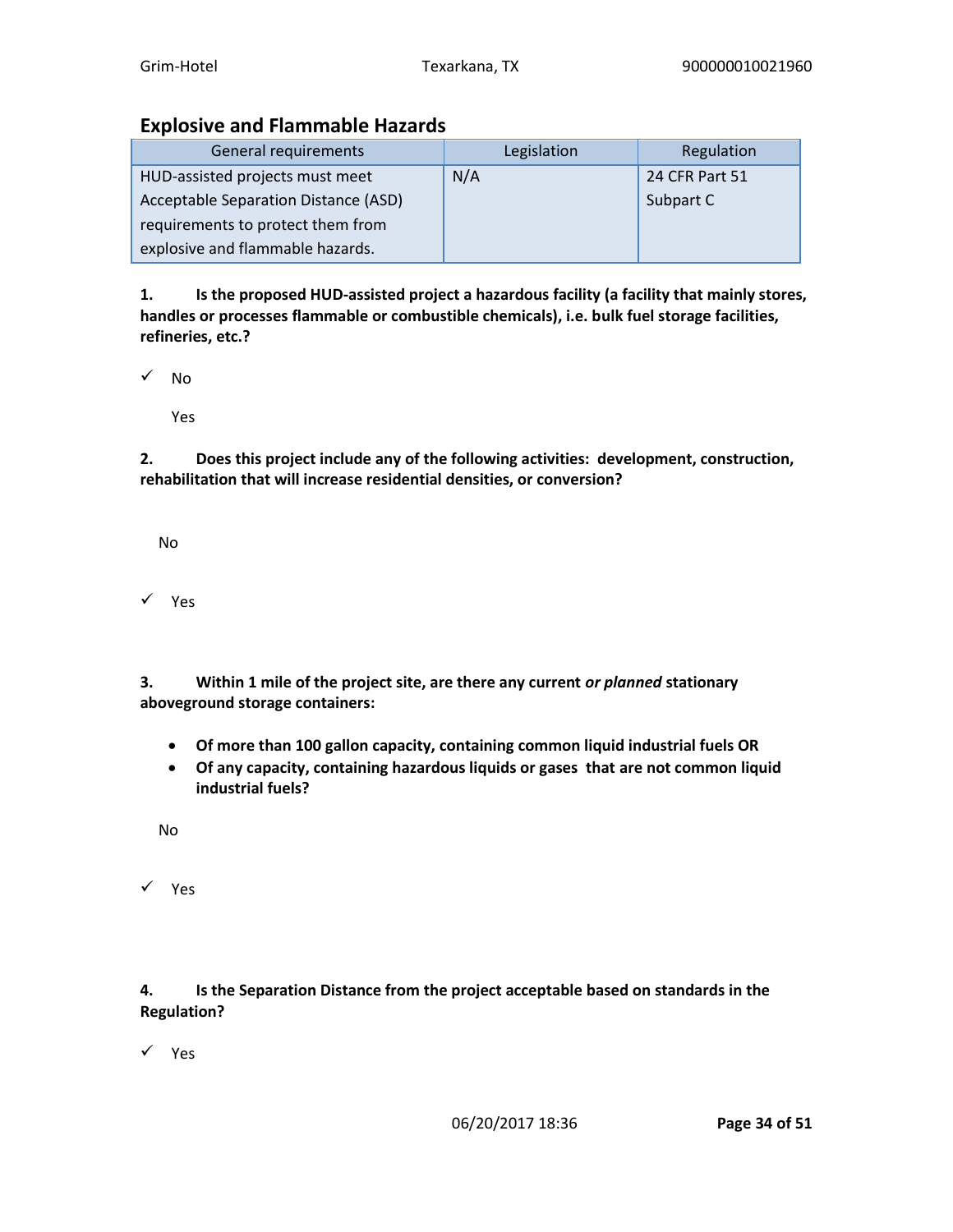Based on the response, the review is in compliance with this section.

No

#### **Screen Summary**

#### **Compliance Determination**

There is a current or planned stationary aboveground storage container of concern within 1 mile of the project site. A study was performed by ERI Consulting, which concluded that the Separation Distance from the project is acceptable. The project is in compliance with explosive and flammable hazard requirements.

#### **Supporting documentation**

# [17192 CITY OF TEXARKANA ACCEPTABLE SEPARATION DISTANCE](https://heros.hud.gov/heros/faces/downloadFile.xhtml?erUploadId=900000010086604)  [STUDY.pdf](https://heros.hud.gov/heros/faces/downloadFile.xhtml?erUploadId=900000010086604)

#### **Are formal compliance steps or mitigation required?**

Yes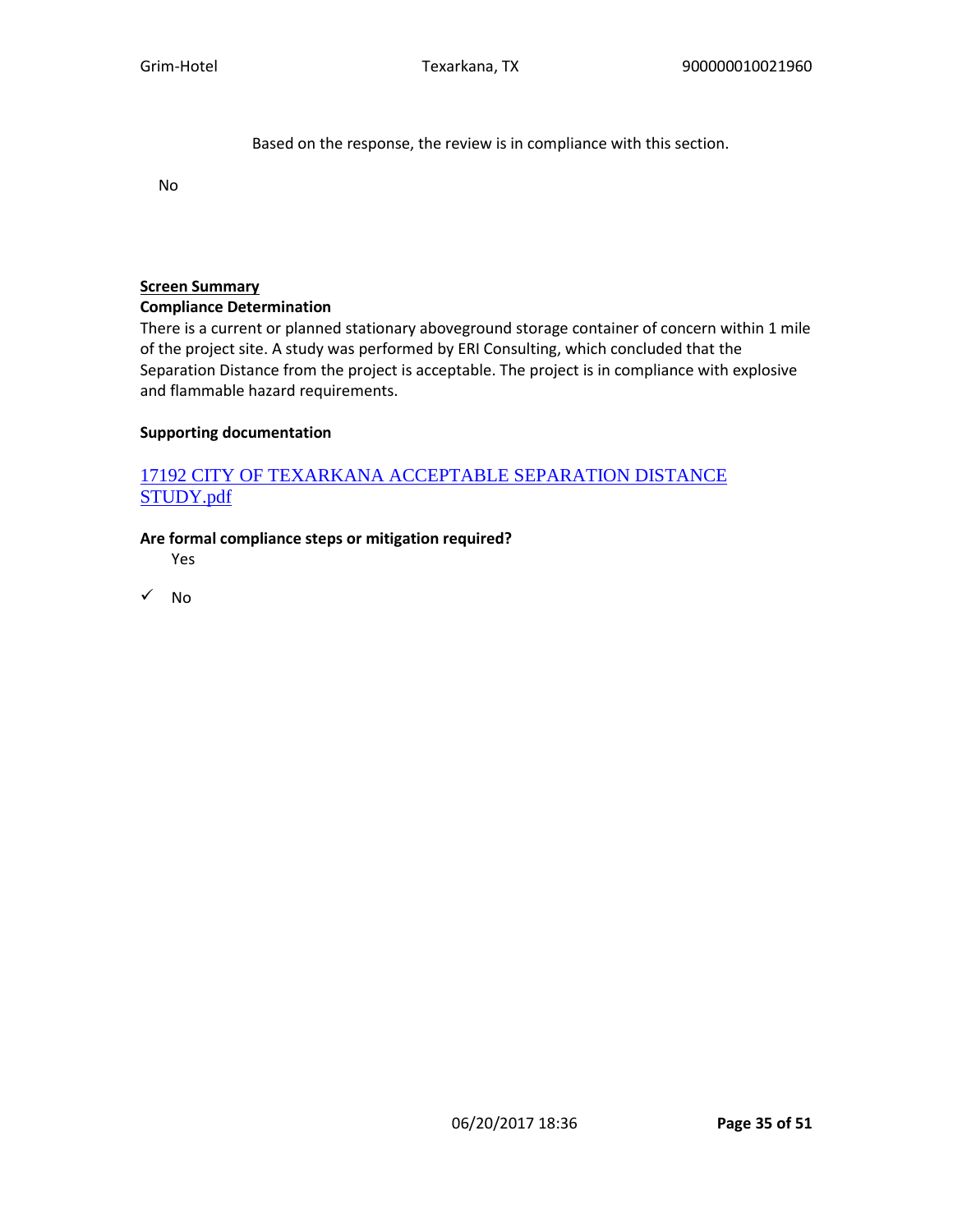# **Farmlands Protection**

| <b>General requirements</b>   | Legislation                       | Regulation            |
|-------------------------------|-----------------------------------|-----------------------|
| The Farmland Protection       | <b>Farmland Protection Policy</b> | <b>7 CFR Part 658</b> |
| Policy Act (FPPA) discourages | Act of 1981 (7 U.S.C. 4201 et     |                       |
| federal activities that would | seq.)                             |                       |
| convert farmland to           |                                   |                       |
| nonagricultural purposes.     |                                   |                       |

**1. Does your project include any activities, including new construction, acquisition of undeveloped land or conversion, that could convert agricultural land to a non-agricultural use?**

Yes

✓ No

If your project includes new construction, acquisition of undeveloped land or conversion, explain how you determined that agricultural land would not be converted:

This project is in Texarkana's Central Business District, which does not contain any open land.

Based on the response, the review is in compliance with this section. Document and upload all documents used to make your determination below.

### **Screen Summary**

### **Compliance Determination**

This project does not include any activities that could potentially convert agricultural land to a non-agricultural use. Land use for this area is Central Business and does not contain any open land. The project is in compliance with the Farmland Protection Policy Act.

### **Supporting documentation**

[Land Use 301 N State Line Ave.pdf](https://heros.hud.gov/heros/faces/downloadFile.xhtml?erUploadId=900000010063395)

### **Are formal compliance steps or mitigation required?**

Yes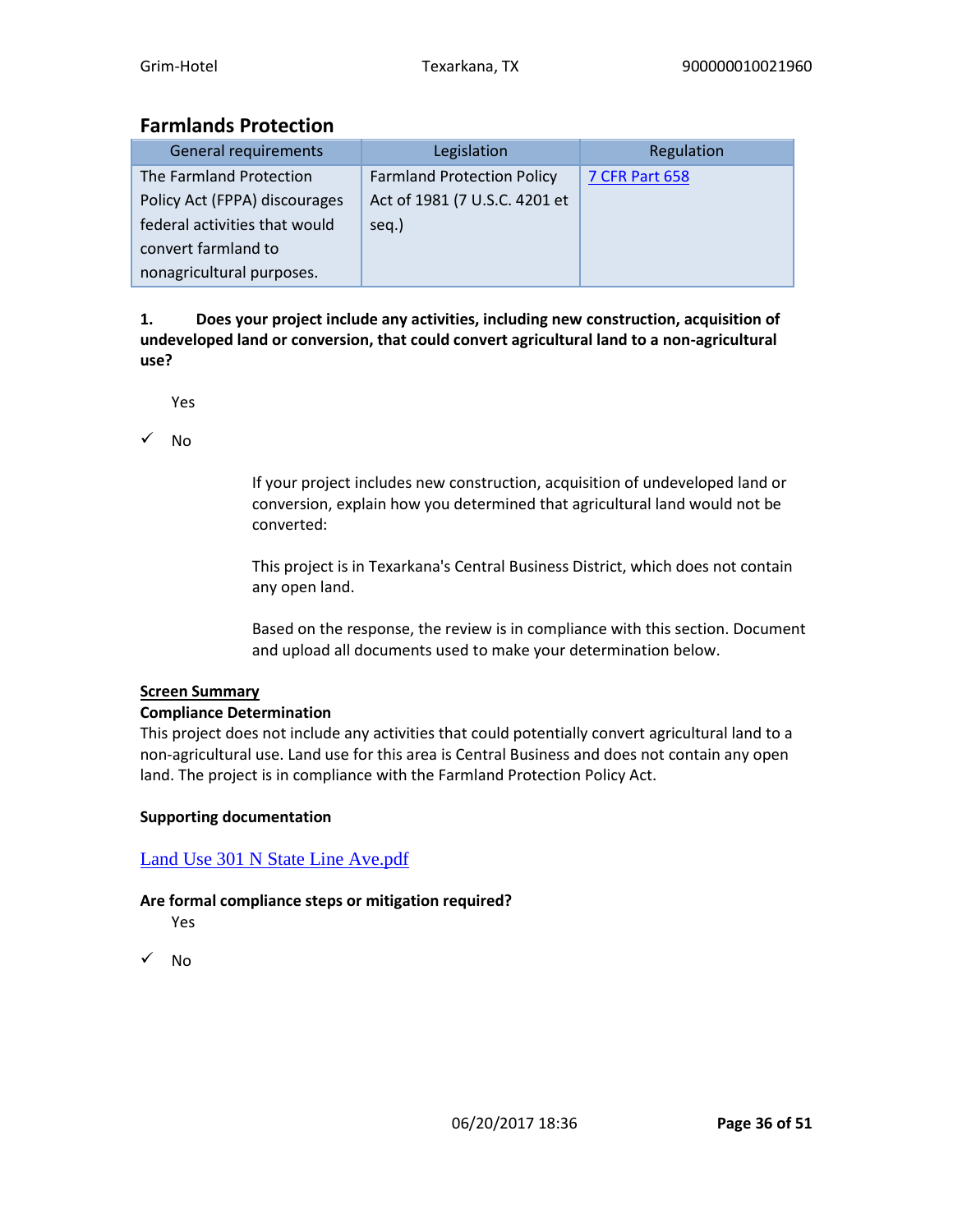# **Floodplain Management**

| <b>General Requirements</b>      | Legislation                  | Regulation |
|----------------------------------|------------------------------|------------|
| Executive Order 11988,           | <b>Executive Order 11988</b> | 24 CFR 55  |
| Floodplain Management,           |                              |            |
| requires federal activities to   |                              |            |
| avoid impacts to floodplains     |                              |            |
| and to avoid direct and indirect |                              |            |
| support of floodplain            |                              |            |
| development to the extent        |                              |            |
| practicable.                     |                              |            |

### **1. Do any of the following exemptions apply? Select the applicable citation? [only one selection possible]**

- 55.12(c)(3) 55.12(c)(4) 55.12(c)(5) 55.12(c)(6) 55.12(c)(7) 55.12(c)(8) 55.12(c)(9) 55.12(c)(10) 55.12(c)(11)
- ✓ None of the above

# **2. Upload a FEMA/FIRM map showing the site here:**

The Federal Emergency Management Agency (FEMA) designates floodplains. The FEMA Map Service Center provides this information in the form of FEMA Flood Insurance Rate Maps (FIRMs). For projects in areas not mapped by FEMA, use **the best available information** to determine floodplain information. Include documentation, including a discussion of why this is the best available information for the site.

### **Does your project occur in a floodplain?**

✓ No

Based on the response, the review is in compliance with this section.

Yes

### **Screen Summary**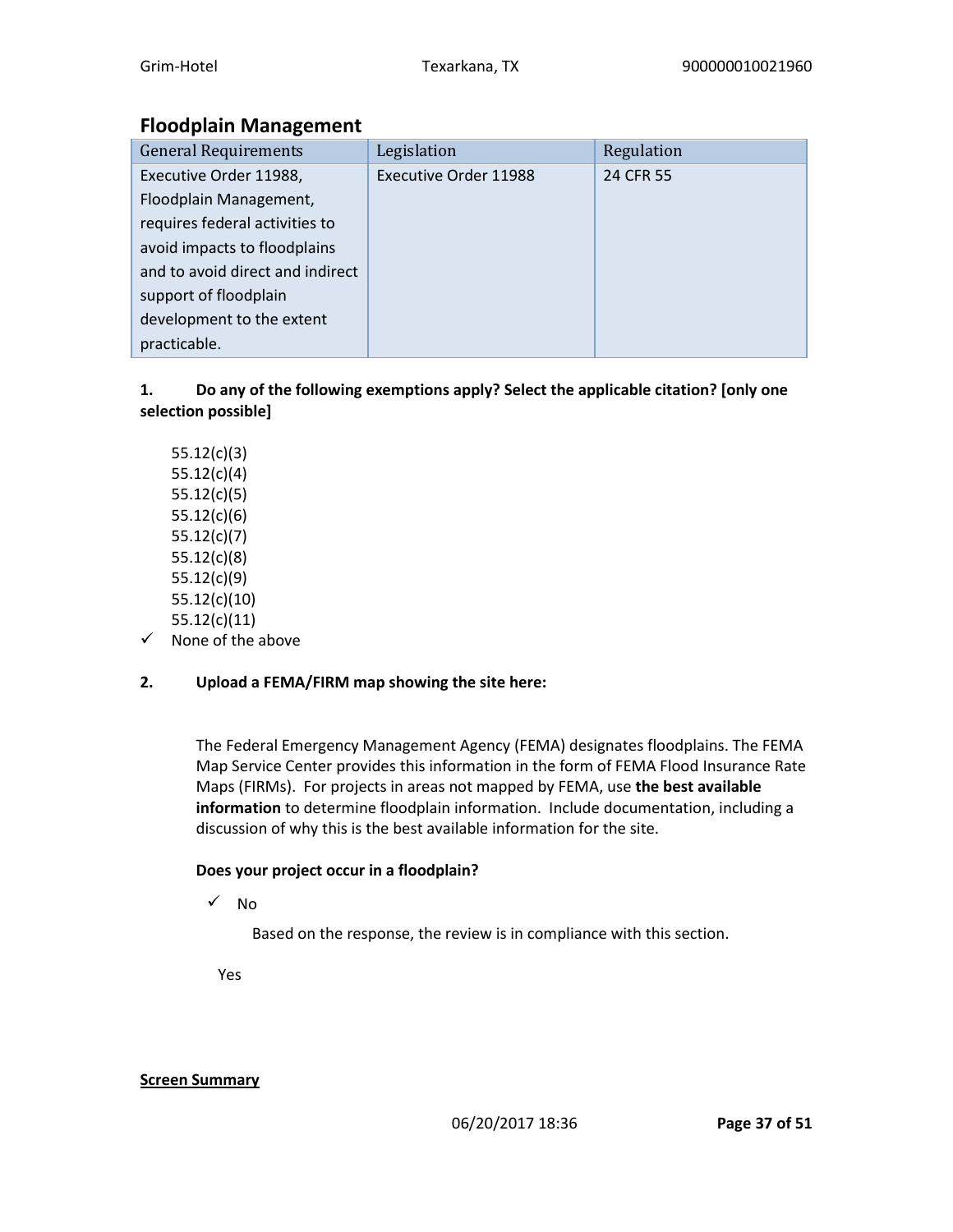#### **Compliance Determination**

This project does not occur in a floodplain. The project is in compliance with Executive Order 11988.

#### **Supporting documentation**

### [FEMA Firm Map\(1\).pdf](https://heros.hud.gov/heros/faces/downloadFile.xhtml?erUploadId=900000010063396)

#### **Are formal compliance steps or mitigation required?**

Yes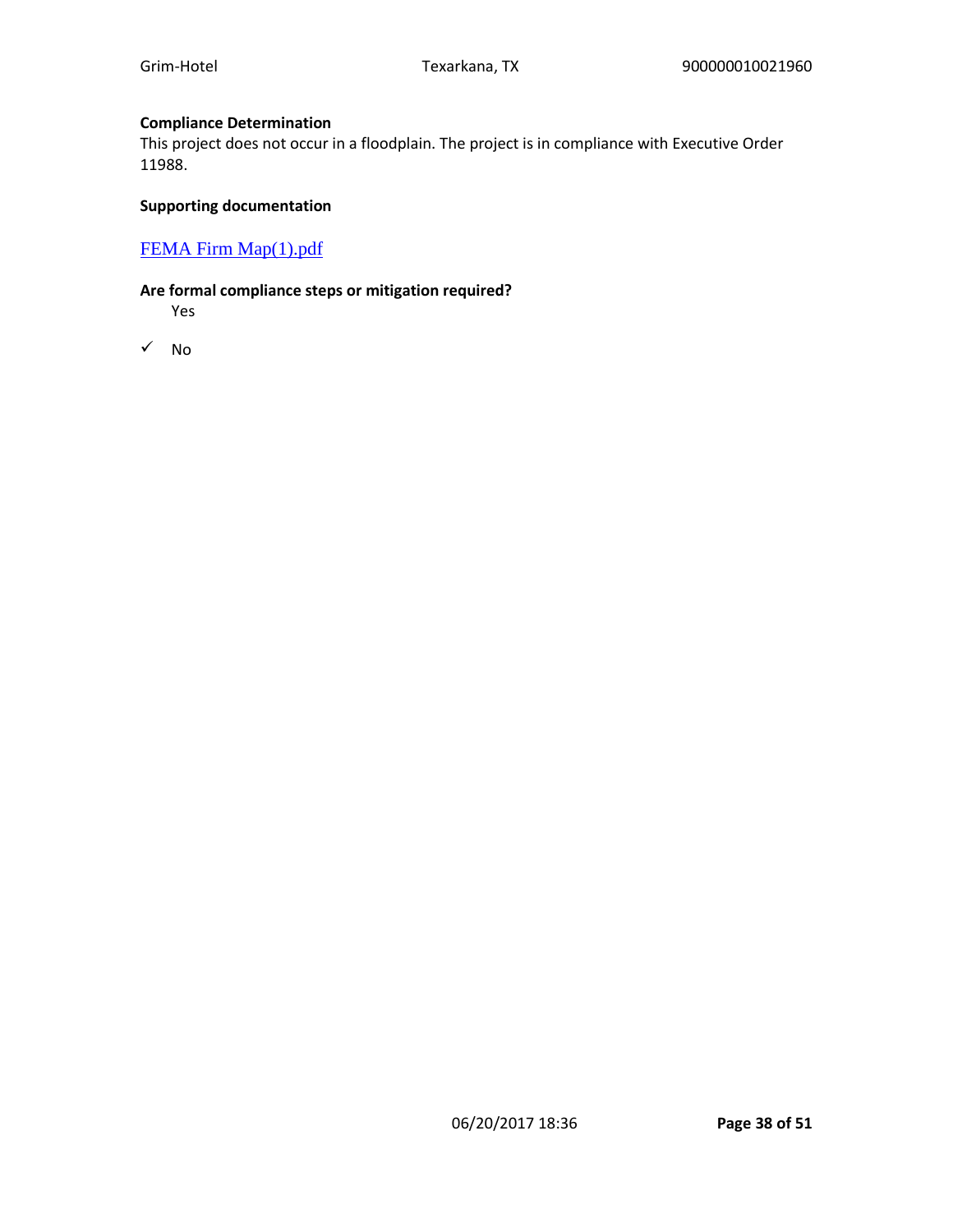# **Historic Preservation**

| General requirements     | Legislation              | Regulation                               |
|--------------------------|--------------------------|------------------------------------------|
| Regulations under        | Section 106 of the       | 36 CFR 800 "Protection of Historic       |
| Section 106 of the       | <b>National Historic</b> | Properties"                              |
| <b>National Historic</b> | <b>Preservation Act</b>  | http://www.access.gpo.gov/nara/cfr/waisi |
| <b>Preservation Act</b>  | (16 U.S.C. 470f)         | dx 10/36cfr800 10.html                   |
| (NHPA) require a         |                          |                                          |
| consultative process     |                          |                                          |
| to identify historic     |                          |                                          |
| properties, assess       |                          |                                          |
| project impacts on       |                          |                                          |
| them, and avoid,         |                          |                                          |
| minimize, or mitigate    |                          |                                          |
| adverse effects          |                          |                                          |

### *Threshold*

### **Is Section 106 review required for your project?**

No, because the project consists solely of activities listed as exempt in a Programmatic Agreement (PA ). (See the PA Database to find applicable PAs.)

No, because the project consists solely of activities included in a No Potential to Cause Effects memo or other determination [36 CFR 800.3(a)(1)].

 $\checkmark$  Yes, because the project includes activities with potential to cause effects (direct or indirect).

# *Step 1 – Initiate Consultation*

**Select all consulting parties below (check all that apply):**

- ✓ State Historic Preservation Offer (SHPO) Completed
- ✓ Advisory Council on Historic Preservation Not Required
- ✓ Indian Tribes, including Tribal Historic Preservation Officers (THPOs) or Native Hawaiian Organizations (NHOs)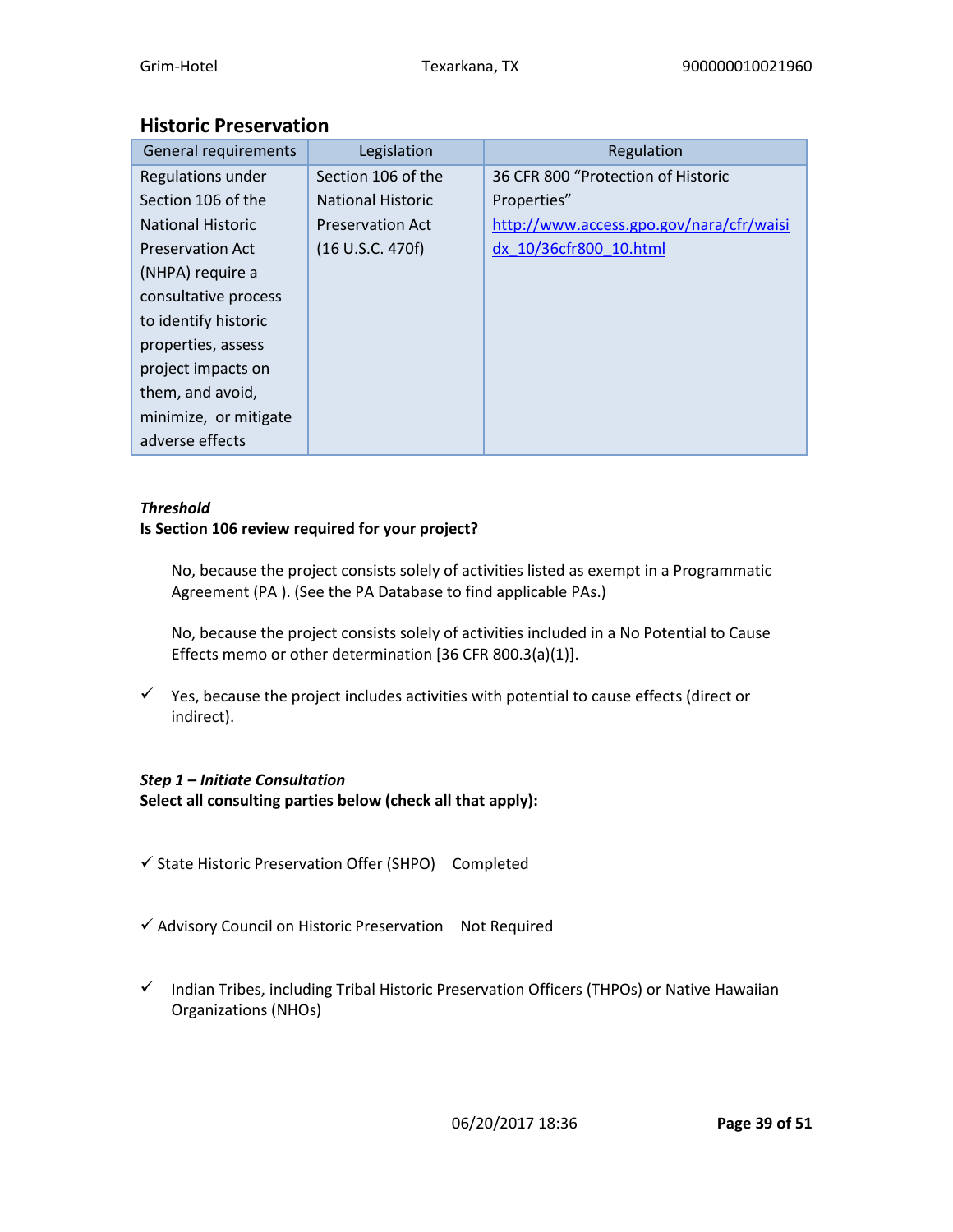| ← Alabama-Coushatta Tribe of Texas            | Completed                      |
|-----------------------------------------------|--------------------------------|
| ← Apache Tribe of Oklahoma                    | <b>Response Period Elapsed</b> |
| ✓ Caddo nation of Oklahoma                    | <b>Response Period Elapsed</b> |
| ← Choctaw Nation of Oklahoma                  | <b>Response Period Elapsed</b> |
| ← Coushatta Tribe of Louisiana                | Response Period Elapsed        |
| ← Muscogee (Creek) Nation                     | Completed                      |
| $\checkmark$ Osage Nation                     | Completed                      |
| $\checkmark$ Tonkawa Tribe of Indians of      |                                |
| Oklahoma                                      | <b>Response Period Elapsed</b> |
| $\checkmark$ Wichita and Affiliated Tribes of |                                |
| Oklahoma                                      | <b>Response Period Elapsed</b> |

Other Consulting Parties

#### **Describe the process of selecting consulting parties and initiating consultation here:**

State Historic Preservaton Officer consulted as required by regulations. Ground disturbance will occur on this site during redevelopment; therefore, Tribes were consulted.

Document and upload all correspondence, notices and notes (including comments and objections received below).

#### *Step 2 – Identify and Evaluate Historic Properties*

**1. Define the Area of Potential Effect (APE), either by entering the address(es) or uploading a map depicting the APE below:** Within sight of the Grim Hotel

**In the chart below, list historic properties identified and evaluated in the APE. Every historic property that may be affected by the project should be included in the chart.**

Upload the documentation (survey forms, Register nominations, concurrence(s) and/or objection(s), notes, and photos) that justify your National Register Status determination below.

| Address / Location /<br><b>District</b> | <b>National Register</b><br><b>Status</b> | <b>SHPO Concurrence</b> | <b>Sensitive</b><br><b>Information</b> |
|-----------------------------------------|-------------------------------------------|-------------------------|----------------------------------------|
| 317-323 N. State Line                   |                                           |                         |                                        |
| Avenue                                  | Listed                                    | Yes                     | <b>Not Sensitive</b>                   |

#### **Additional Notes:**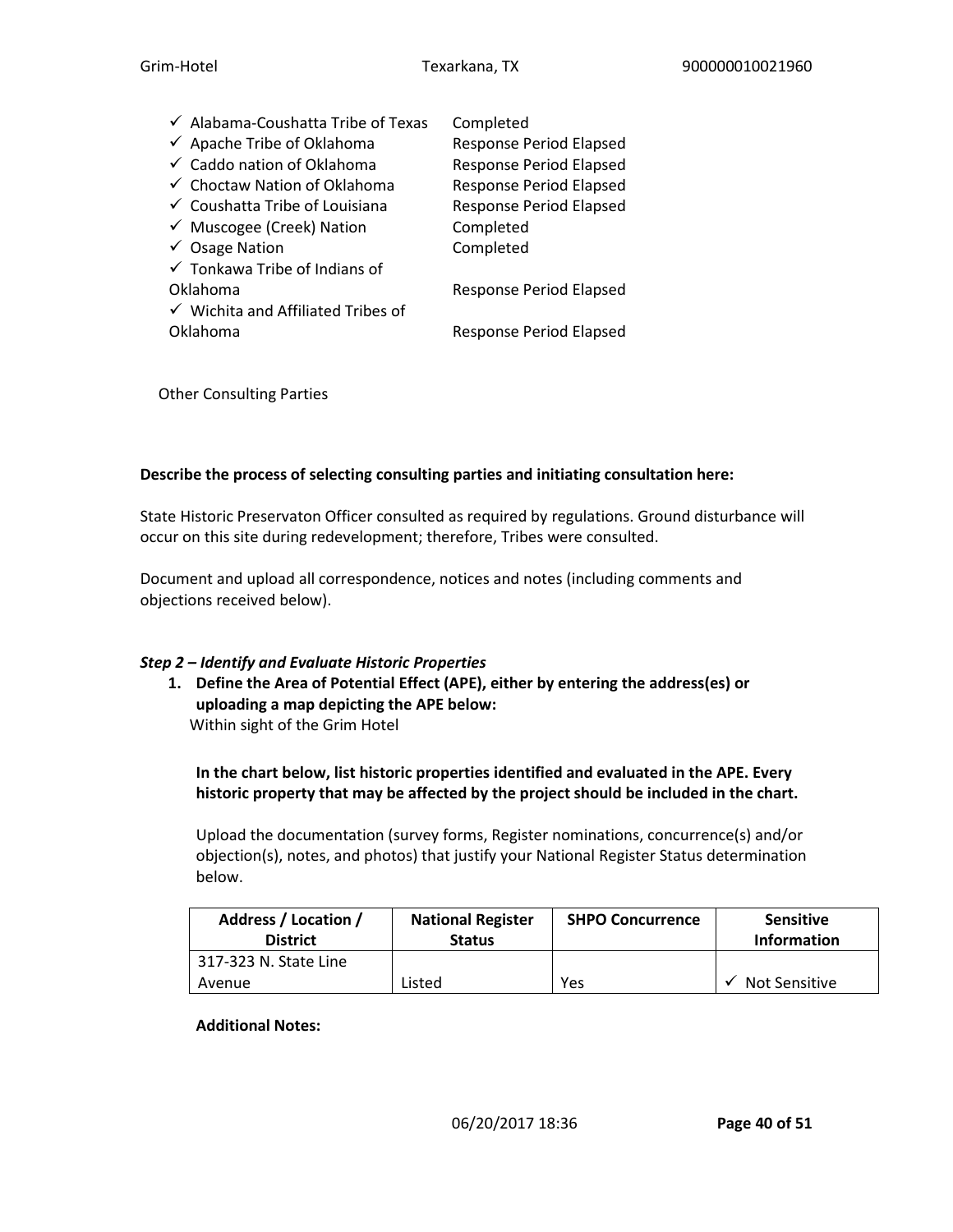### **2. Was a survey of historic buildings and/or archeological sites done as part of the project?**

✓ Yes

No

Document and upload surveys and report(s) below. For Archeological surveys, refer to HP Fact Sheet #6, Guidance on Archeological Investigations in HUD Projects.

### Additional Notes:

A survey of property near the Grim Hotel was conducted for the City of Texarkana, Texas by Beverly J. Rowe, PhD in American History as part of the application for Historical designation of the Grim Hotel. We are also attaching a city wide historical survey that was originally conducted in 1981 with assistance from the Texas Historical Commission by Daniel Hardy and David Moore, Preservation Consultants, and updated in 2011 by Dr. Beverly J. Rowe.

### *Step 3 –Assess Effects of the Project on Historic Properties*

Only properties that are listed on or eligible for the National Register of Historic Places receive further consideration under Section 106. Assess the effect(s) of the project by applying the Criteria of Adverse Effect. (36 CFR 800.5)] Consider direct and indirect effects as applicable as per guidance on direct and indirect effects.

### **Choose one of the findings below - No Historic Properties Affected, No Adverse Effect, or Adverse Effect; and seek concurrence from consulting parties.**

No Historic Properties Affected

✓ No Adverse Effect

 Based on the response, the review is in compliance with this section. **Document reason for finding:** 

Consulted parties concur that no historic properties will be affected by this project.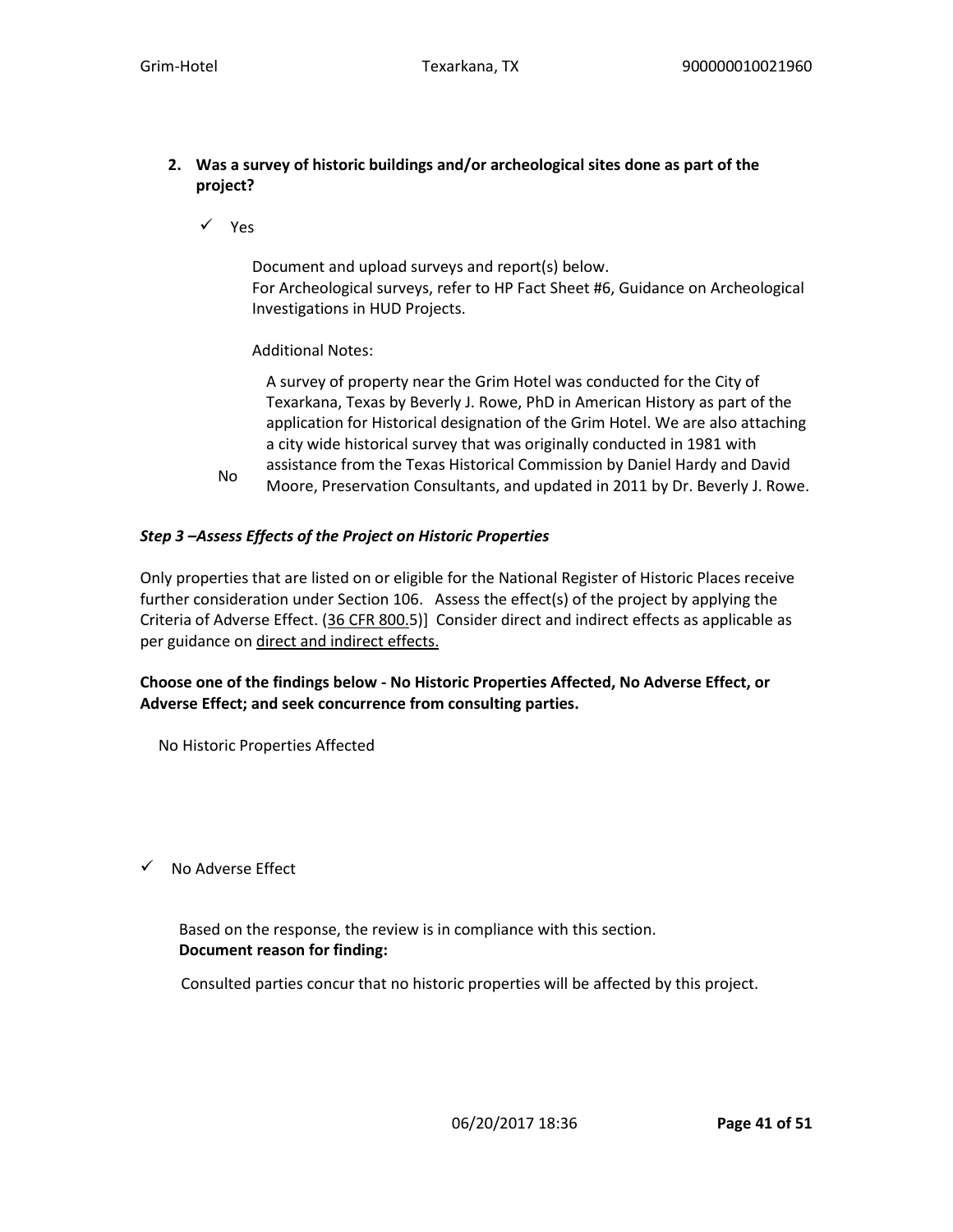#### **Does the No Adverse Effect finding contain conditions?**

Yes (check all that apply)

✓ No

Based on the response, the review is in compliance with this section. Document and upload concurrence(s) or objection(s) below.

Adverse Effect

#### **Screen Summary**

#### **Compliance Determination**

Based on Section 106 consultation the project will have No Adverse Effect on historic properties. Conditions: Project plans and specifications are reviewed and approved through the Texas Historical Commission Historic Tax Credit Program. Unless the Historic Tax Credit Program staff does not get the opportunity to review the proposed rehabilitation, or the proposal changes, the project may proceed without further Section 106 consultation.. The project is in compliance with Section 106.

#### **Supporting documentation**

THC - [No Adverse Effect 106\\_HUD\\_GrimHotel\\_Texarkana.pdf](https://heros.hud.gov/heros/faces/downloadFile.xhtml?erUploadId=900000010095454) Historic Resource Survey - [Revised & Expanded Part III.pdf](https://heros.hud.gov/heros/faces/downloadFile.xhtml?erUploadId=900000010073748) Historic Resource Survey - [Revised & Expanded Part II.pdf](https://heros.hud.gov/heros/faces/downloadFile.xhtml?erUploadId=900000010073747) Historic Resource Survey - [Revised & Expanded Part I.pdf](https://heros.hud.gov/heros/faces/downloadFile.xhtml?erUploadId=900000010073745) [Historic Resource Survey 1981.pdf](https://heros.hud.gov/heros/faces/downloadFile.xhtml?erUploadId=900000010073743) [Rialto Building Combined.pdf](https://heros.hud.gov/heros/faces/downloadFile.xhtml?erUploadId=900000010073741) [Muscogee Creek Nation Finding Grim 301 N State Line.pdf](https://heros.hud.gov/heros/faces/downloadFile.xhtml?erUploadId=900000010071649) [Alabama Coushatta Tribe of Texas Finding Grim 301 N State Line.pdf](https://heros.hud.gov/heros/faces/downloadFile.xhtml?erUploadId=900000010071647) [Osage Nation Finding Grim 301 N State Line.pdf](https://heros.hud.gov/heros/faces/downloadFile.xhtml?erUploadId=900000010071646)

### **Are formal compliance steps or mitigation required?**

✓ Yes

No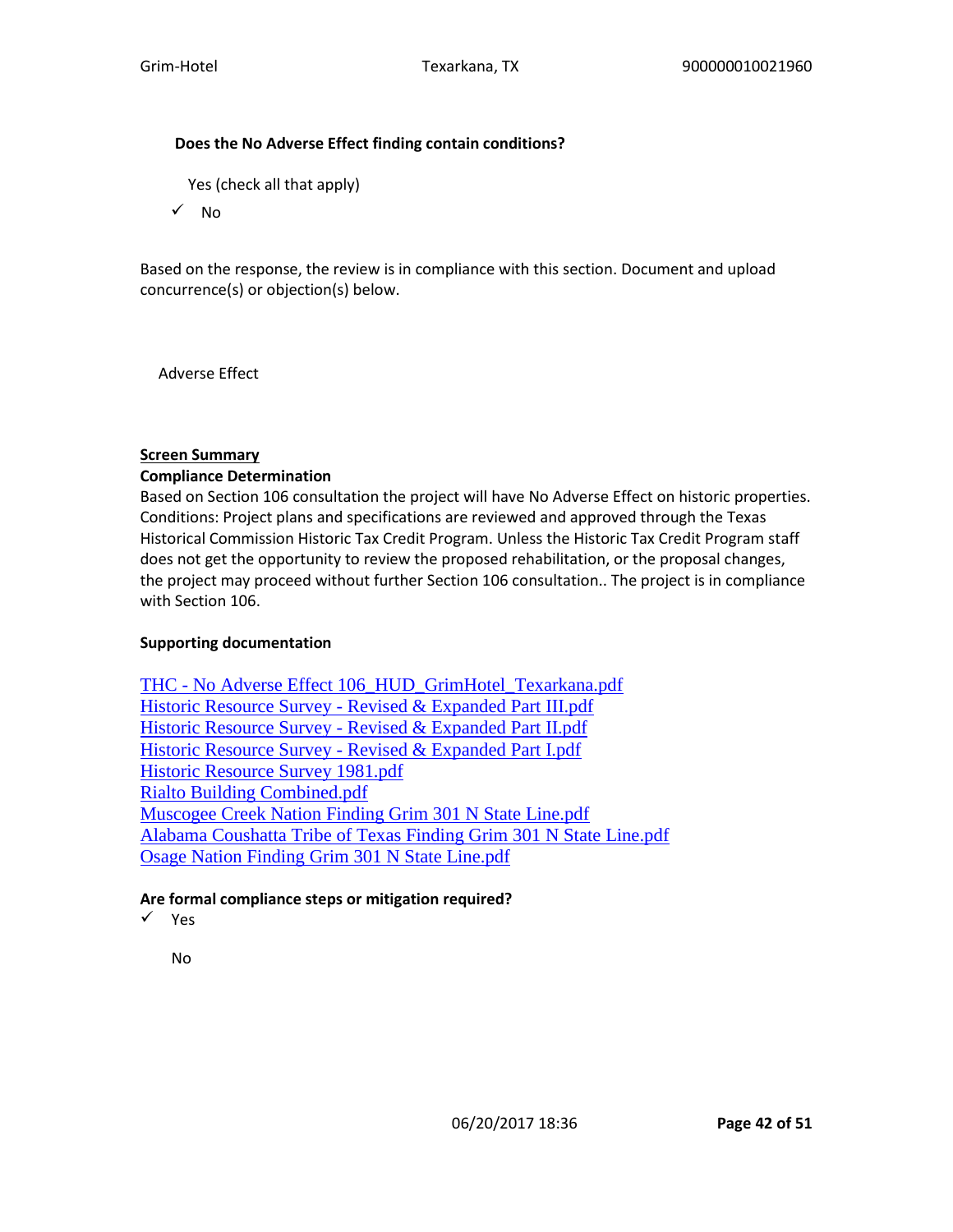### **Noise Abatement and Control**

| General requirements            | Legislation                            | Regulation      |
|---------------------------------|----------------------------------------|-----------------|
| HUD's noise regulations protect | Noise Control Act of 1972              | Title 24 CFR 51 |
| residential properties from     |                                        | Subpart B       |
| excessive noise exposure. HUD   | <b>General Services Administration</b> |                 |
| encourages mitigation as        | Federal Management Circular 75-        |                 |
| appropriate.                    | 2: "Compatible Land Uses at            |                 |
|                                 | Federal Airfields"                     |                 |

### **1. What activities does your project involve? Check all that apply:**

New construction for residential use

 $\checkmark$  Rehabilitation of an existing residential property

NOTE: For major or substantial rehabilitation in Normally Unacceptable zones, HUD encourages mitigation to reduce levels to acceptable compliance standards. For major rehabilitation in Unacceptable zones, HUD strongly encourages mitigation to reduce levels to acceptable compliance standards. See 24 CFR 51 Subpart B for further details.

A research demonstration project which does not result in new construction or reconstruction

An interstate land sales registration

Any timely emergency assistance under disaster assistance provision or appropriations which are provided to save lives, protect property, protect public health and safety, remove debris and wreckage, or assistance that has the effect of restoring facilities substantially as they existed prior to the disaster None of the above

### 4**. Complete the Preliminary Screening to identify potential noise generators in the vicinity (1000' from a major road, 3000' from a railroad, or 15 miles from an airport).**

### **Indicate the findings of the Preliminary Screening below:**

There are no noise generators found within the threshold distances above.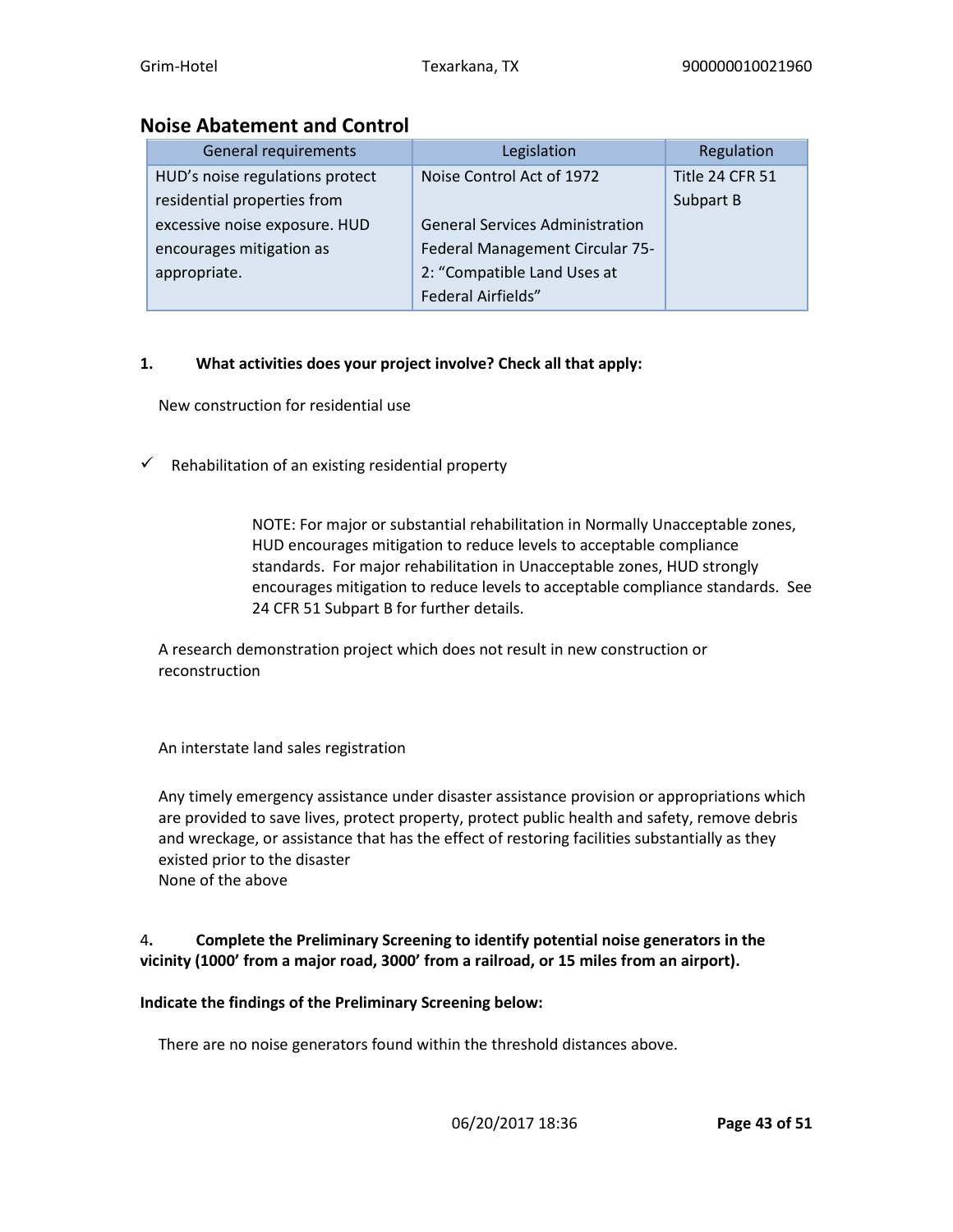$\checkmark$  Noise generators were found within the threshold distances.

#### 5**. Complete the Preliminary Screening to identify potential noise generators in the**

 $\checkmark$  Acceptable: (65 decibels or less; the ceiling may be shifted to 70 decibels in circumstances described in §24 CFR 51.105(a))

Indicate noise level here: 62.7

Based on the response, the review is in compliance with this section. Document and upload noise analysis, including noise level and data used to complete the analysis below.

Normally Unacceptable: (Above 65 decibels but not exceeding 75 decibels; the floor may be shifted to 70 decibels in circumstances described in §24 CFR 51.105(a))

Unacceptable: (Above 75 decibels)

HUD strongly encourages conversion of noise-exposed sites to land uses compatible with high noise levels.

Check here to affirm that you have considered converting this property to a non-residential use compatible with high noise levels.

Indicate noise level here: 62.7

Document and upload noise analysis, including noise level and data used to complete the analysis below.

#### **Screen Summary**

#### **Compliance Determination**

The project is modernization/rehabilitation of an existing vacant former Hotel and extended stay efficiency rooms. A Noise Assessment was conducted for this site. The inputs described in this report for the assessment site at 301 N. Stateline Ave. were modeled using the HUD DNL Calculator. The combined DNL for all road and rail sources was 62. 7 dB. This falls below the HUD threshold of 65 dB. The assessment site has an acceptable day/night noise environment. See attached.. The project is in compliance with HUD's Noise regulation without mitigation.

#### **Supporting documentation**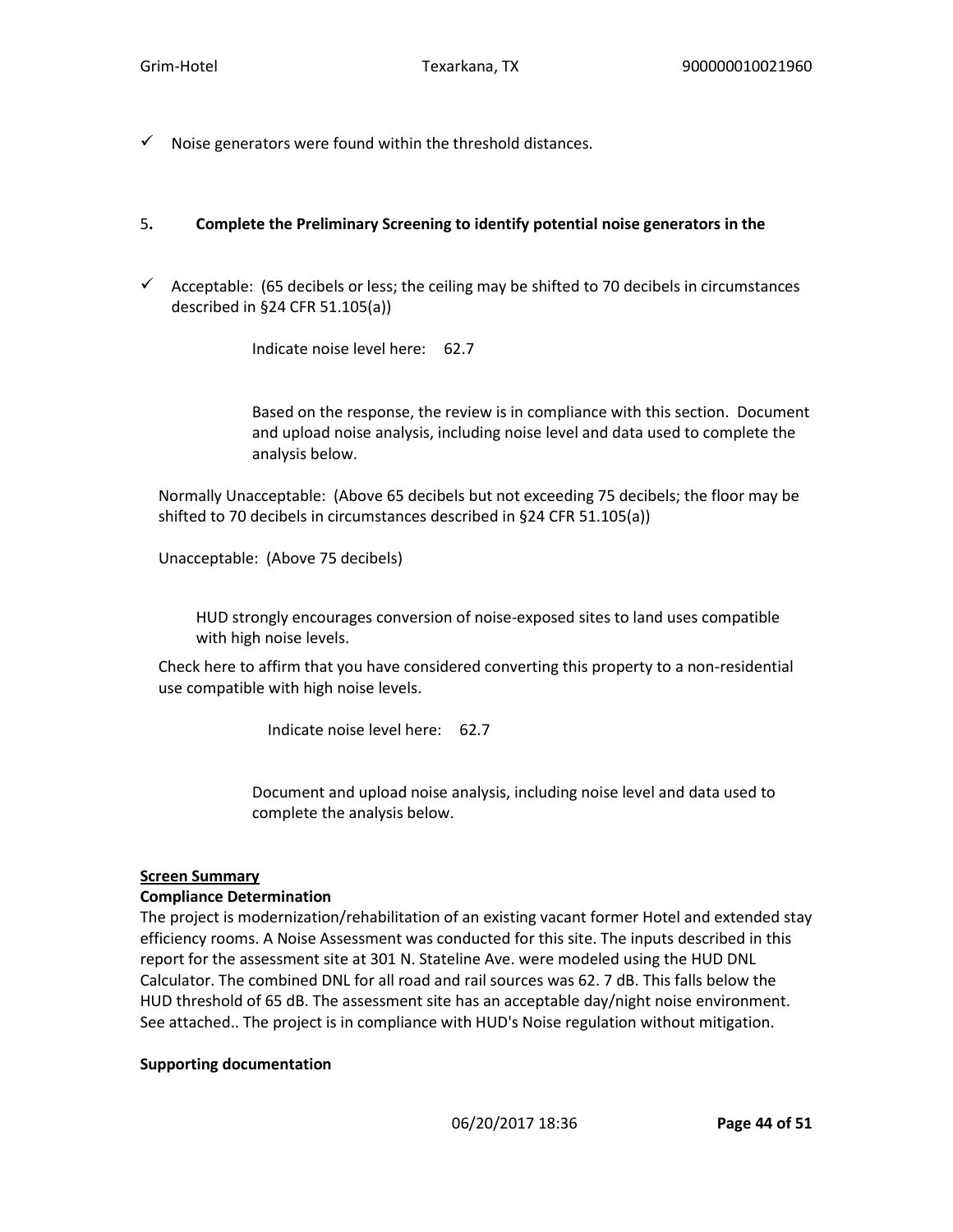# [ES#17-290 CITY OF TEXARKANA NOISE EXPOSURE ASSESSMENT 301 NORTH](https://heros.hud.gov/heros/faces/downloadFile.xhtml?erUploadId=900000010087695)  [STATELINE AVENUE.pdf](https://heros.hud.gov/heros/faces/downloadFile.xhtml?erUploadId=900000010087695)

### **Are formal compliance steps or mitigation required?**

Yes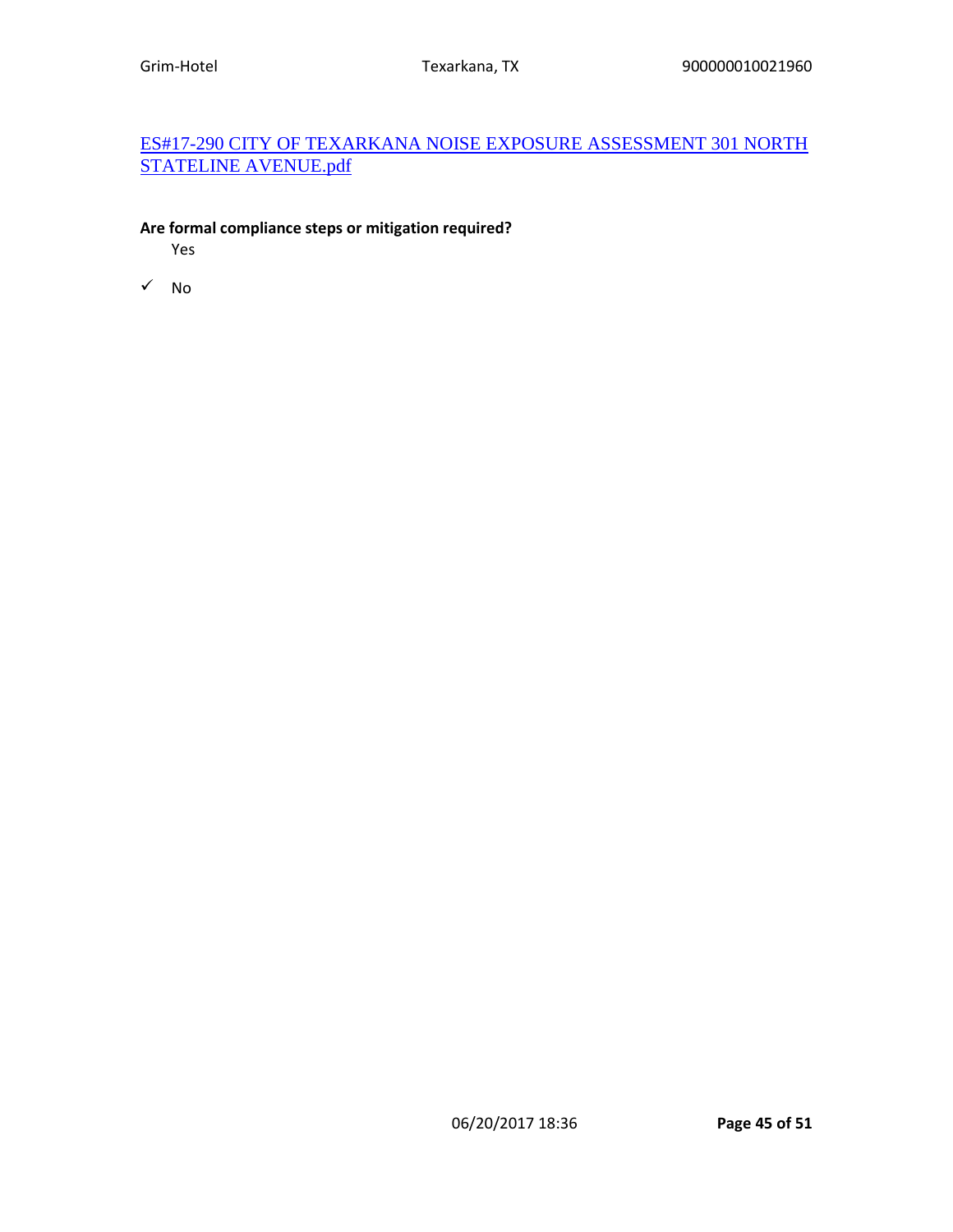# **Sole Source Aquifers**

| <b>General requirements</b>            | Legislation             | <b>Regulation</b> |
|----------------------------------------|-------------------------|-------------------|
| The Safe Drinking Water Act of 1974    | Safe Drinking Water Act | 40 CFR Part 149   |
| protects drinking water systems        | of 1974 (42 U.S.C. 201, |                   |
| which are the sole or principal        | 300f et seq., and 21    |                   |
| drinking water source for an area and  | U.S.C. 349)             |                   |
| which, if contaminated, would create   |                         |                   |
| a significant hazard to public health. |                         |                   |

# **1. Is the project located on a sole source aquifer (SSA)?**

A sole source aquifer is defined as an aquifer that supplies at least 50 percent of the drinking water consumed in the area overlying the aquifer. This includes streamflow source areas, which are upstream areas of losing streams that flow into the recharge area.

✓ No

Based on the response, the review is in compliance with this section. Document and upload documentation used to make your determination, such as a map of your project (or jurisdiction, if appropriate) in relation to the nearest SSA and its source area, below.

Yes

# **Screen Summary**

### **Compliance Determination**

The project is not located on a sole source aquifer area. The nearest Sole Source Aquifer Area is 143.6 miles. The project is in compliance with Sole Source Aquifer requirements.

### **Supporting documentation**

[Sole Source Aquafers Distance.JPG](https://heros.hud.gov/heros/faces/downloadFile.xhtml?erUploadId=900000010070837) [Sole Source Aquafers Distance 143.6.JPG](https://heros.hud.gov/heros/faces/downloadFile.xhtml?erUploadId=900000010070836)

# **Are formal compliance steps or mitigation required?**

Yes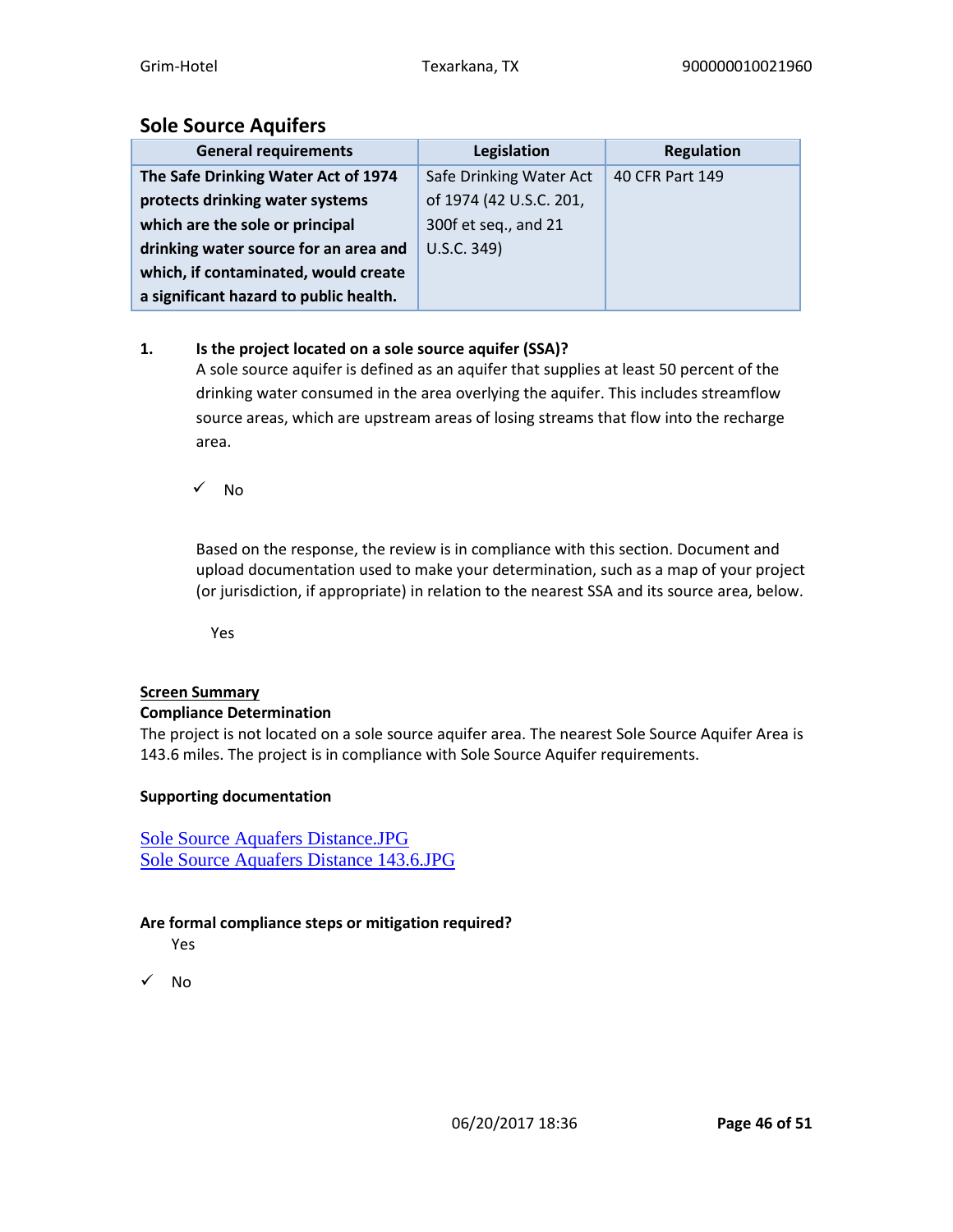# **Wetlands Protection**

| General requirements                           | Legislation            | Regulation          |
|------------------------------------------------|------------------------|---------------------|
| Executive Order 11990 discourages direct or    | <b>Executive Order</b> | 24 CFR 55.20 can be |
| indirect support of new construction impacting | 11990                  | used for general    |
| wetlands wherever there is a practicable       |                        | guidance regarding  |
| alternative. The Fish and Wildlife Service's   |                        | the 8 Step Process. |
| National Wetlands Inventory can be used as a   |                        |                     |
| primary screening tool, but observed or known  |                        |                     |
| wetlands not indicated on NWI maps must also   |                        |                     |
| be processed Off-site impacts that result in   |                        |                     |
| draining, impounding, or destroying wetlands   |                        |                     |
| must also be processed.                        |                        |                     |

**1. Does this project involve new construction as defined in Executive Order 11990, expansion of a building's footprint, or ground disturbance? The term "new construction" shall include draining, dredging, channelizing, filling, diking, impounding, and related activities and any structures or facilities begun or authorized after the effective date of the Order**

No

✓ Yes

**2. Will the new construction or other ground disturbance impact an on- or off-site wetland? The term "wetlands" means those areas that are inundated by surface or ground water with a frequency sufficient to support, and under normal circumstances does or would support, a prevalence of vegetative or aquatic life that requires saturated or seasonally saturated soil conditions for growth and reproduction. Wetlands generally include swamps, marshes, bogs, and similar areas such as sloughs, potholes, wet meadows, river overflows, mud flats, and natural ponds.**

**"Wetlands under E.O. 11990 include isolated and non-jurisdictional wetlands."**

 $\checkmark$  No, a wetland will not be impacted in terms of E.O. 11990's definition of new construction.

Based on the response, the review is in compliance with this section. Document and upload a map or any other relevant documentation below which explains your determination

Yes, there is a wetland that be impacted in terms of E.O. 11990's definition of new construction.

### **Screen Summary**

# **Compliance Determination**

The project will not impact on- or off-site wetlands. This site is located in our downtown district

06/20/2017 18:36 **Page 47 of 51**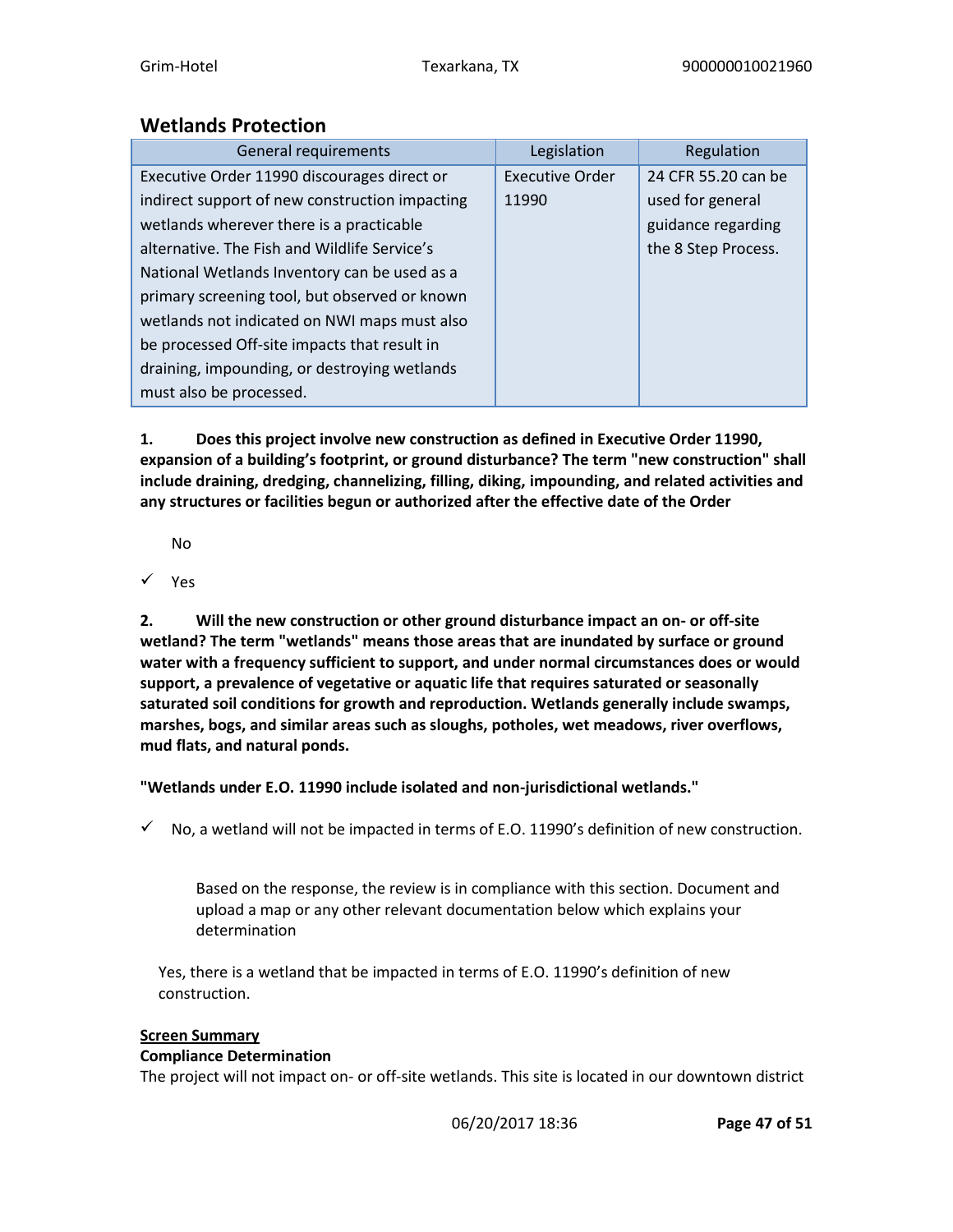that is fully developed and is not near a wetland. The project is in compliance with Executive Order 11990.

#### **Supporting documentation**

[Wetlands Map.JPG](https://heros.hud.gov/heros/faces/downloadFile.xhtml?erUploadId=900000010070838)

### **Are formal compliance steps or mitigation required?**

Yes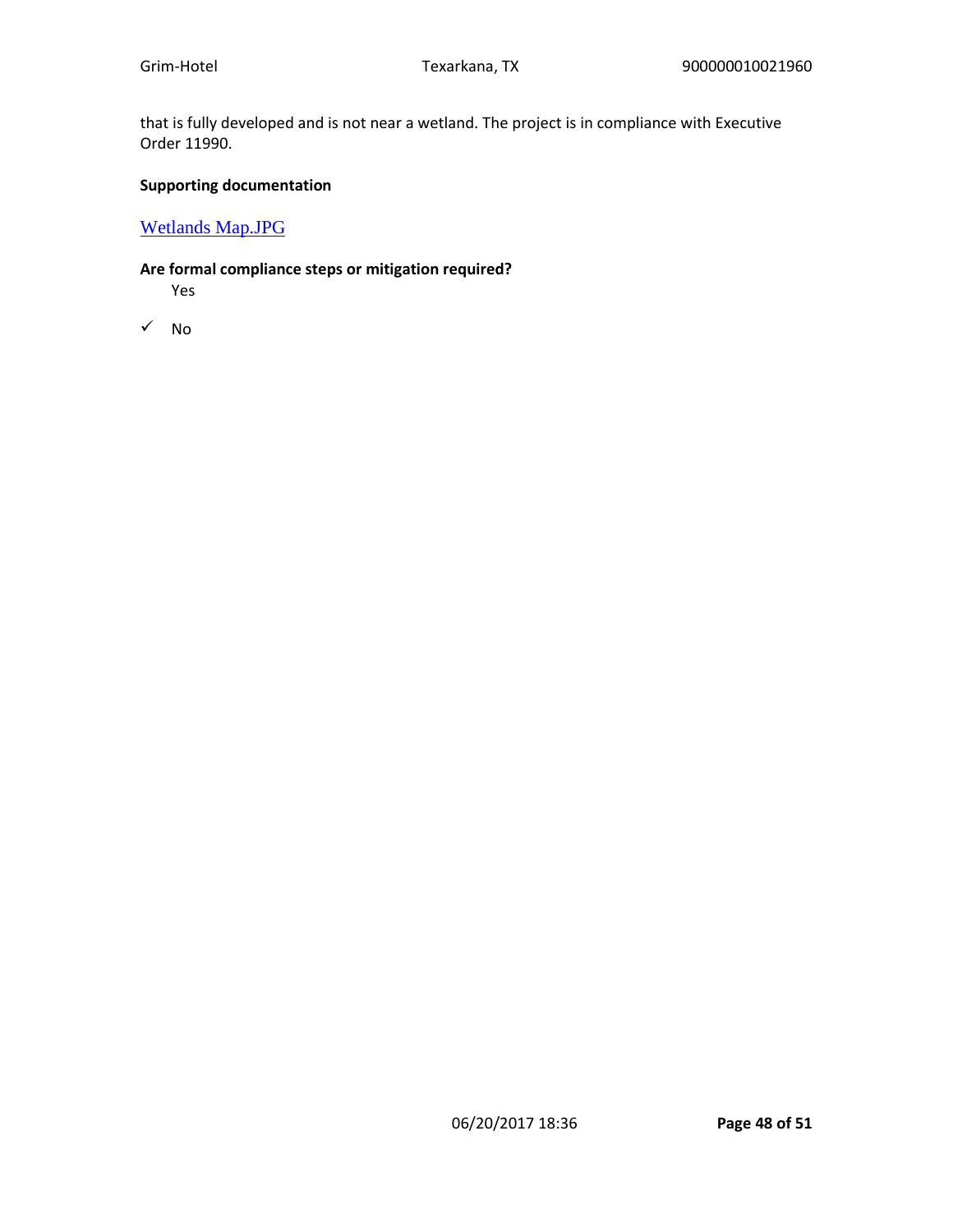# **Wild and Scenic Rivers Act**

| <b>General requirements</b>         | Legislation                                         | Regulation      |
|-------------------------------------|-----------------------------------------------------|-----------------|
| The Wild and Scenic Rivers Act      | The Wild and Scenic Rivers                          | 36 CFR Part 297 |
| provides federal protection for     | Act (16 U.S.C. 1271-1287),                          |                 |
| certain free-flowing, wild, scenic  | particularly section 7(b) and                       |                 |
| and recreational rivers designated  | (c) $(16 \text{ U.S.C. } 1278 \text{ (b) and (c)})$ |                 |
| as components or potential          |                                                     |                 |
| components of the National Wild     |                                                     |                 |
| and Scenic Rivers System (NWSRS)    |                                                     |                 |
| from the effects of construction or |                                                     |                 |
| development.                        |                                                     |                 |

# **1. Is your project within proximity of a NWSRS river?**

✓ No

Yes, the project is in proximity of a Designated Wild and Scenic River or Study Wild and Scenic River.

Yes, the project is in proximity of a Nationwide Rivers Inventory (NRI) River.

#### **Screen Summary**

### **Compliance Determination**

This project is not within proximity of a NWSRS river. The nearest NWSRS is 60.3 miles away. The project is in compliance with the Wild and Scenic Rivers Act.

#### **Supporting documentation**

### [Wild Scenic River Map.JPG](https://heros.hud.gov/heros/faces/downloadFile.xhtml?erUploadId=900000010070839)

### **Are formal compliance steps or mitigation required?**

Yes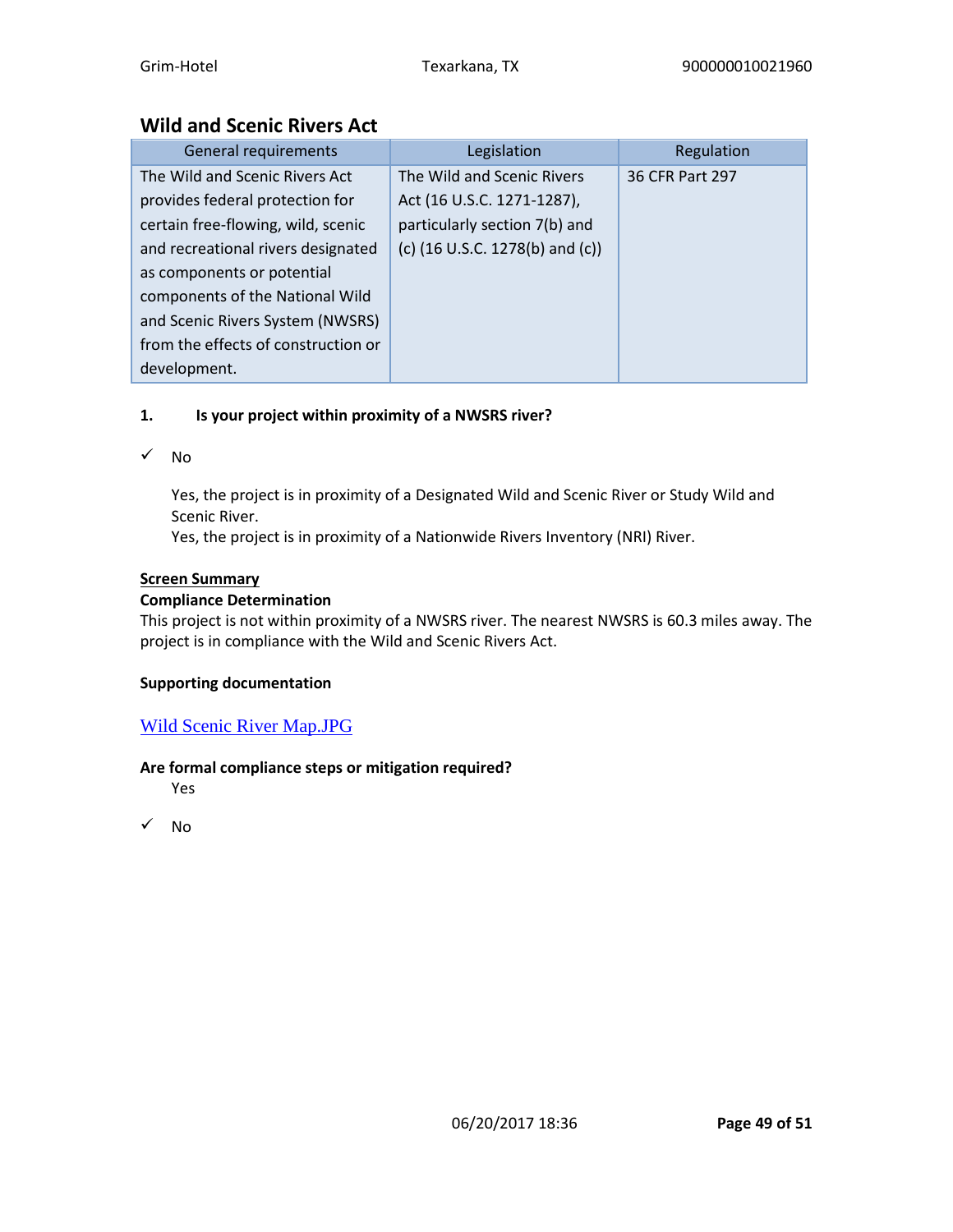# **Environmental Justice**

| <b>General requirements</b>      | Legislation           | Regulation |
|----------------------------------|-----------------------|------------|
| Determine if the project creates | Executive Order 12898 |            |
| adverse environmental impacts    |                       |            |
| upon a low-income or minority    |                       |            |
| community. If it does, engage    |                       |            |
| the community in meaningful      |                       |            |
| participation about mitigating   |                       |            |
| the impacts or move the          |                       |            |
| project.                         |                       |            |

**HUD strongly encourages starting the Environmental Justice analysis only after all other laws and authorities, including Environmental Assessment factors if necessary, have been completed.** 

**1. Were any adverse environmental impacts identified in any other compliance review portion of this project's total environmental review?**

✓ Yes

No

### **2. Were these adverse environmental impacts disproportionately high for low-income and/or minority communities?**

Yes

✓ No

# **Explain:**

The adverse environmental impacts found are abatement of asbestos, lead-based paint, and guano, which are commonly found in older structures. The developer is utilizing EPA Brownfields funds to mitigate these issues.

Based on the response, the review is in compliance with this section. Document and upload any supporting documentation below.

# **Screen Summary**

# **Compliance Determination**

Adverse environmental impacts are not disproportionately high for low-income and/or minority communities. In addition, the environmental impacts found will be abated by the developer utilizing EPA Brownfields Funds; thereby eliminating the adverse environmental impacts. The project is in compliance with Executive Order 12898.

06/20/2017 18:36 **Page 50 of 51**